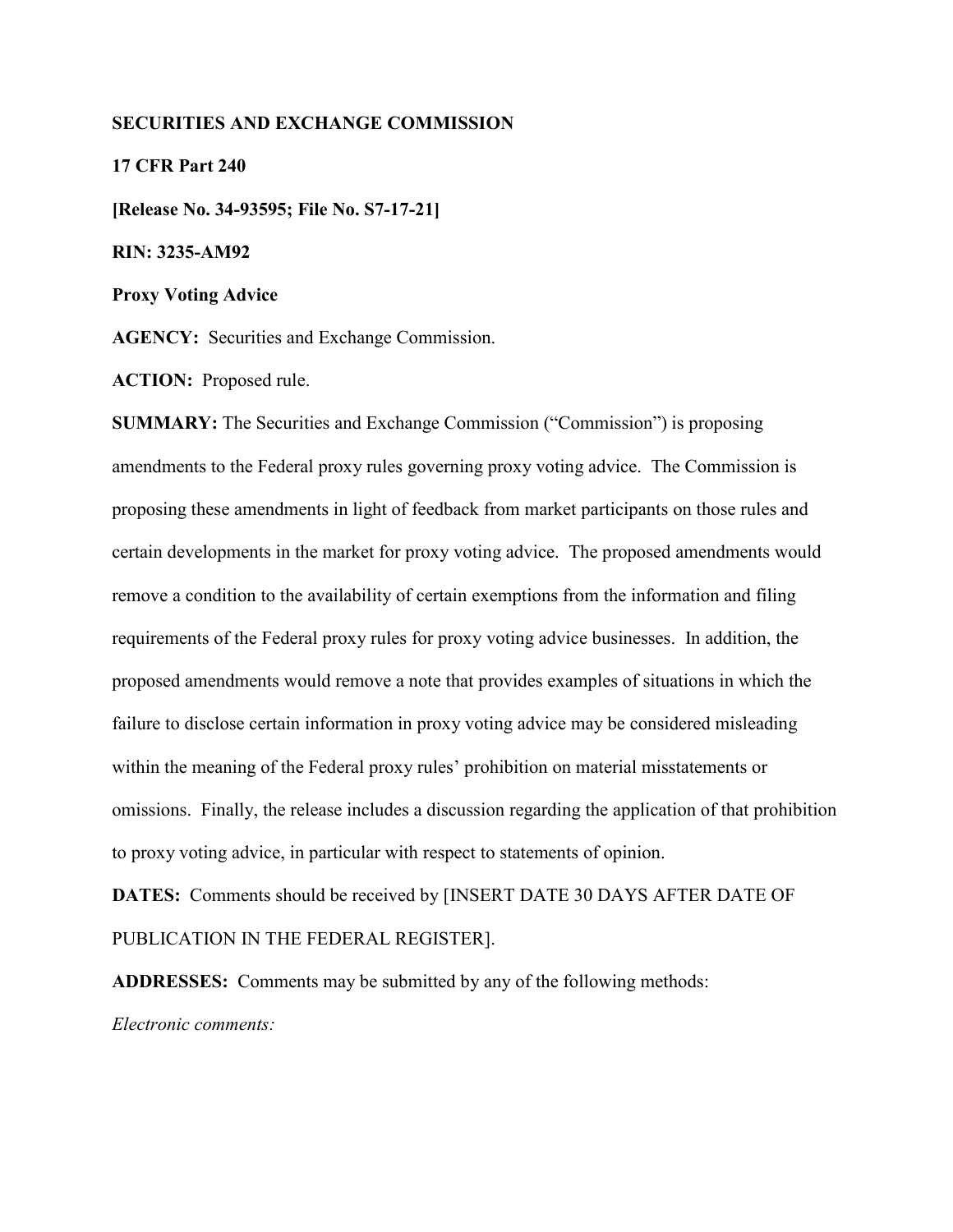- Use the Commission's internet comment form (https://www.sec.gov/rules/submitcomments.htm); or
- Send an email to rule-comments  $@sec.gov$ . Please include File Number S7-17-21 on the subject line.

#### *Paper comments:*

• Send paper comments to Vanessa A. Countryman, Secretary, Securities and Exchange Commission, 100 F Street NE, Washington, DC 20549-1090.

All submissions should refer to File Number S7-17-21. To help the Commission process and review your comments more efficiently, please use only one method of submission. The Commission will post all submitted comments on its website

(http://www.sec.gov/rules/proposed.shtml). Typically, comments also are available for website viewing and printing in the Commission's Public Reference Room, 100 F Street NE, Washington, DC 20549, on official business days between the hours of 10 a.m. and 3 p.m. Operating conditions may limit access to the Commission's public reference room. All comments received will be posted without change. Persons submitting comments are cautioned that we do not redact or edit personal identifying information. You should submit only information that you wish to make publicly available.

Studies, memoranda or other substantive items may be added by the Commission or staff to the comment file during this rulemaking. A notification of the inclusion in the comment file of any such materials will be made available on the Commission's website. To ensure direct electronic receipt of such notifications, sign up through the "Stay Connected" option at www.sec.gov to receive notifications by email.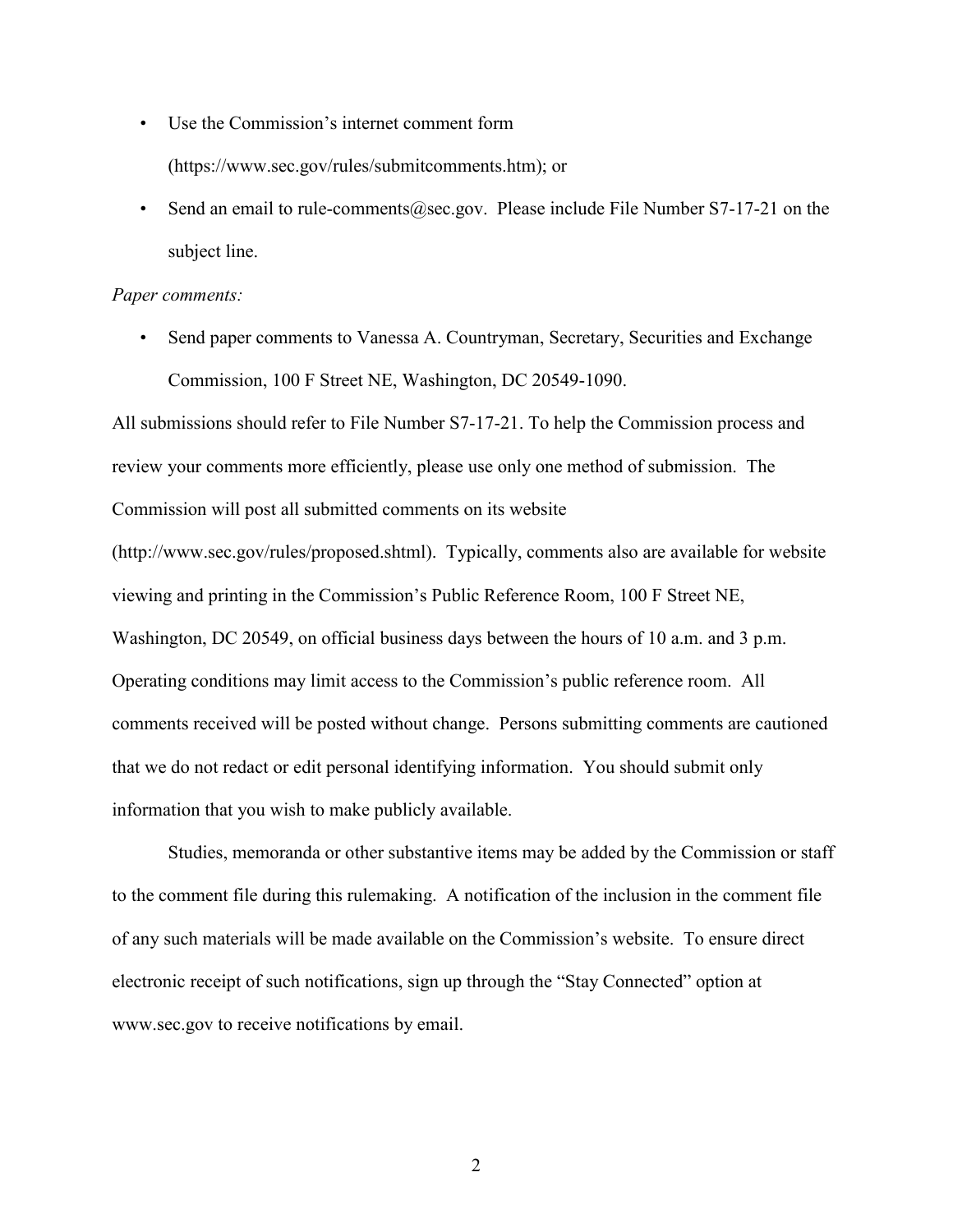**FOR FURTHER INFORMATION CONTACT:** Valian Afshar, Special Counsel, Office of Mergers and Acquisitions, Division of Corporation Finance, at (202) 551-3440, U.S. Securities and Exchange Commission, 100 F Street NE, Washington, DC 20549.

**SUPPLEMENTARY INFORMATION:** We are proposing amendments to 17 CFR 240.14a-2 ("Rule 14a-2") and 17 CFR 240.14a-9 ("Rule 14a-9") under the Securities Exchange Act of 1934 [15 U.S.C. 78a *et seq*.] ("Exchange Act").[1](#page-2-0)

<span id="page-2-0"></span><sup>&</sup>lt;sup>1</sup> Unless otherwise noted, when we refer to the Exchange Act, or any paragraph of the Exchange Act, we are referring to 15 U.S.C. 78a of the United States Code, at which the Exchange Act is codified, and when we refer to rules under the Exchange Act, or any paragraph of these rules, we are referring to title 17, part 240 of the Code of Federal Regulations [17 CFR 240], in which these rules are published.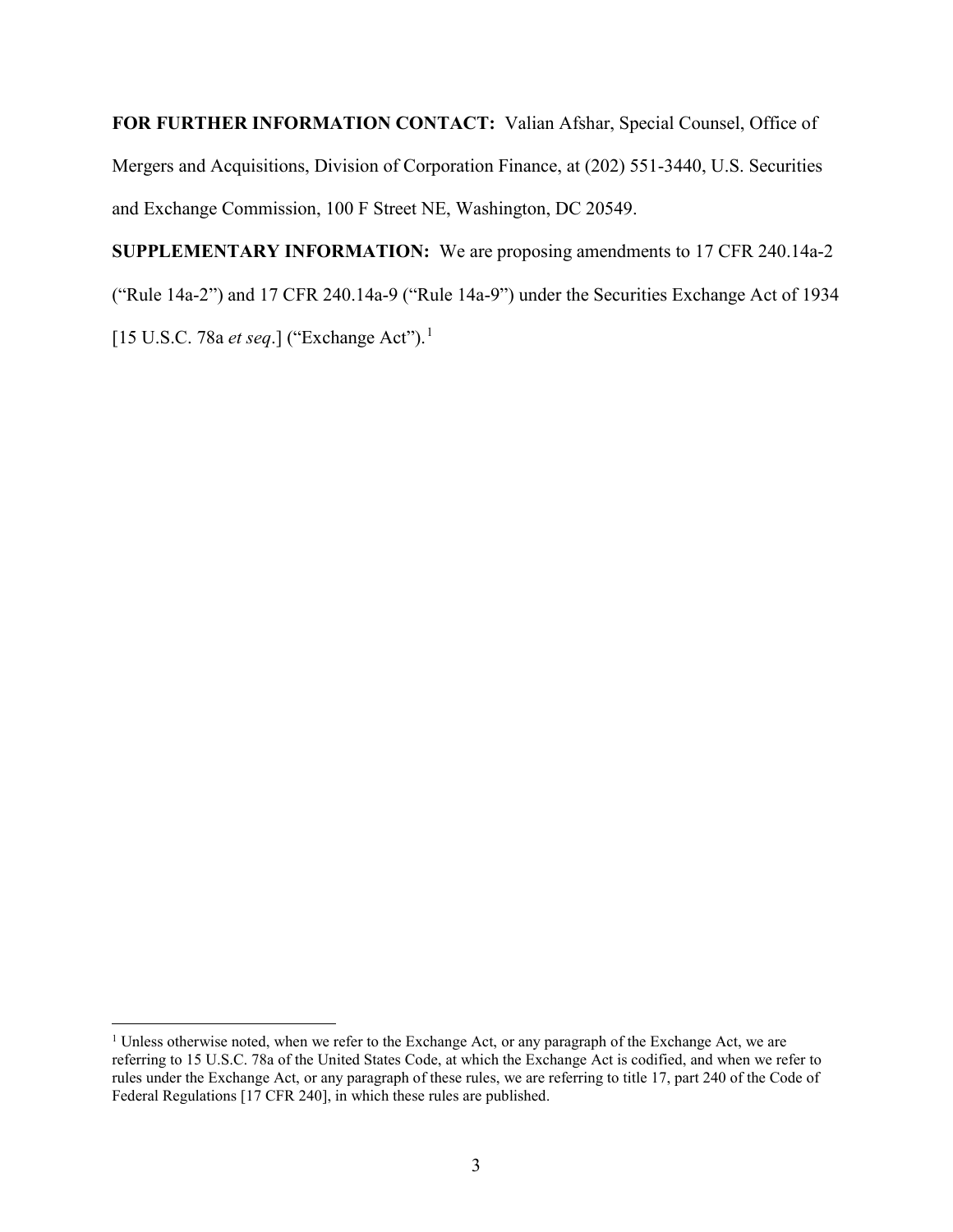# **TABLE OF CONTENTS**

# **I. INTRODUCTION**

# **II. DISCUSSION OF PROPOSED AMENDMENTS**

# **A. PROPOSED AMENDMENTS TO RULE 14A-2(B)(9)**

- 1. Background
- 2. Proposed Amendments

# **B. PROPOSED AMENDMENT TO RULE 14A-9**

- 1. Background
- 2. Proposed Amendment

# **III. ECONOMIC ANALYSIS**

## **A. ECONOMIC BASELINE**

- 1. Affected Parties and Current Market Practices
- 2. Current Regulatory Framework

# **B. BENEFITS AND COSTS**

- 1. Benefits
- 2. Costs

# **C. EFFECTS ON EFFICIENCY, COMPETITION, AND CAPITAL FORMATION**

# **D. REASONABLE ALTERNATIVES**

- 1. Interpretive Guidance or No-Action Relief on Whether Systems and Processes Satisfy the 2020 Final Rules
- 2. Exempting Certain Parts of PVABs' Proxy Voting Advice from Rule 14a-9 Liability

# **IV. PAPERWORK REDUCTION ACT**

# **A. SUMMARY OF THE COLLECTIONS OF INFORMATION**

# **B. INCREMENTAL AND AGGREGATE BURDEN AND COST ESTIMATES FOR THE PROPOSED AMENDMENTS**

- 1. Impact on Affected Parties
- 2. Aggregate Burden Avoided as a Result of the Proposed Amendments
- 3. Increase in Annual Responses Avoided as a Result of the Proposed Amendments
- 4. Incremental Change in Compliance Burden for Collection of Information
- 5. Program Change and Revised Burden Estimates

# **V. SMALL BUSINESS REGULATORY ENFORCEMENT FAIRNESS ACT**

# **VI. INITIAL REGULATORY FLEXIBILITY ANALYSIS**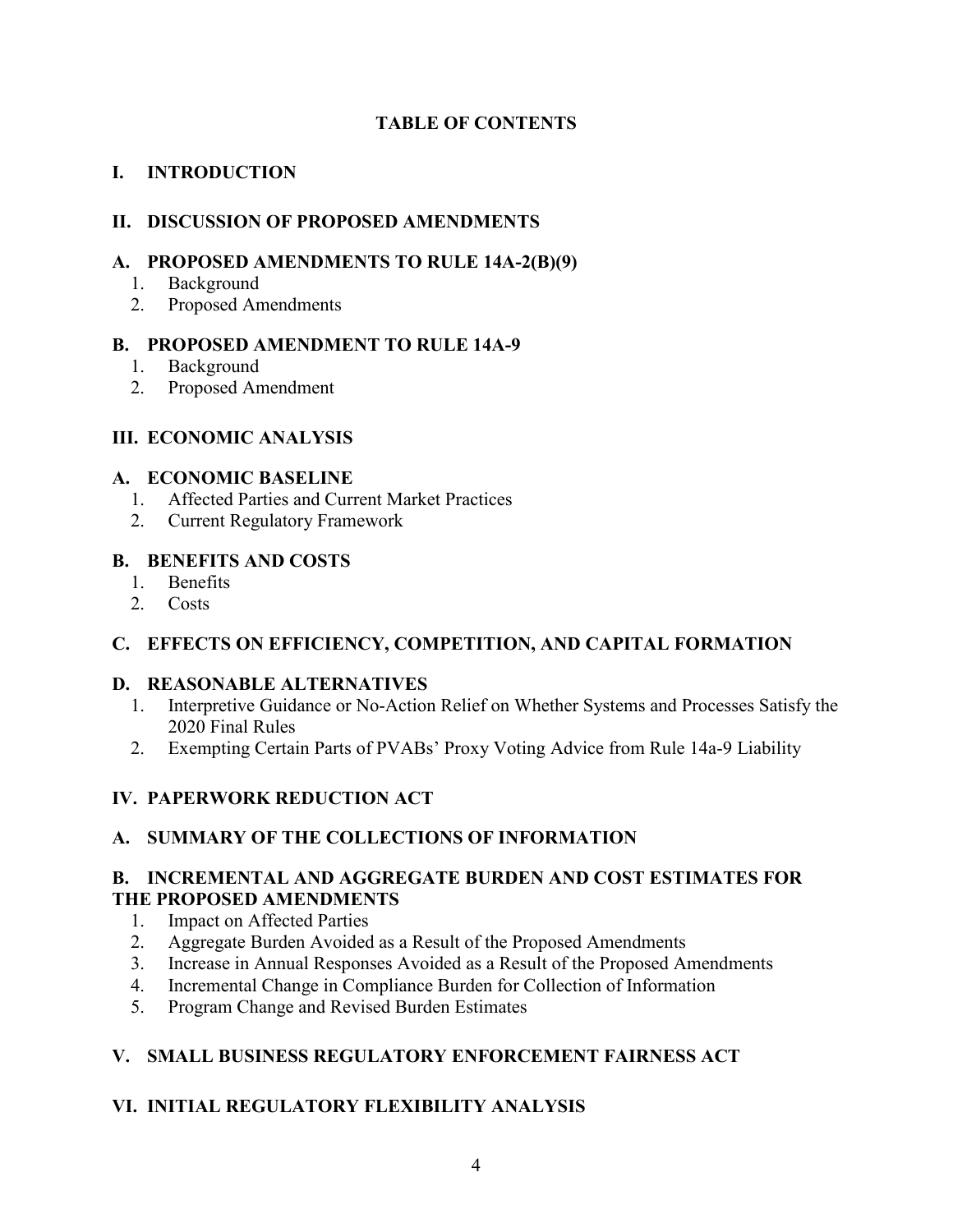- **A. REASONS FOR, AND OBJECTIVES OF, THE PROPOSED ACTION**
- **B. LEGAL BASIS**
- **C. SMALL ENTITIES SUBJECT TO THE PROPOSED AMENDMENTS**
- **D. PROJECTED REPORTING, RECORDKEEPING, AND OTHER COMPLIANCE REQUIREMENTS**
- **E. DUPLICATIVE, OVERLAPPING, OR CONFLICTING FEDERAL RULES**
- **F. SIGNIFICANT ALTERNATIVES**
- **VII. STATUTORY AUTHORITY**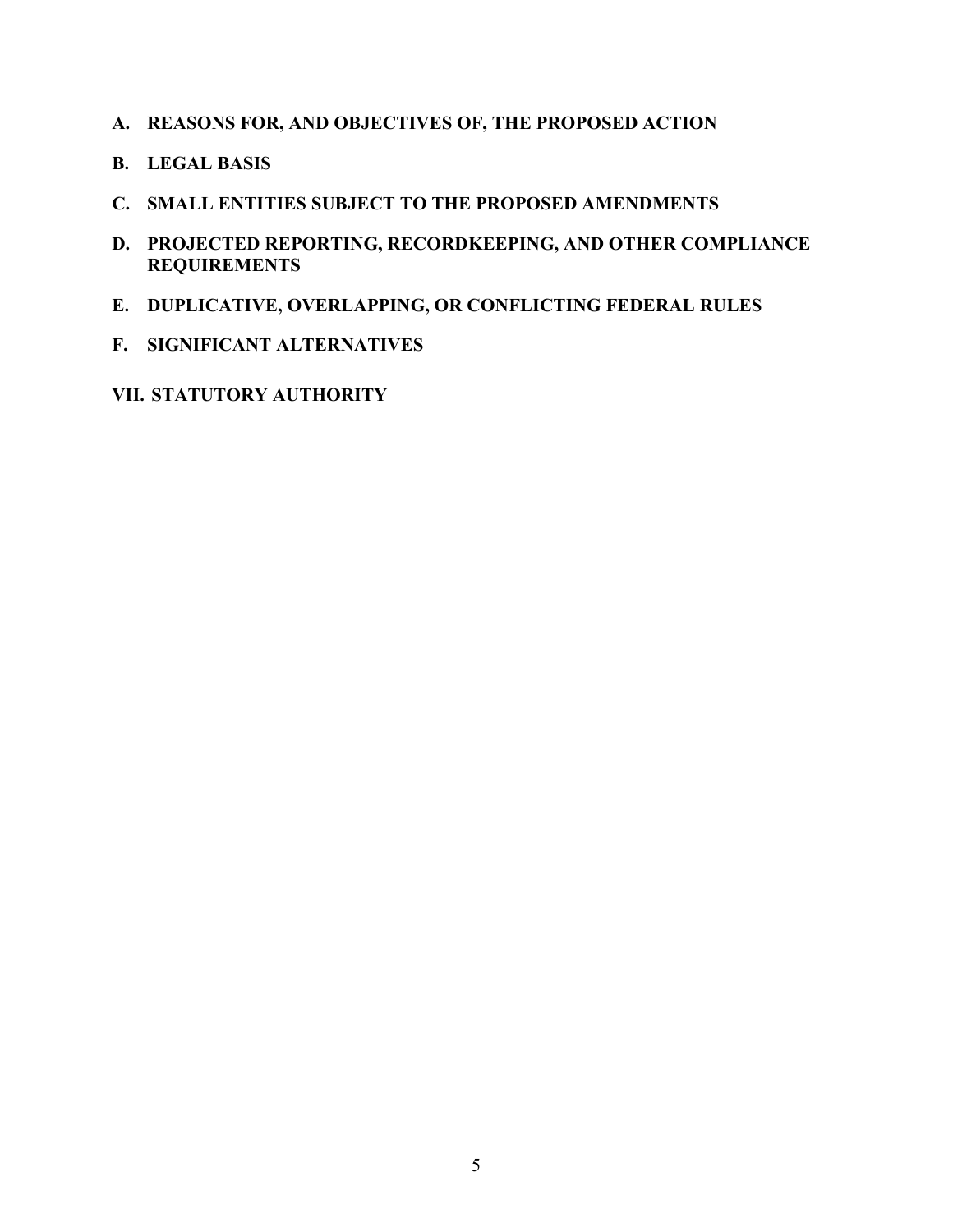## **I. INTRODUCTION**

The Commission recently adopted final rules regarding proxy voting advice (the "2020 Final Rules") provided by proxy advisory firms, or proxy voting advice businesses ("PVABs").<sup>[2](#page-5-0)</sup> The 2020 Final Rules, among other things, did the following:

- Amended 17 CFR 240.14a-1(1) ("Rule 14a-1(1)") to codify the Commission's interpretation that proxy voting advice generally constitutes a "solicitation" subject to the proxy rules.
- Adopted 17 CFR 240.14a-2(b)(9) ("Rule 14a-2(b)(9)") to add new conditions to two exemptions (set forth in 17 CFR 240.14a-2(b)(1) and (3) ("Rules  $14a-2(b)(1)$  and (3)")) that PVABs generally rely on to avoid the proxy rules' information and filing requirements. Those conditions include:
	- o New conflicts of interest disclosure requirements in 17 CFR 240.14a-2(b)(9)(i) ("Rule 14a-2(b)(9)(i)"); and
	- o A requirement in 17 CFR 240.14a-2(b)(9)(ii) ("Rule 14a-2(b)(9)(ii)") that a PVAB adopt and publicly disclose written policies and procedures reasonably designed to ensure that (A) registrants that are the subject of proxy voting advice have such advice made available to them at or prior to the time such advice is disseminated to the PVAB's clients and (B) the PVAB provides its clients with a mechanism by which they can reasonably be expected to become aware of any

<span id="page-5-0"></span> <sup>2</sup> *See Exemptions from the Proxy Rules for Proxy Voting Advice*, Release No. 34-89372 (Jul. 22, 2020) [85 FR 55082 (Sept. 3, 2020)] ("2020 Adopting Release"). For purposes of this release, we refer to persons who furnish proxy voting advice covered by 17 CFR 240.14a-1(l)(1)(iii)(A) ("Rule 14a-1(l)(1)(iii)(A)") as "proxy voting advice businesses," which we abbreviate as "PVABs." *See* 17 CFR 240.14a-1(l)(1)(iii)(A). Rule 14a-1(l)(1)(iii)(A) provides that the terms "solicit" and "solicitation" include any proxy voting advice that makes a recommendation to a security holder as to its vote, consent, or authorization on a specific matter for which security holder approval is solicited, and that is furnished by a person that markets its expertise as a provider of such proxy voting advice, separately from other forms of investment advice, and sells such proxy voting advice for a fee. *Id.*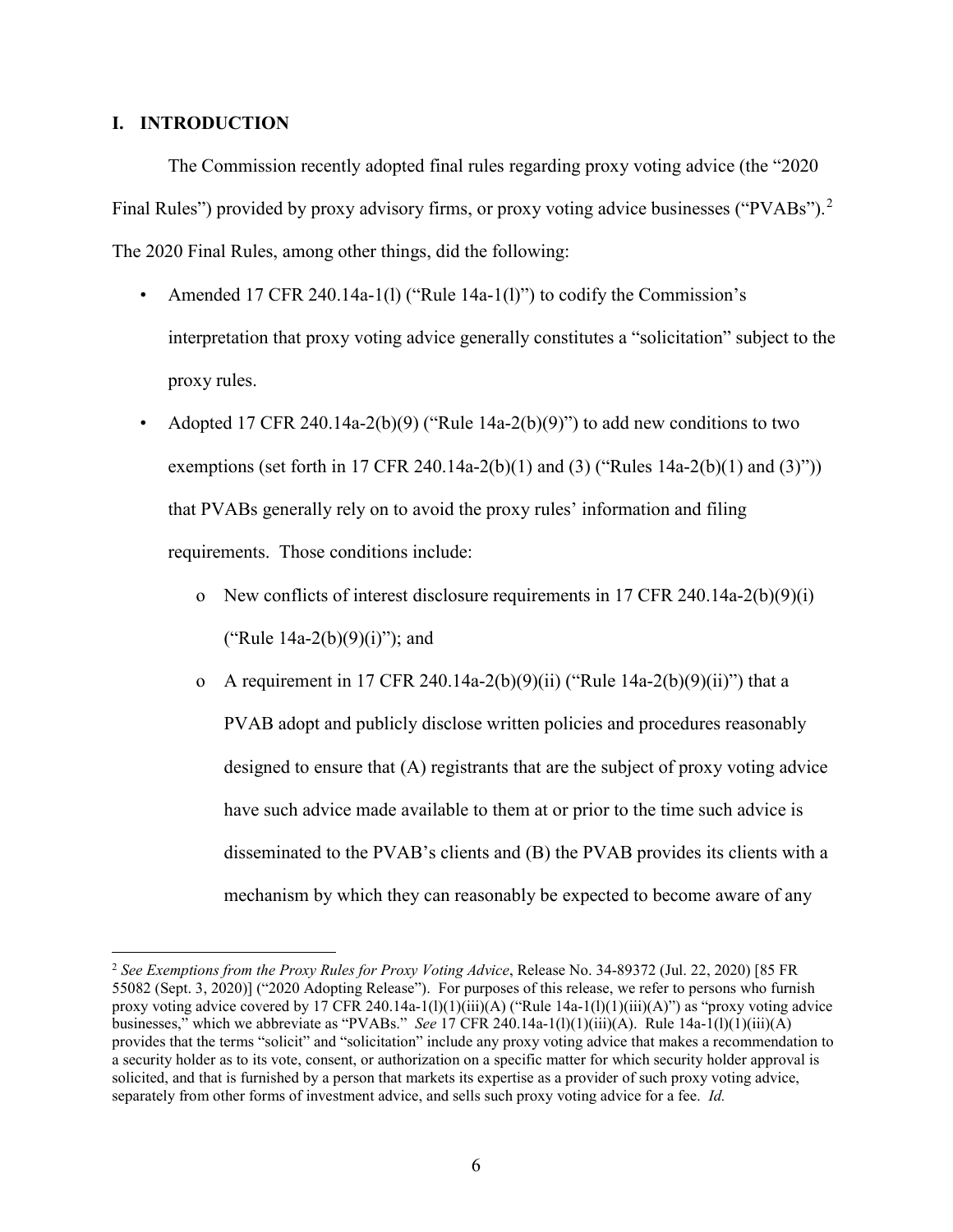written statements regarding its proxy voting advice by registrants that are the subject of such advice, in a timely manner before the security holder meeting (the "Rule  $14a-2(b)(9)(ii)$  conditions").

• Amended the Note to Rule 14a-9, which prohibits false or misleading statements, to include specific examples of material misstatements or omissions related to proxy voting advice.

The amendments to Rules 14a-1(l) and 14a-9 became effective on November 2, 2020. The conditions set forth in new Rule  $14a-2(b)(9)$  are set to become effective on December 1, 2021.<sup>[3](#page-6-0)</sup>

The 2020 Final Rules were intended to help ensure that investors who use proxy voting advice receive more transparent, accurate and complete information on which to make their voting decisions.<sup>[4](#page-6-1)</sup> The Commission recognized the "important and prominent role" that PVABs play in the proxy voting process<sup>[5](#page-6-2)</sup> and adopted the 2020 Final Rules, in part, to address certain concerns that "registrants, investors, and others have expressed . . . about the role of [PVABs]."[6](#page-6-3) At the same time, the Commission endeavored to tailor the 2020 Final Rules to avoid imposing undue costs or delays that could adversely affect the timely provision of proxy voting advice.<sup>[7](#page-6-4)</sup>

<span id="page-6-3"></span><sup>6</sup> *Id*. at 55085.

<span id="page-6-4"></span><sup>7</sup> *Id.* at 55082.

<span id="page-6-0"></span> <sup>3</sup> *Id.* at 55122. Institutional Shareholder Services, Inc. has filed a lawsuit challenging the 2020 Final Rules. *See Institutional Shareholder Services, Inc. v. SEC*, No. 1:19-cv-3275-APM (D.D.C.). That case is currently being held in abeyance until the earlier of December 31, 2021 or the promulgation of final rule amendments addressing proxy voting advice. In addition, on October 13, 2021, the National Association of Manufacturers and Natural Gas Services Group, Inc. filed a lawsuit arising out of a statement issued by the Division of Corporation Finance on June 1, 2021 regarding the 2020 Final Rules. *See* National Association of Manufacturers et al. v. SEC, No. 7:21-cv-183 (W.D. Tex.); *see also infra* note 120 (discussing the Division of Corporation Finance's June 1, 2021 statement).

<span id="page-6-1"></span><sup>4</sup> 2020 Adopting Release at 55082.

<span id="page-6-2"></span><sup>5</sup> *Id.* at 55083 (noting that institutional investors and investment advisers generally retain PVABs to assist with voting determinations on behalf of their clients as well as "other aspects of the voting process, which for certain investment advisers has become increasingly complex and demanding over time").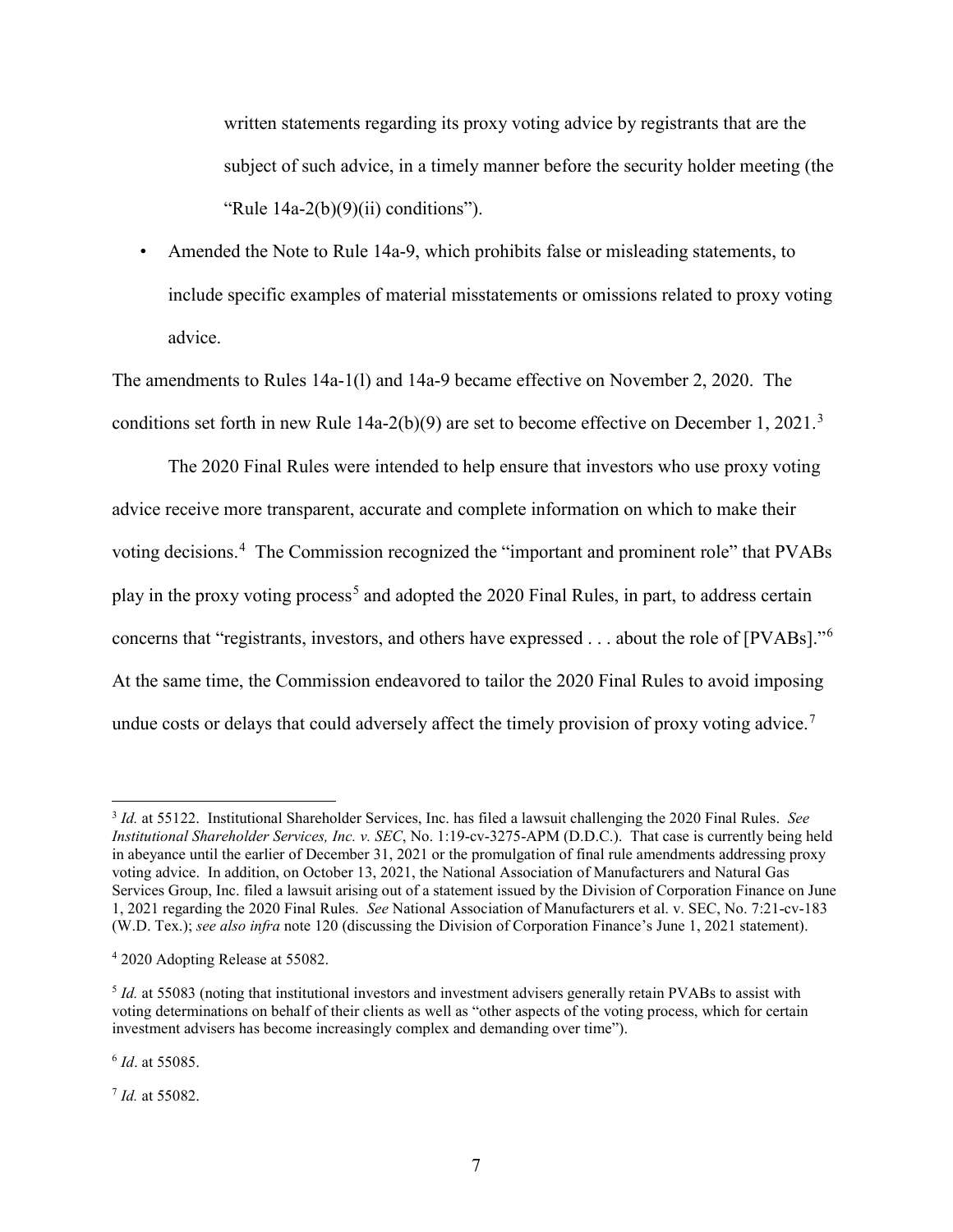Since the Commission adopted the 2020 Final Rules, however, institutional investors and other clients of PVABs have continued to express strong concerns about the rules' impact on their ability to receive independent proxy voting advice in a timely manner. Furthermore, PVABs have continued to develop industry-wide best practices and improve their own business practices to address the concerns that were the impetus for the 2020 Final Rules. Accordingly, we believe it is appropriate to reassess the 2020 Final Rules, solicit further public comment and, where appropriate, recalibrate the rules to preserve the independence of proxy voting advice and ensure that PVABs can deliver advice in a timely manner without ultimately passing on higher costs to their clients. As described in more detail below, we are proposing the following changes:

- Amend Rule 14a-2(b)(9) to remove the Rule 14a-2(b)(9)(ii) conditions; and
- Amend Rule 14a-9 to remove Note (e) to that rule, which sets forth specific examples of material misstatements or omissions related to proxy voting advice.

These proposed amendments would not affect the other aspects of the 2020 Final Rules, which would remain in place and effective as to PVABs and their advice. As such, under the proposed amendments, proxy voting advice would remain a solicitation subject to the proxy rules. Additionally, in order to rely on the exemptions from the proxy rules' information and filing requirements set forth in Rules 14a-2(b)(1) and (3), PVABs would continue to be subject to Rule 14a-2(b)(9)'s conflicts of interest disclosure requirements. Finally, although the proposed amendments would remove Note (e) to Rule 14a-9—which was added in the 2020 Final Rules material misstatements or omissions of fact in proxy voting advice would remain subject to liability under that rule. In this release, however, we discuss the application of Rule 14a-9 to

8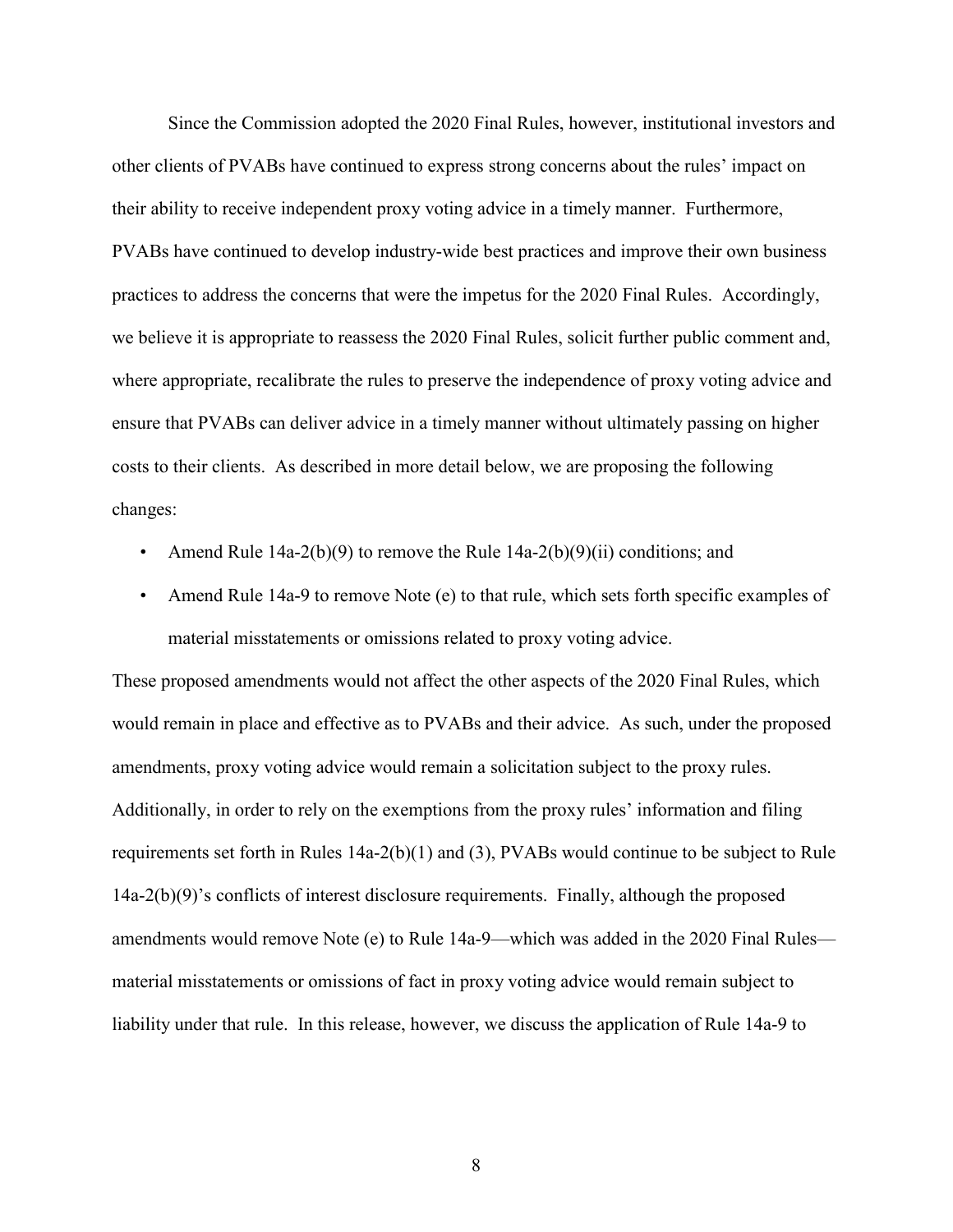proxy voting advice, specifically with respect to a PVAB's statements of opinion.[8](#page-8-0)

The proposed amendments do not represent a wholesale reversal of the 2020 Final Rules. Rather, they are intended to be tailored adjustments in response to concerns and developments related to particular aspects of the 2020 Final Rules. The goal of the proposed amendments is to avoid burdens on PVABs that may impede and impair the timeliness and independence of their proxy voting advice and subject them to undue litigation risks and compliance costs, while simultaneously preserving investors' confidence in the integrity of such advice. We believe that the proposed amendments, in tandem with the unaffected portions of the 2020 Final Rules and other existing mechanisms in the proxy system, including certain policies and procedures that PVABs have adopted, strike a more appropriate balance.

We welcome feedback and encourage interested parties to submit comments on any or all aspects of the proposed amendments. When commenting, it would be most helpful if you include the reasoning behind your position or recommendation.

## **II. DISCUSSION OF PROPOSED AMENDMENTS**

#### **A. Proposed Amendments to Rule 14a-2(b)(9)**

#### **1. Background**

The 2020 Final Rules amended Rule 14a-2(b) by adding paragraph  $(9)$  $(9)$  $(9)$ ,  $(9)$  which sets forth two conditions that a PVAB must satisfy in order to rely on the exemptions in Rules 14a-2(b)(1) and (b)(3) from the proxy rules' information and filing requirements.<sup>10</sup> Rule 14a-2(b)(9)(i)

<span id="page-8-0"></span> <sup>8</sup> *See infra* Section II.B.2.

<span id="page-8-1"></span> $9$  17 CFR 240.14a-2(b)(9).

<span id="page-8-2"></span><sup>&</sup>lt;sup>10</sup> PVABs have typically relied upon the exemptions in Rules  $14a-2(b)(1)$  and (b)(3) to provide advice without complying with the proxy rules' information and filing requirements. *Amendments to Exemptions from the Proxy Rules for Proxy Voting Advice*, Release No. 34-87457 (Nov. 5, 2019) [84 FR 66518 (Dec. 4, 2019)] ("2019 Proposing Release") at 66525 and n.68. Unless otherwise indicated, all comments cited and referenced in this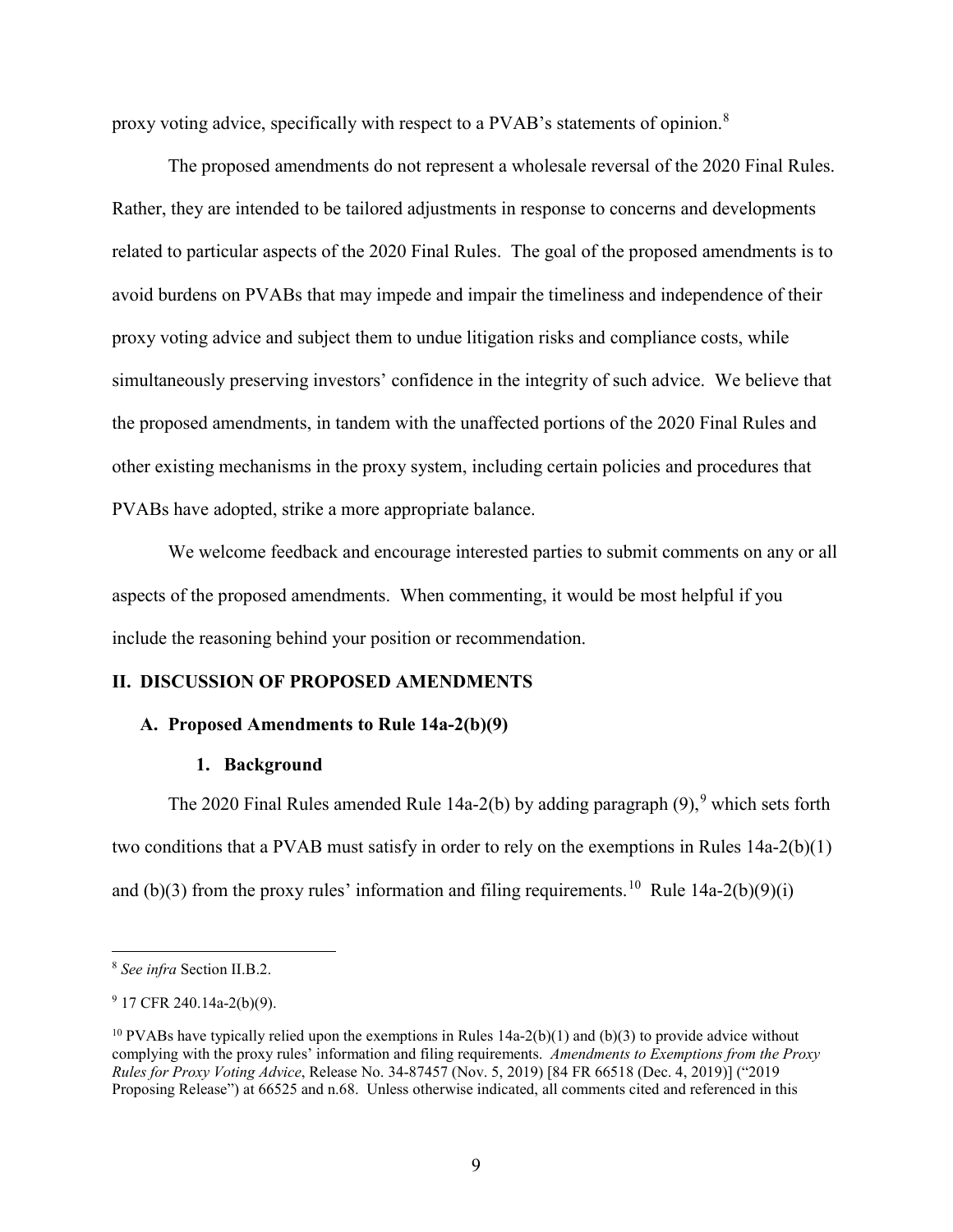requires PVABs to provide their clients with certain conflicts of interest disclosures in connection with their proxy voting advice.<sup>11</sup> The Rule  $14a-2(b)(9)(ii)$  conditions require that PVABs adopt and publicly disclose written policies and procedures reasonably designed to ensure that (A) registrants that are the subject of their proxy voting advice have such advice made available to them at or prior to the time when such advice is disseminated to the PVABs' clients and (B) the PVABs provide their clients with a mechanism by which they can reasonably be expected to become aware of any written statements regarding their proxy voting advice by registrants who are the subject of such advice, in a timely manner before the relevant shareholder meeting (or, if no meeting, before the votes, consents or authorizations may be used to effect the proposed action). $^{12}$  $^{12}$  $^{12}$ 

In addition to those two conditions, Rule  $14a-2(b)(9)$  also sets forth two non-exclusive safe harbor provisions in paragraphs (iii) and (iv) that, if met, are intended to give assurance to PVABs that they have satisfied the conditions of Rules 14a-2(b)(9)(ii)(A) and (B), respectively.<sup>13</sup> Further, Rules 14a-2(b)(9)(v) and (vi) contain exclusions from the Rule 14a-

release are to public comments on the rules proposed in the 2019 Proposing Release (the "2019 Proposed Rules"). Comments on the 2019 Proposed Rules are available at https://www.sec.gov/comments/s7-22-19/s72219.htm.

<span id="page-9-0"></span> $11$  17 CFR 240.14a-2(b)(9)(i).

<span id="page-9-1"></span><sup>&</sup>lt;sup>12</sup> 17 CFR 240.14a-2(b)(9)(ii). The Commission adopted the Rule 14a-2(b)(9)(ii) conditions, in part, in response to the concerns expressed by commenters about the "advance review and feedback" conditions that the Commission originally proposed. Under the advance review and feedback conditions in the 2019 Proposed Rules, a PVAB would have had to, as a condition to relying on the exemptions in Rules 14a-2(b)(1) and (3), provide registrants and certain other soliciting persons covered by its proxy voting advice a limited amount of time to review and provide feedback on the advice before it is disseminated to the PVAB's clients, with the length of time provided depending on how far in advance of the shareholder meeting the registrant or other soliciting person has filed its definitive proxy statement. *See* 2019 Proposing Release at 66530-35. These conditions were among the most contentious features of the 2019 Proposed Rules and drew a significant number of opposing public comments. 2020 Adopting Release at 55103-07. In response, the Commission reconsidered its approach and, in the 2020 Final Rules, adopted the Rule 14a-2(b)(9)(ii) conditions in place of the advance review and feedback conditions. *Id.* at 55107-08.

<span id="page-9-2"></span><sup>&</sup>lt;sup>13</sup> 17 CFR 240.14a-2(b)(9)(iii) and (iv).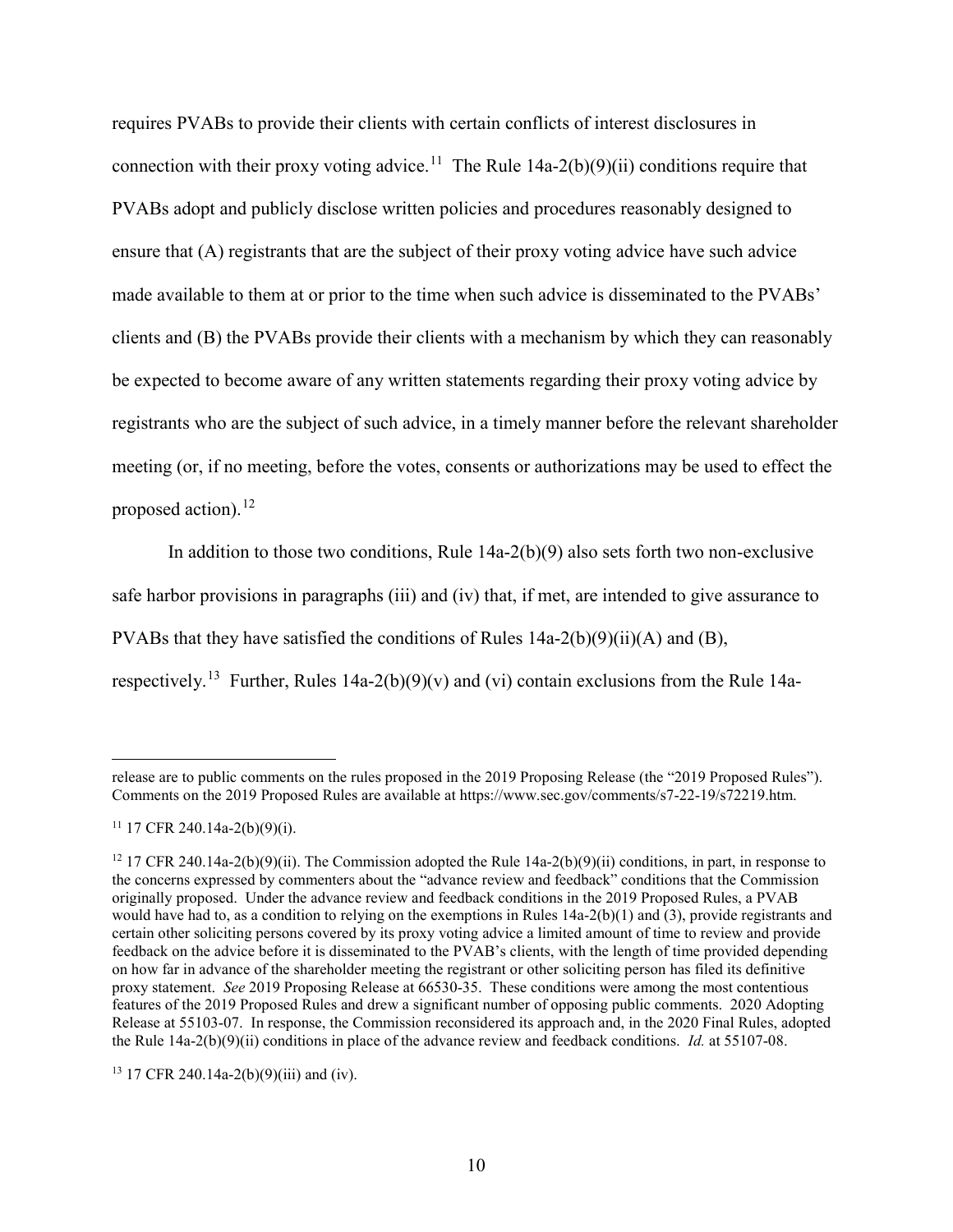$2(b)(9)(ii)$  conditions.<sup>[14](#page-10-0)</sup> Those rules provide that PVABs need not comply with Rule 14a- $2(b)(9)(ii)$  to the extent that their proxy voting advice is based on a client's custom voting policy or if they provide proxy voting advice as to non-exempt solicitations regarding certain mergers and acquisitions or contested matters.<sup>[15](#page-10-1)</sup>

The Commission adopted Rule  $14a-2(b)(9)(ii)(A)$  to facilitate effective engagement between PVABs and registrants, help ensure that registrants are timely informed of proxy voting advice that bears on the solicitation of their shareholders and further the goal of ensuring that PVABs' clients have more complete, accurate and transparent information to consider when making their voting decisions.<sup>16</sup> Ultimately, the Commission intended that this condition would benefit the shareholders on whose behalf PVABs' clients may be voting.<sup>[17](#page-10-3)</sup> Similarly, the Commission adopted Rule  $14a-2(b)(9)(ii)(B)$  as a means of providing PVABs' clients with additional information that would assist them in assessing and contextualizing proxy voting advice.[18](#page-10-4) The Commission intended that this condition would supplement existing mechanisms—including registrants' ability to file supplemental proxy materials to respond to proxy voting advice that they may know about and to alert investors to any disagreements with such advice—so as to permit clients, including investment advisers voting shares on behalf of other shareholders, to consider registrants' views along with the proxy voting advice and before

<span id="page-10-0"></span><sup>&</sup>lt;sup>14</sup> 17 CFR 240.14a-2(b)(9)(v) and (vi).

<span id="page-10-1"></span><sup>15</sup> *Id.*

<span id="page-10-2"></span><sup>&</sup>lt;sup>16</sup> 2020 Adopting Release at 55109.

<span id="page-10-3"></span><sup>17</sup> *Id.*

<span id="page-10-4"></span><sup>18</sup> *Id.* at 55112-13.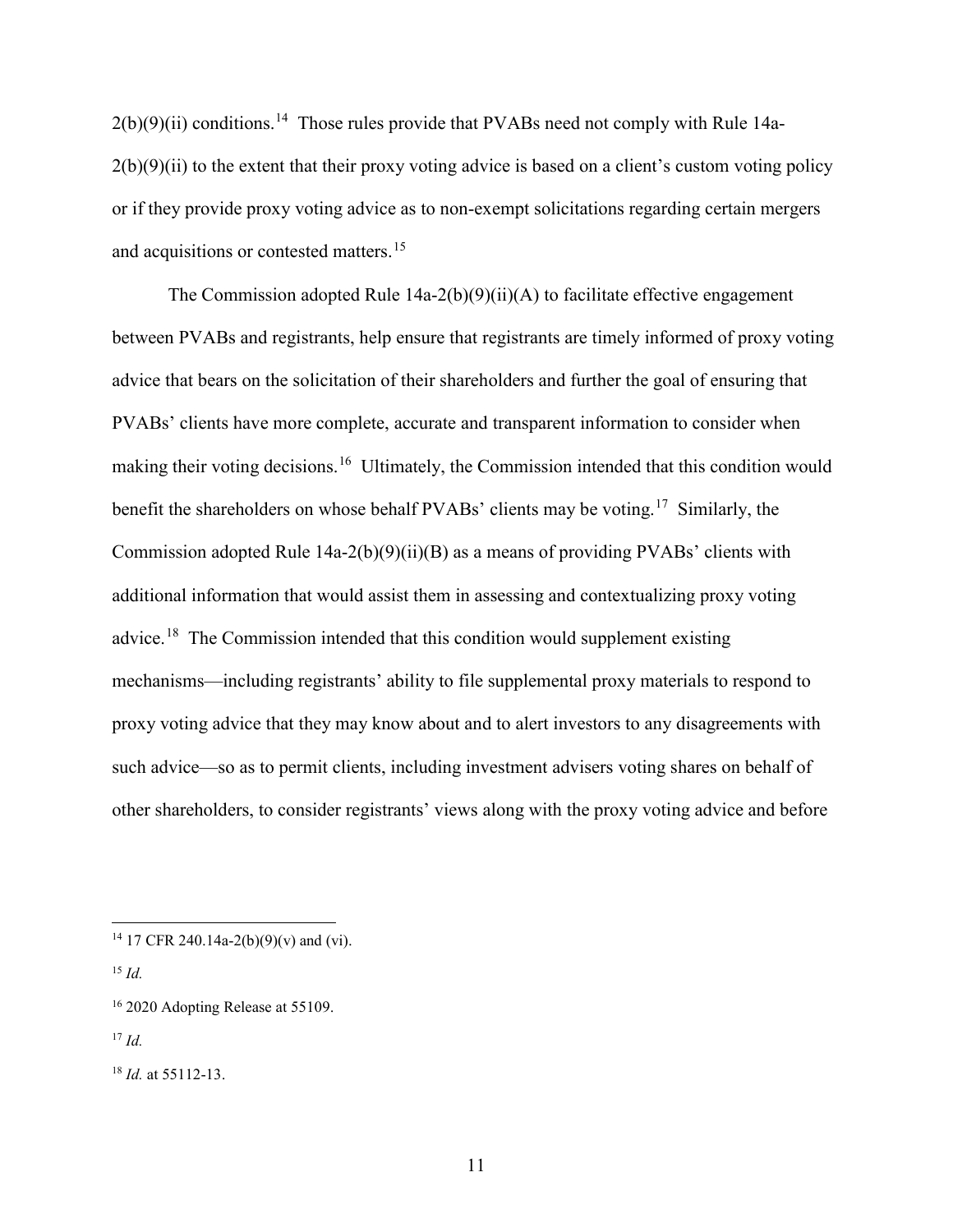making their voting determinations.[19](#page-11-0) This condition reflected the Commission's views that PVABs' clients would benefit from more information when considering how to vote their proxies and that shareholders should have ready access to information to make informed voting decisions.[20](#page-11-1)

We continue to believe that these goals are important, but we also believe it is appropriate to reassess our policy judgment to adopt the Rule 14a-2(b)(9)(ii) conditions. We adopted those conditions, in part, in response to investors who expressed concerns regarding the advance review and feedback conditions in the 2019 Proposed Rules.<sup>21</sup> Accordingly, we made adjustments to remove the 2019 Proposed Rules' advance review condition and replace it with Rule 14a-2(b)(9)(ii)'s requirement that PVABs make their advice available to registrants at or prior to the time it is disseminated to their clients.<sup>[22](#page-11-3)</sup> Investors, however, have continued to express strong concerns about the Rule 14a-2(b)(9)(ii) conditions even as modified in the 2020 Final Rules.<sup>[23](#page-11-4)</sup> Notwithstanding our efforts to adopt somewhat more limited and principles-based

<span id="page-11-1"></span><sup>20</sup> *Id*. at 55113.

<span id="page-11-4"></span><sup>23</sup> *See, e.g.*, Peter Rasmussen, *Divided SEC Passes Controversial Proxy Advisor Rule*, BLOOMBERG LAW (Jul. 29, 2020), *available at* https://news.bloomberglaw.com/bloomberg-law-analysis/analysis-divided-sec-passescontroversial-proxy-advisor-rule (noting criticism of the 2020 Final Rules by Nell Minow, Vice Chair of ValueEdge Advisors, that the 2020 Final Rules will make proxy voting advice "more expensive and less independent"); COUNCIL OF INSTITUTIONAL INVESTORS, *Leading Investor Group Dismayed by SEC Proxy Advice Rules* (Jul. 22, 2020), *available at* https://www.cii.org/july22\_sec\_proxy\_advice\_rules ("[T]he new rules . . . seem to effectively require investment advisors who vote proxies on behalf of investor clients to consider and evaluate any response from companies to proxy advice before submitting votes. That could cause significant delays in the already constricted proxy voting process. It also could jeopardize the independence of proxy advice as proxy advisory firms may feel pressure to tilt voting recommendations in favor of management more often, to avoid critical comments from companies that could draw out the voting process and expose the firms to costly threats of litigation."); US SIF, *US SIF Releases Statement On SEC Vote To Regulate Proxy Advisory Firms* (Jul. 22, 2020), *available at*  https://www.ussif.org/blog\_home.asp?display=146 ("Today's vote is a blow to the independence of research

<span id="page-11-0"></span> <sup>19</sup> *Id.*

<span id="page-11-2"></span><sup>&</sup>lt;sup>21</sup> Specifically, investors expressed concerns that the 2019 Proposed Rules' advance review and feedback conditions would adversely affect the independence, cost and timeliness of that advice. *See supra* note 12.

<span id="page-11-3"></span> $^{22}$  Although the 2020 Final Rules did not include an advance review requirement, we encouraged PVABs that already were providing registrants with this opportunity to continue to do so. 2020 Adopting Release at n.339.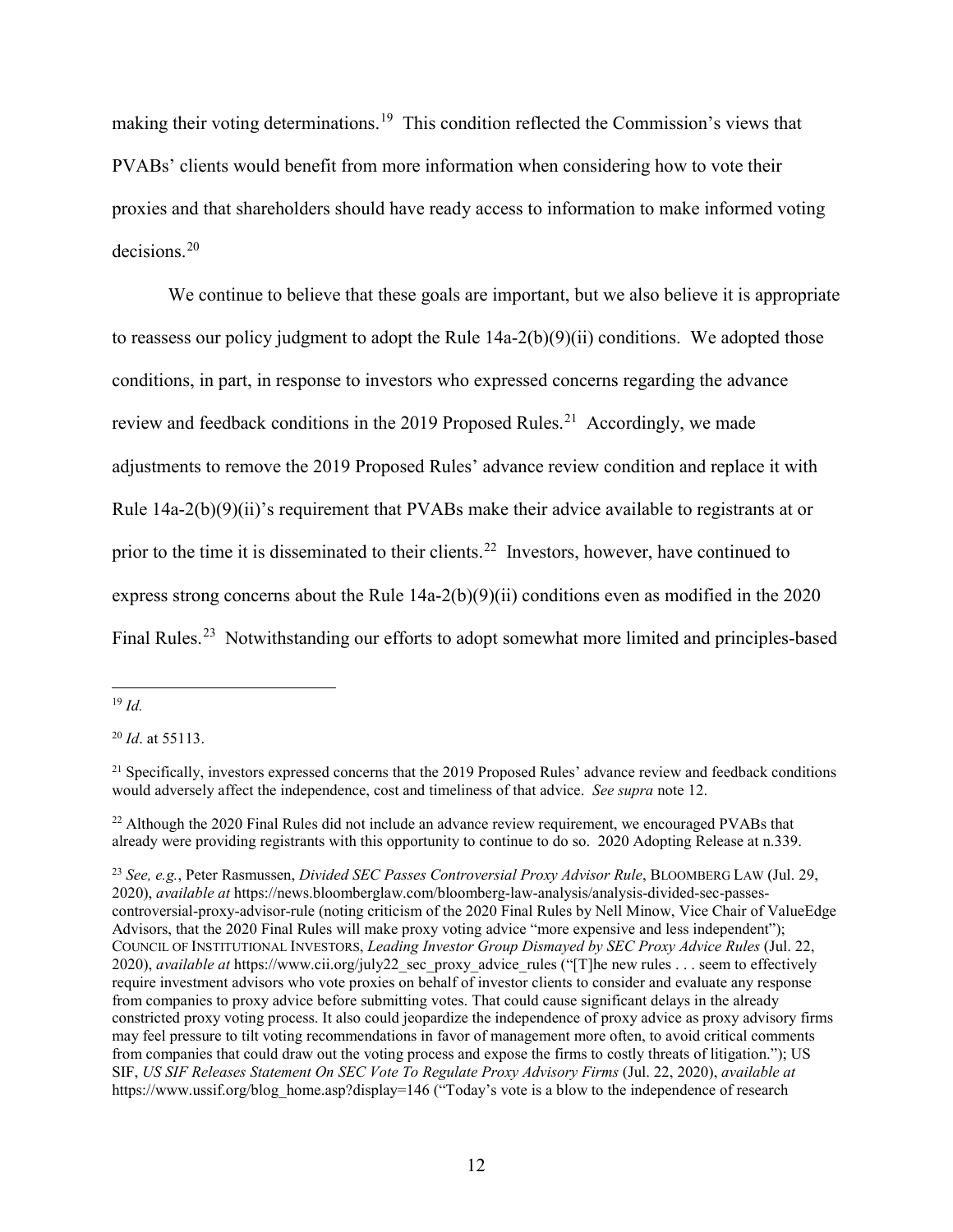requirements in the 2020 Final Rules, investors have asserted that the Rule  $14a-2(b)(9)(ii)$ conditions nevertheless will impose increased compliance costs on PVABs and impair the independence and timeliness of their proxy voting advice and that such effects are not justified or balanced by corresponding investor protection benefits.<sup>[24](#page-12-0)</sup> This investor opposition is evidenced by, among other things, the fact that many clients of PVABs, predominantly investors, continue to oppose the 2020 Final Rules. Others, including PVABs themselves, have expressed similar concerns.[25](#page-12-1)

 $\overline{a}$ 

<span id="page-12-1"></span><sup>25</sup> *See, e.g.,* John C. Coffee, Jr., *Biden and the SEC: Some Possible Agendas*, THE CLS BLUE SKY BLOG (Dec. 2, 2020), *available at* https://clsbluesky.law.columbia.edu/2020/12/02/biden-and-the-sec-some-possible-agendas/ (describing the 2020 Final Rules as "burdensome" and predicting that they would "stretch out the proxy solicitation process and possibly chill advisers' ability to recommend policies disliked by managements"); Kurt Schacht & Karina Karakulova, *SEC Proxy Rules Pose Threat To Markets, Shareholders*, LAW 360 (Aug. 26, 2020), *available at* https://www.law360.com/articles/1302091/sec-proxy-rules-pose-threat-to-markets-shareholders ("We can only imagine the number of legal challenges, delays and inefficiency [that the 2020 Final Rules] introduces to a wellfunctioning proxy voting process."); INSTITUTIONAL SHAREHOLDER SERVICES, *FAQs on July 22, 2020, SEC Rules & Supplemental Guidance* (Aug. 6, 2020), *available at* 

http://images.info.issgovernance.com/Web/ISSGovernance/%7B56ad0ea3-5d24-461e-b9c7-

4ba8c6327435%7D\_20200914\_FAQs\_SEC\_July-22-2020\_Rules\_Supplemental\_Guidance\_FINAL.pdf/ ("[I]f the Rules are upheld, the current lack of clarity around the timing of any potential responses from the issuers may impact the timing of any 'Alerts' that might be warranted in response to issuers' written statements. . . . ISS is currently assessing the changes we need to make to our systems, processes, and staffing in order to accommodate the new Rules. ISS will be certain to provide advance notice of any fees we may need to charge to support the changes required by these regulatory actions."); INSTITUTIONAL SHAREHOLDER SERVICES, *Statement from ISS President & CEO, Gary Retelny, on Today's SEC Actions* (Jul. 22, 2020), *available at* 

https://insights.issgovernance.com/posts/statement-from-iss-president-ceo-gary-retelny-on-todays-sec-actions/ ("Despite seemingly reducing the previously contemplated burden on proxy advisers, the new rules . . . will hinder investors' ability to vote in a timely, cost-effective, and objective manner."); MINERVA ANALYTICS, *SEC ignores investor objections to implement new proxy rules* (Jul. 24, 2020), *available at* https://www.manifest.co.uk/secignores-investor-objections-to-implement-new-proxy-rules/ ("Additional layers of scrutiny and back-and-forth

provided by proxy advisors to investors. . . . The rule will make it more difficult, expensive and time-consuming for proxy advisors to produce their research.").

<span id="page-12-0"></span><sup>&</sup>lt;sup>24</sup> See supra note 23. In addition, on June 11, 2021, Chair Gensler and members of the Commission staff met with representatives from the following organizations: AFL-CIO; AFR; AssuranceMark; CalPERS; CalSTRS; CFA Institute; Consumer Federation of America; Council of Institutional Investors; CtW Investment Group; Interfaith Center on Corporate Responsibility; LACERA; Legal & General; New York City Comptroller New York State Common; Segal Marco; Shareholder Rights Group; Sinclair Capital; Sustainable Investments Institute; T. Rowe Price; The Shareholder Commons; Trillium Asset Management; US SIF; and ValueEdge Advisors. During that meeting, the representatives from those organizations expressed general opposition to the 2020 Final Rules, including with respect to the Rule  $14a-2(b)(9)(ii)$  conditions. Those representatives expressed concerns about the costs associated with the 2020 Final Rules, including the Rule 14a-2(b)(9)(ii) conditions, and the general lack of corresponding investor protection-based benefits.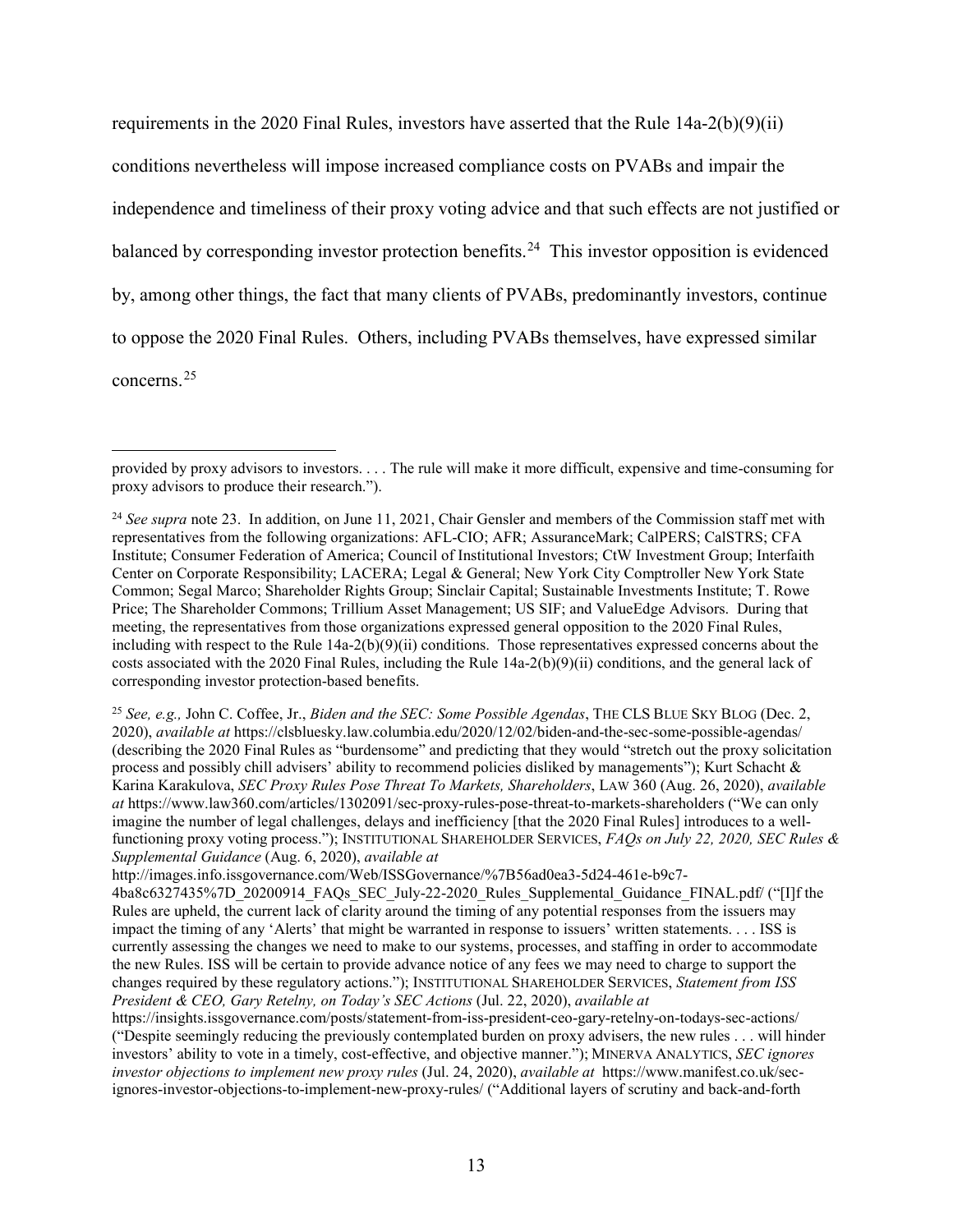In addition, we are aware that the largest PVABs have current practices that could address some of the concerns underlying the Rule 14a-2(b)(9)(ii) conditions. On July 1, 2021, the Independent Oversight Committee (the "Oversight Committee") of the Best Practice Principles Group (the "BPPG") published its first annual report (the "2021 Annual Report").<sup>[26](#page-13-0)</sup> The BPPG is an industry group comprised of six PVABs, including Glass, Lewis & Co. ("Glass Lewis") and Institutional Shareholder Services, Inc. ("ISS"), $^{27}$  $^{27}$  $^{27}$  the two largest PVABs in the United States.[28](#page-13-2) Shortly after its formation, the BPPG published the Best Practice Principles for Providers of Shareholder Voting Research and Analysis, which consist of three main principles and accompanying guidance that recommends how the principles should be applied.<sup>29</sup> The three principles are (1) service quality, (2) conflicts-of-interest avoidance or management and (3) communications policy.[30](#page-13-4) 

The Oversight Committee—which is comprised of non-PVAB stakeholders in proxy voting advice, including representatives from the institutional investor, registrant and academic communities—is responsible for reviewing the BPPG member-PVABs' compliance with the

 $\overline{a}$ 

between proxy advisers, companies and investment managers would slow down the system and ultimately increase the cost to those paying for the service.").

<span id="page-13-0"></span><sup>26</sup> *See* BEST PRACTICE PRINCIPLES OVERSIGHT COMMITTEE, *Annual Report 2021* (Jul. 1, 2021), *available at*  https://bppgrp.info/wp-content/uploads/2021/07/2021-AR-Independent-Oversight-Committee-for-The-BPP-Group-1.pdf ("2021 Annual Report"). The BPPG was formed in 2014 after the European Securities and Markets Authority requested that PVABs engage in a coordinated effort to develop an industry-wide code of conduct focusing on enhancing transparency and disclosure. *Id.* at 7.

<span id="page-13-1"></span><sup>&</sup>lt;sup>27</sup> *Id*. The BPPG's six member-PVABs are Glass Lewis, ISS, Minerva, PIRC, Proxinvest and EOS at Federated Hermes. *Id*.

<span id="page-13-2"></span><sup>&</sup>lt;sup>28</sup> 2020 Adopting Release at 55127.

<span id="page-13-3"></span><sup>29</sup> 2021 Annual Report at 8.

<span id="page-13-4"></span><sup>30</sup> *Id.* at 33-34.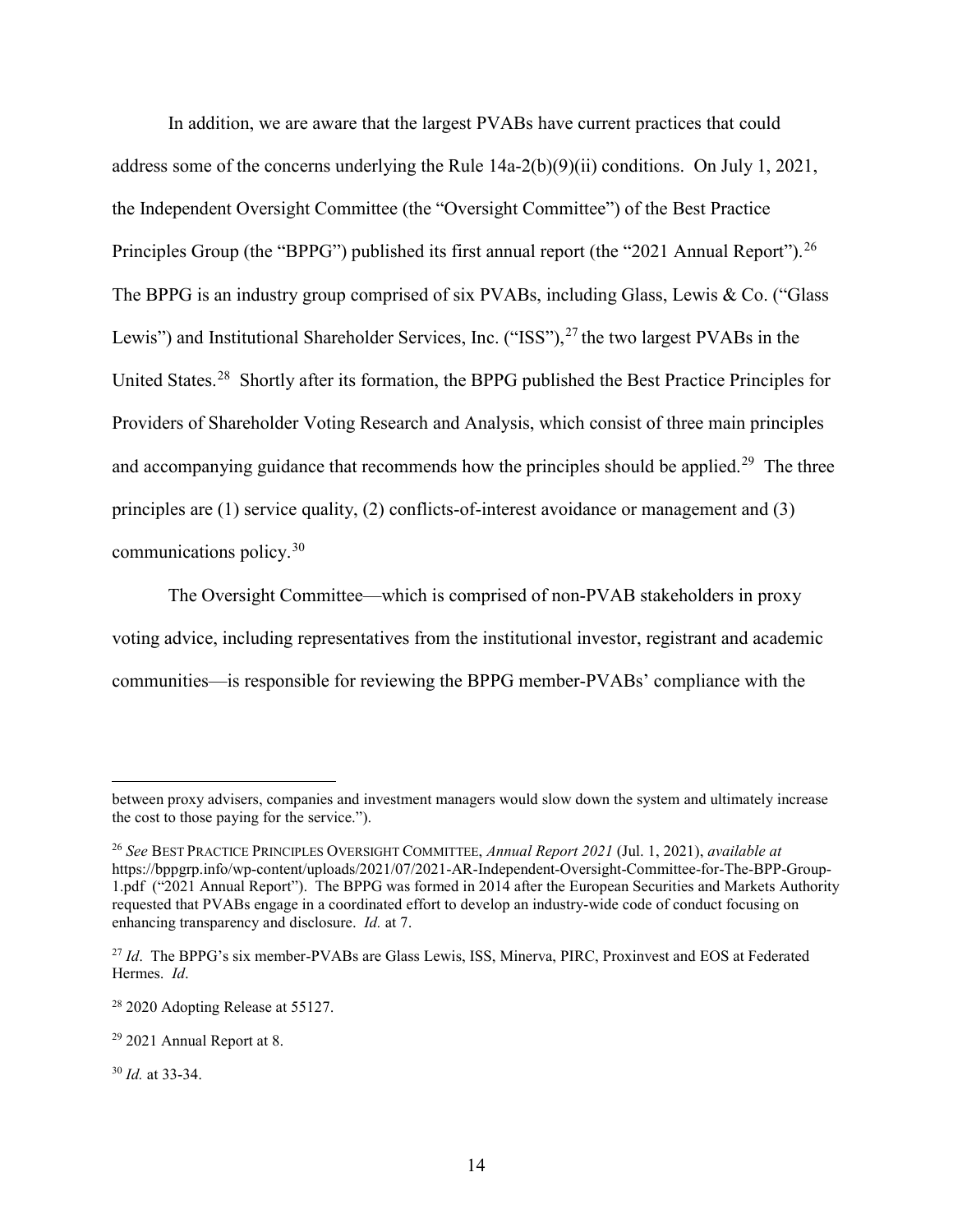principles.[31](#page-14-0) In the 2021 Annual Report, after reviewing each member-PVABs' compliance report, the Oversight Committee found all six firms met the standards established in the three best practices principles.<sup>32</sup> Notably:

- Glass Lewis provides the subjects of its proxy voting advice with its Issuer Data Report ("IDR"), which details the key facts underlying Glass Lewis' advice, before that advice is finalized and sent to its clients.<sup>[33](#page-14-2)</sup> Glass Lewis offers the IDR service to certain registrants, giving them 48 hours to review the IDR and provide suggested updates, which are then reviewed by Glass Lewis' research analysts who in turn make relevant updates and then provide high-level feedback regarding amendments made.<sup>34</sup>
- In addition to the IDR's advance review opportunity, Glass Lewis provides registrants with an opportunity to review and respond to its proxy voting advice after it has been disseminated to its clients pursuant to its Report Feedback Service (the "RFS"). Specifically, the RFS allows registrants to submit feedback about Glass Lewis' proxy voting advice and have that feedback delivered directly to Glass Lewis' clients.<sup>35</sup> Registrants can access Glass Lewis' proxy voting advice at the same time it is

<span id="page-14-0"></span> <sup>31</sup> *Id.* at 7.

<span id="page-14-1"></span><sup>32</sup> Stephen Davis, *First Independent Report on Proxy Voting Advisory Firm Best Practices* (Jul. 14, 2021), *available at* https://corpgov.law.harvard.edu/2021/07/14/first-independent-report-on-proxy-voting-advisory-firm-bestpractices/.

<span id="page-14-2"></span><sup>33</sup> GLASS LEWIS, *Glass Lewis Statement of Compliance for the Period 1 January 2019 through 31 December 2019* (May 2020), *available at* https://bppgrp.info/wp-content/uploads/2021/03/Glass-Lewis-BPP-Statement.pdf ("Glass Lewis Statement of Compliance") at 7-8.

<span id="page-14-3"></span><sup>34</sup> GLASS LEWIS, *Issuer Data Report*, *available at* https://www.glasslewis.com/issuer-data-report/. In the United States, the IDR service is available for "companies listed on the NASDAQ and NYSE exchanges" that register for the service with Glass Lewis and "disclose their meeting documents at least 30 days in advance of their meeting date." *Id*.

<span id="page-14-4"></span><sup>&</sup>lt;sup>35</sup> Glass Lewis Statement of Compliance at 24.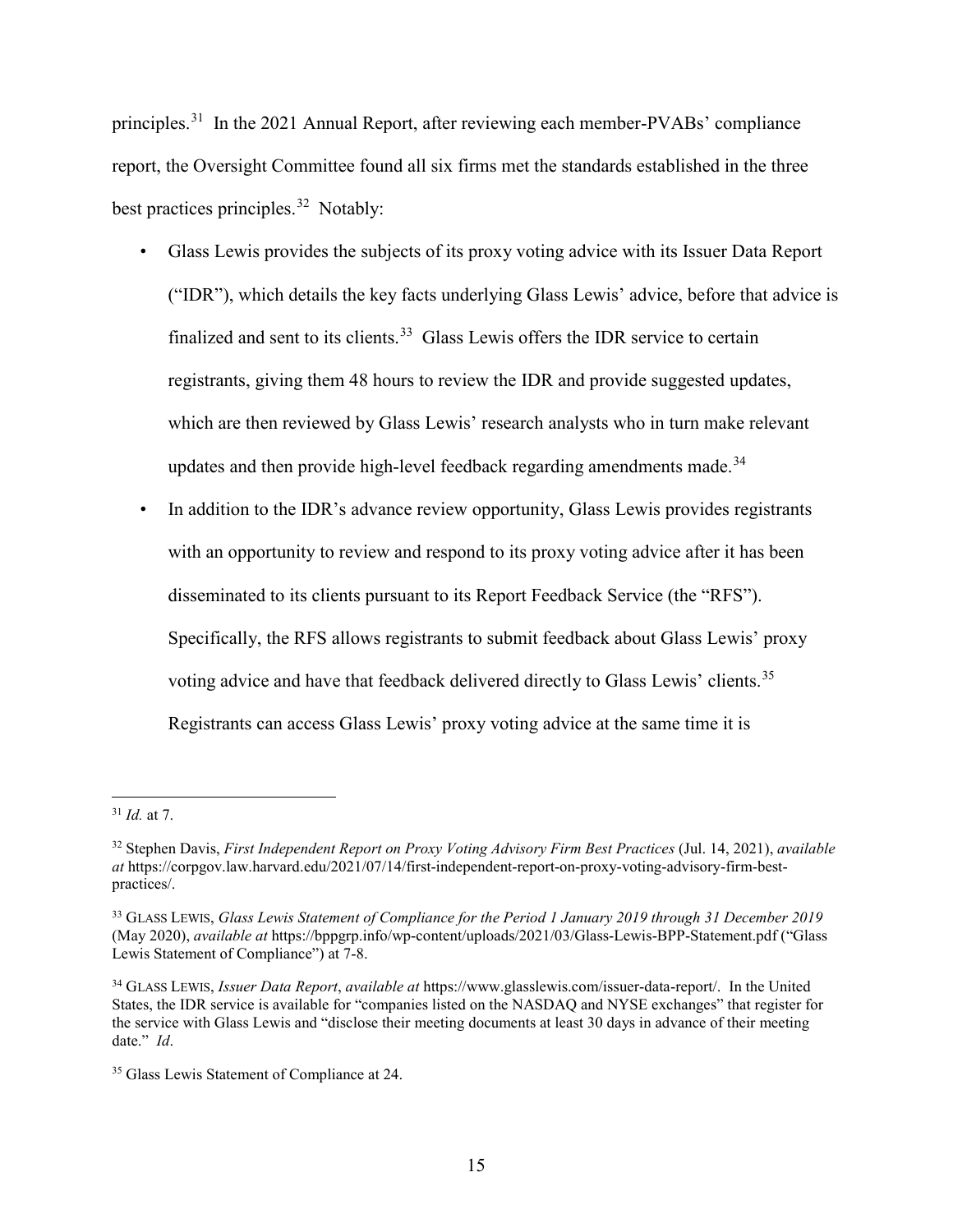disseminated to its clients and then, pursuant to the RFS, submit to Glass Lewis a statement that responds to and expresses disagreements with, or other opinions regarding, such advice.<sup>[36](#page-15-0)</sup> If a registrant submits such a statement, Glass Lewis will republish its proxy voting advice with that statement attached and linked on the first page of Glass Lewis' report. Glass Lewis' clients will receive a notification as soon as the registrant's statement is available, and clients that have already downloaded an earlier version of the proxy voting advice will be sent an updated version that includes the registrant's statement.

- In addition, Glass Lewis has a separate process for registrants to report errors or omissions in its proxy voting advice and indicates that it reviews any such reported errors or omissions "immediately."[37](#page-15-1) Glass Lewis states that if its proxy voting advice is updated to reflect new disclosure or the correction of an error, it notifies all clients that have accessed that advice, or have ballots in the system for the meeting tied to that advice, whether or not the updates or revisions affected Glass Lewis' voting recommendations, as well as the exact nature of those updates and revisions.<sup>[38](#page-15-2)</sup>
- ISS also detailed in its compliance statement the relevant processes it has in place.<sup>39</sup> Significantly, ISS allows any registrant to request a copy of its proxy voting advice free of charge after such advice has been disseminated to ISS' clients.<sup>[40](#page-15-4)</sup> Registrants can pre-

<span id="page-15-0"></span> <sup>36</sup> GLASS LEWIS, *Report Feedback Statement*, *available at* https://www.glasslewis.com/report-feedback-statement/.

<span id="page-15-1"></span><sup>37</sup> GLASS LEWIS, *Report an Error or Omission*, *available at* https://www.glasslewis.com/report-error/.

<span id="page-15-2"></span><sup>38</sup> *Id*.

<span id="page-15-3"></span><sup>39</sup> ISS, *ISS Compliance Statement* (Jan. 11, 2021), *available at* https://bppgrp.info/wp-content/uploads/2021/03/bestpractices-principles-iss-compliance-statement-jan-2021-update.pdf ("ISS Statement of Compliance").

<span id="page-15-4"></span><sup>40</sup> *Id*. at 23.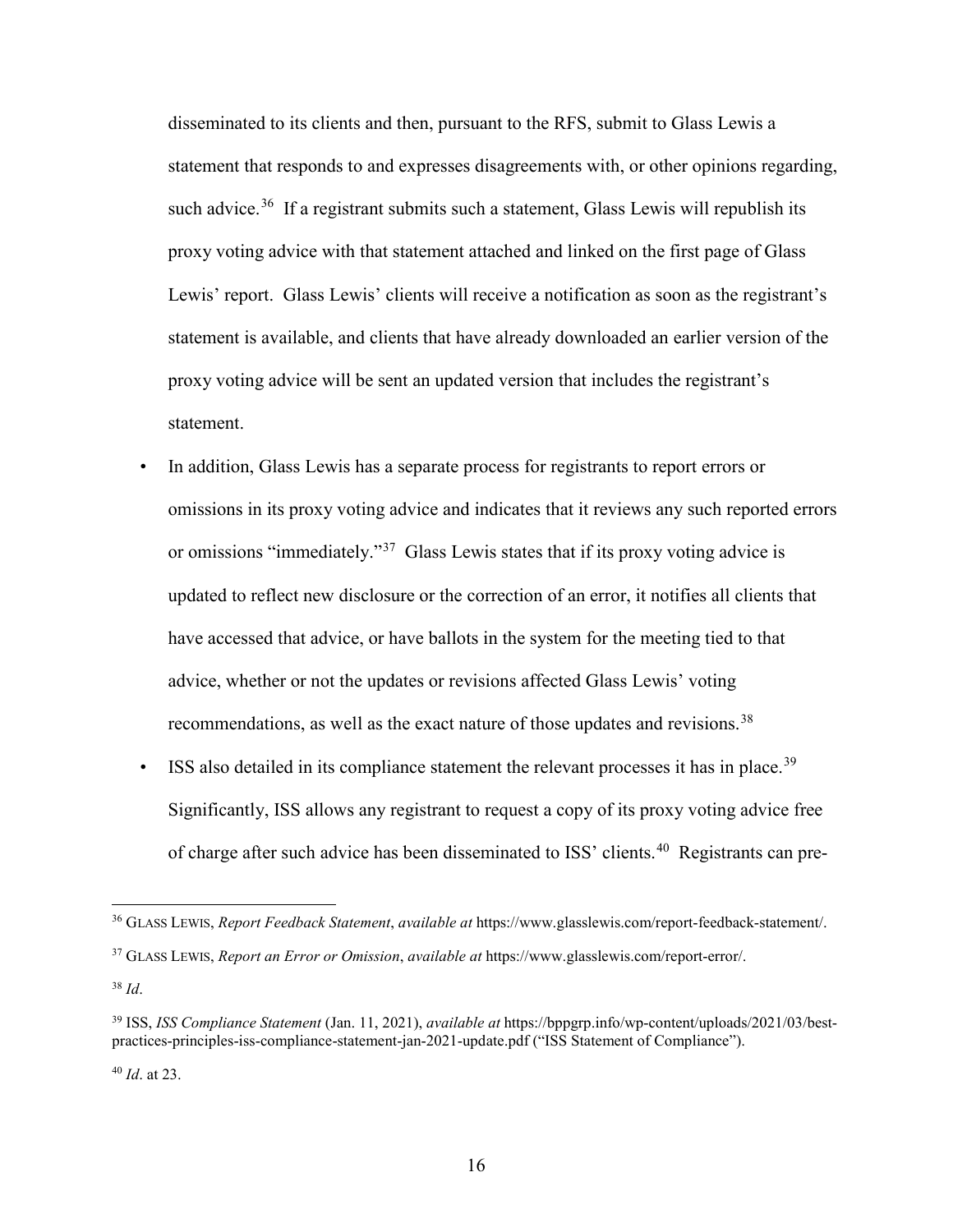register to receive proxy voting advice, and ISS will send those registrants a notification when such advice is available for them to access.<sup>[41](#page-16-0)</sup>

- If a registrant believes that ISS' proxy voting advice contains an error, it can notify ISS either via email or through its "Help Center" interface.<sup>42</sup> ISS states that if it determines that there is a material error, it will promptly issue an "Alert" to update previously issued proxy voting advice.[43](#page-16-2)
- ISS also stated that it instituted a Feedback Review Board ("FRB") to provide a mechanism to all stakeholders to communicate with ISS regarding its proxy voting advice.<sup>[44](#page-16-3)</sup> The FRB considers comments from market constituents regarding the accuracy of ISS' research and data, policy application and the general fairness of its policies, research and recommendations.<sup>[45](#page-16-4)</sup> The FRB focuses on higher-level feedback and does not address registrant-specific or time-sensitive feedback.<sup>[46](#page-16-5)</sup>
- Instead, ISS has other processes in place for registrants and other market participants to provide feedback on specific proxy voting advice (including via the above-described error reporting processes). For example, ISS noted that it provides draft reports to

<span id="page-16-2"></span><sup>43</sup> *Id*.

<span id="page-16-4"></span><sup>45</sup> *Id*.

<span id="page-16-0"></span> <sup>41</sup> ISS, *FAQs regarding ISS Proxy Research*, *available at* https://www.issgovernance.com/contact/faqs-engagementon-proxy-research/#1574276867038-b204d1c3-a920.

<span id="page-16-1"></span><sup>42</sup> *Id*.

<span id="page-16-3"></span><sup>44</sup> ISS Statement of Compliance at 21.

<span id="page-16-5"></span><sup>46</sup> ISS, *Feedback Review Board*, *available at* https://www.issgovernance.com/contact/feedback-review-board/ (noting that the FRB is "[a]n ISS body that considers comments from stakeholders regarding the general fairness of ISS policies and methodologies as well those related to how we operate as a provider of research, voting recommendations, corporate ratings, and other solutions and services to financial market participants" and that "[c]omments should not be company specific nor should they be time-sensitive").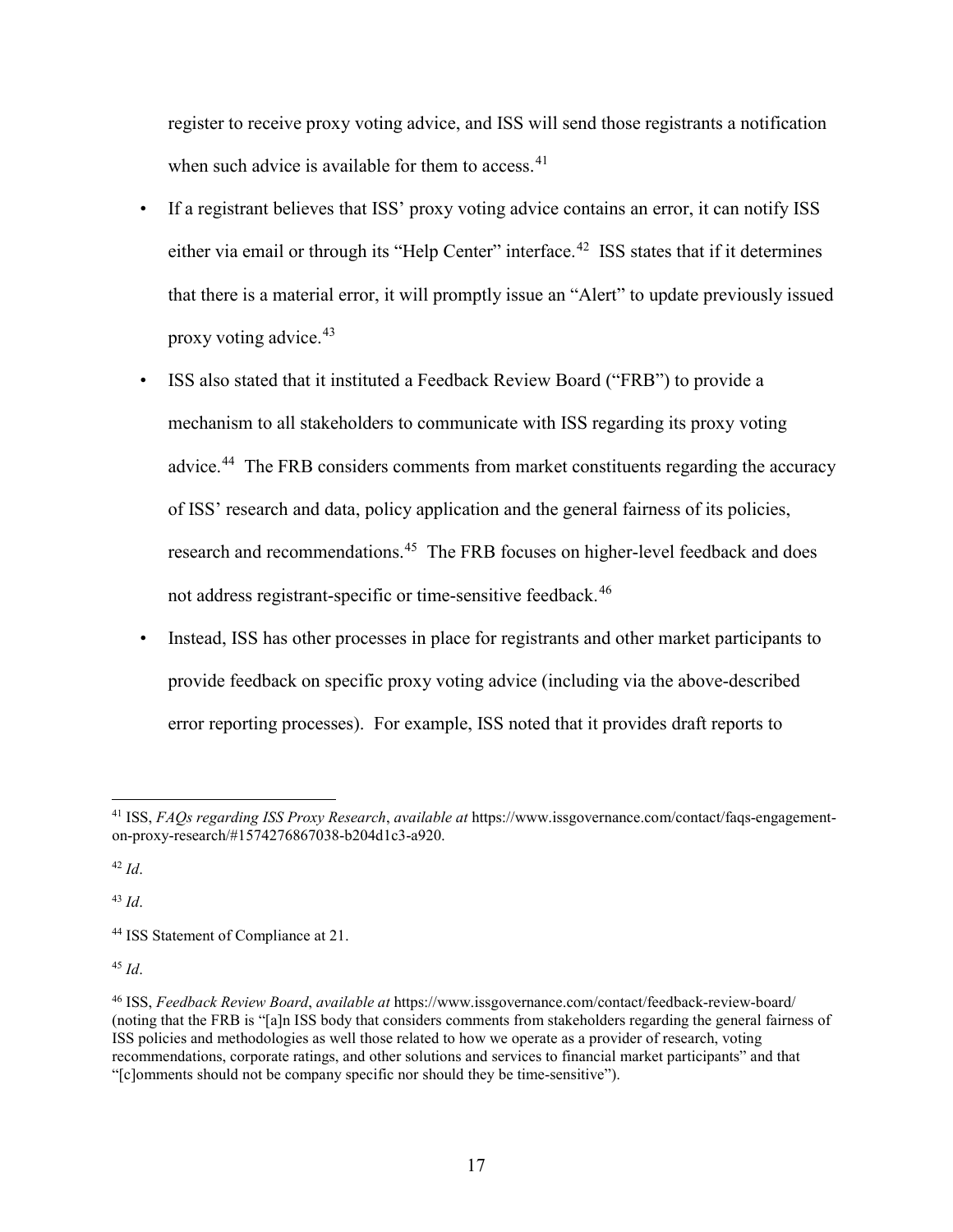registrants in certain markets prior to publication.<sup>[47](#page-17-0)</sup> Notably, ISS does not provide draft proxy voting advice to any United States registrants. [48](#page-17-1) ISS can, however, choose to engage with registrants during the process of formulating its proxy voting advice.<sup>[49](#page-17-2)</sup> Some of that engagement is initiated by ISS, but registrants themselves can also request engagement with ISS' proxy research teams.  $50$ 

Finally, although Egan-Jones, the third major PVAB in the United States,  $51$  is not a member of the BPPG, it too appears to have adopted some policies and procedures that approximate at least a portion of the Rule 14a-2(b)(9)(ii) conditions. According to Egan-Jones, it provides a number of ways in which registrants can gain access to its reports and the models used to create them.<sup>52</sup> Specifically, Egan-Jones allows registrants to obtain and review a copy of its proxy voting advice before such advice is disseminated to its clients.<sup>53</sup> Registrants can then

<span id="page-17-0"></span><sup>&</sup>lt;sup>47</sup> ISS Statement of Compliance at 23.

<span id="page-17-1"></span><sup>48</sup> ISS, *FAQs regarding ISS Proxy Research*, *available at* https://www.issgovernance.com/contact/faqs-engagementon-proxy-research/#1574276867038-b204d1c3-a920 ("In the US, as from January 2021, drafts are no longer provided to U.S. companies including those in the S&P500 index.").

<span id="page-17-2"></span><sup>49</sup> ISS Statement of Compliance at 21-23.

<span id="page-17-3"></span><sup>50</sup> ISS, *FAQs regarding ISS Proxy Research*, *available at* https://www.issgovernance.com/contact/faqs-engagementon-proxy-research/#1574276867038-b204d1c3-a920 ("ISS' proxy research teams interact regularly with company representatives, institutional shareholders, dissident shareholders, sponsors of shareholder proposals, and other parties in order to gain deeper insight into many issues and to check material facts relevant to our research. . . . Sometimes such dialogue is initiated by ISS, while other times it is initiated by the issuer or other stakeholders (including shareholders who may or may not be ISS clients).").

<span id="page-17-4"></span><sup>51</sup> 2020 Adopting Release at 55126.

<span id="page-17-5"></span><sup>52</sup> EGAN-JONES, *Egan-Jones Proxy Services Issuer Engagement*, *available at* https://www.ejproxy.com/issuers/.

<span id="page-17-6"></span><sup>&</sup>lt;sup>53</sup> *Id.* ("Issuers may obtain a 'draft,' or pre-publication copy, of their report in order to review it by submitting a fully completed copy of our Draft Request Form to issuer@ejproxy.com.").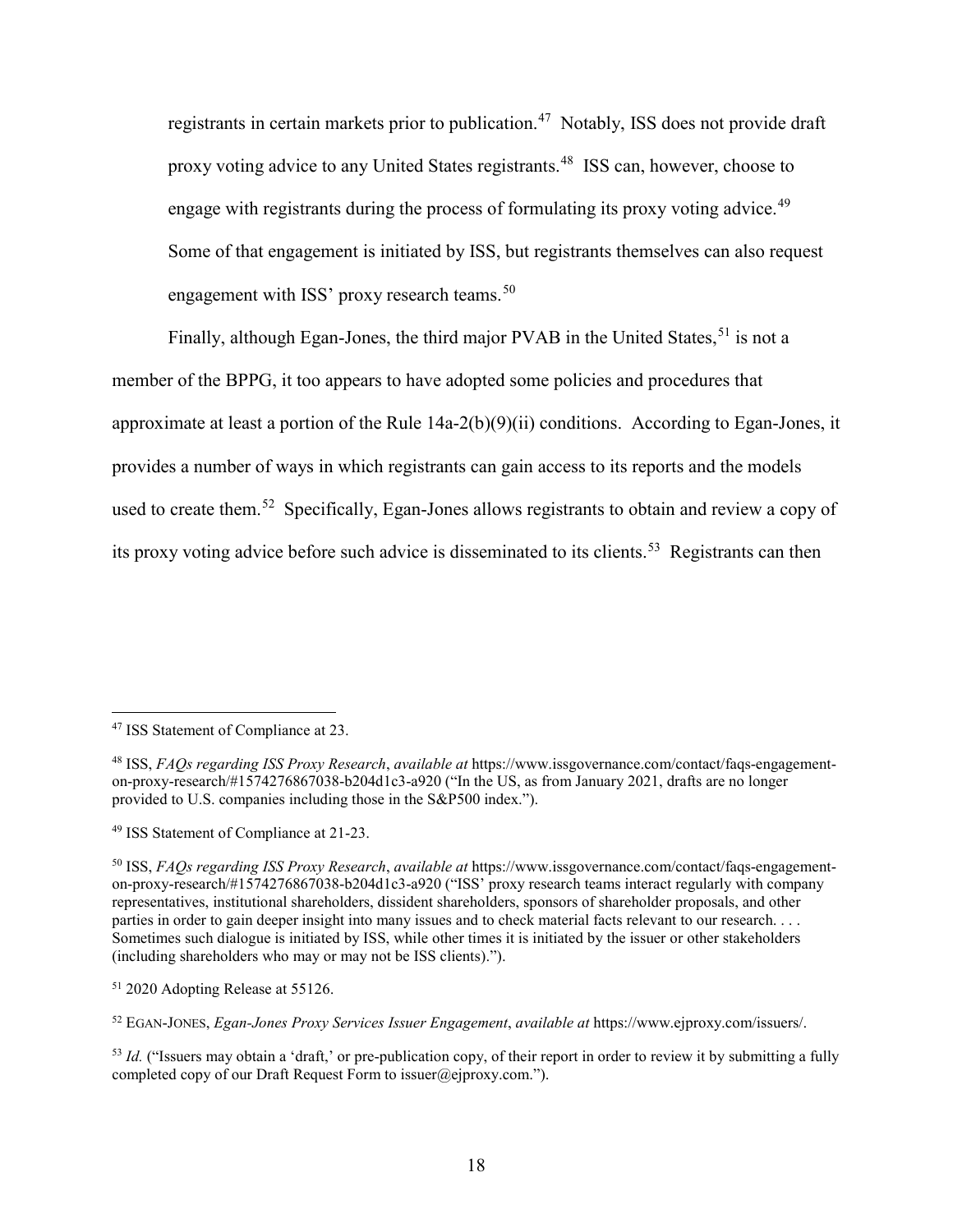notify Egan-Jones of any material errors that they detect in the proxy voting advice so as to allow Egan-Jones to correct that advice.<sup>[54](#page-18-0)</sup>

## **2. Proposed Amendments**

We are proposing to amend Rule 14a-2(b)(9) by deleting paragraph (ii) and rescinding the Rule  $14a-2(b)(9)(ii)$  conditions. The proposed amendments would also delete paragraphs (iii), (iv), (v) and (vi) of Rule 14a-2(b)(9), which contain safe harbors and exclusions from the Rule  $14a-2(b)(9)(ii)$  conditions.<sup>[55](#page-18-1)</sup> As discussed above, the Rule  $14a-2(b)(9)(ii)$  conditions were intended to benefit shareholders by improving the overall mix of available information so as to allow them to make more informed voting decisions. While the goal of facilitating more informed voting decisions remains unchanged, we believe that the continued concerns expressed by the investors who rely on proxy voting advice to make their voting decisions warrants a reassessment of the appropriate means to achieve that goal.

As part of that reassessment, we have further considered PVABs' efforts to develop industry-wide practices, as well as improve their own business practices, that could address the concerns underlying the Rule 14a-2(b)(9)(ii) conditions. Although these practices differ from the Rule 14a-2(b)(9)(ii) conditions, the leading PVABs have adopted policies and procedures that provide their clients and registrants with some of the opportunities and access to information that would have been required pursuant to the Rule  $14a-2(b)(9)(ii)$  conditions. Moreover, because PVABs developed these measures themselves, we believe they are less likely to

<span id="page-18-0"></span><sup>&</sup>lt;sup>54</sup> *Id.* ("If an issuer believes there is a material error in an EJPS report, they should send a detailed email documenting what they believe the error to be to issuer@ejproxy.com.").

<span id="page-18-1"></span><sup>&</sup>lt;sup>55</sup> Given that the other paragraphs of Rule  $14a-2(b)(9)$  would all be deleted, the proposed amendments would redesignate the conflicts of interest disclosure condition set forth in Rule 14a-2(b)(9)(i) as Rule 14a-2(b)(9). The substance of that condition, however, would otherwise remain unchanged.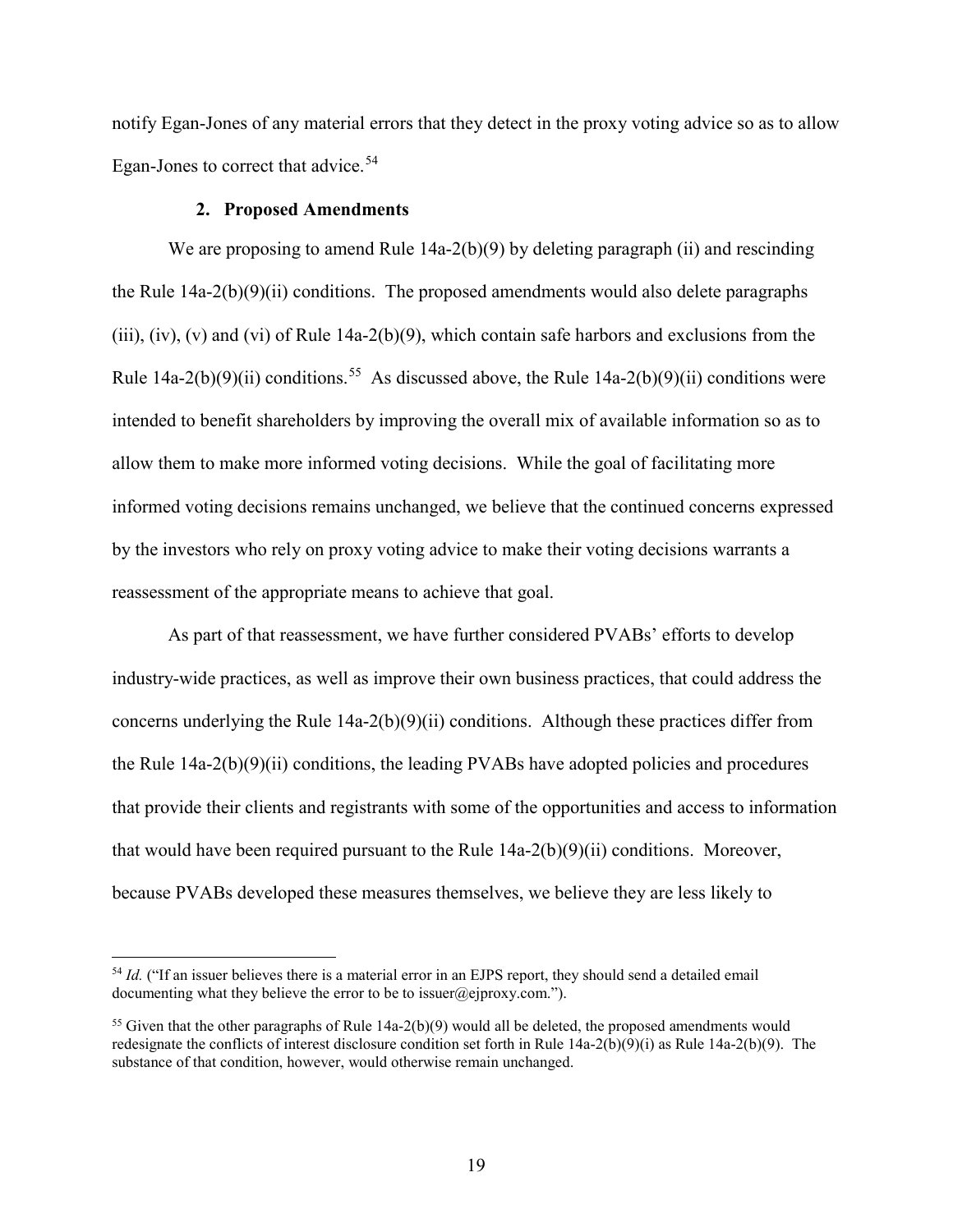adversely affect the independence, cost and timeliness of proxy voting advice. And, although they are not the primary basis for these proposed amendments, we do find these industry-wide practices persuasive in these specific circumstances. This persuasiveness is due, in part, to the relative salience of a review of such industry-wide practices given the small number of PVABs in the U.S.

For example, Glass Lewis' IDR service goes beyond what the Rule 14a-2(b)(9)(ii) conditions would have required and allows registrants the opportunity to review the research and data on which Glass Lewis bases its voting recommendations before Glass Lewis disseminates its proxy voting advice to its clients. The RFS also operates in a similar manner to what the Rule 14a-2(b)(9)(ii) conditions would have required. As with the condition in Rule  $14a-2(b)(9)(ii)(A)$ , Glass Lewis makes its proxy voting advice available to registrants, for a fee, at the time such advice is disseminated to its clients. And, similar to the condition in Rule  $14a-2(b)(9)(ii)(B)$ , Glass Lewis will update its proxy voting advice to include a registrant's response to its advice and notify its clients of such response.

ISS also has mechanisms in place that approximate at least a portion of the Rule 14a- $2(b)(9)(ii)$  conditions. Specifically, ISS makes its proxy voting advice available to registrants at the time such advice is disseminated to its clients. Although ISS does not update its proxy voting advice to incorporate any response a registrant may have to such advice, it does offer its advice to registrants for free. This presumably makes it easier for registrants to access ISS' proxy voting advice and respond to such advice by publishing and filing additional soliciting materials in a more timely manner. Further, ISS provides its clients with access to a registrant's EDGAR filings through the electronic platform that it uses to deliver its proxy voting advice. Because any response by a registrant to proxy voting advice is required to be filed with the Commission

20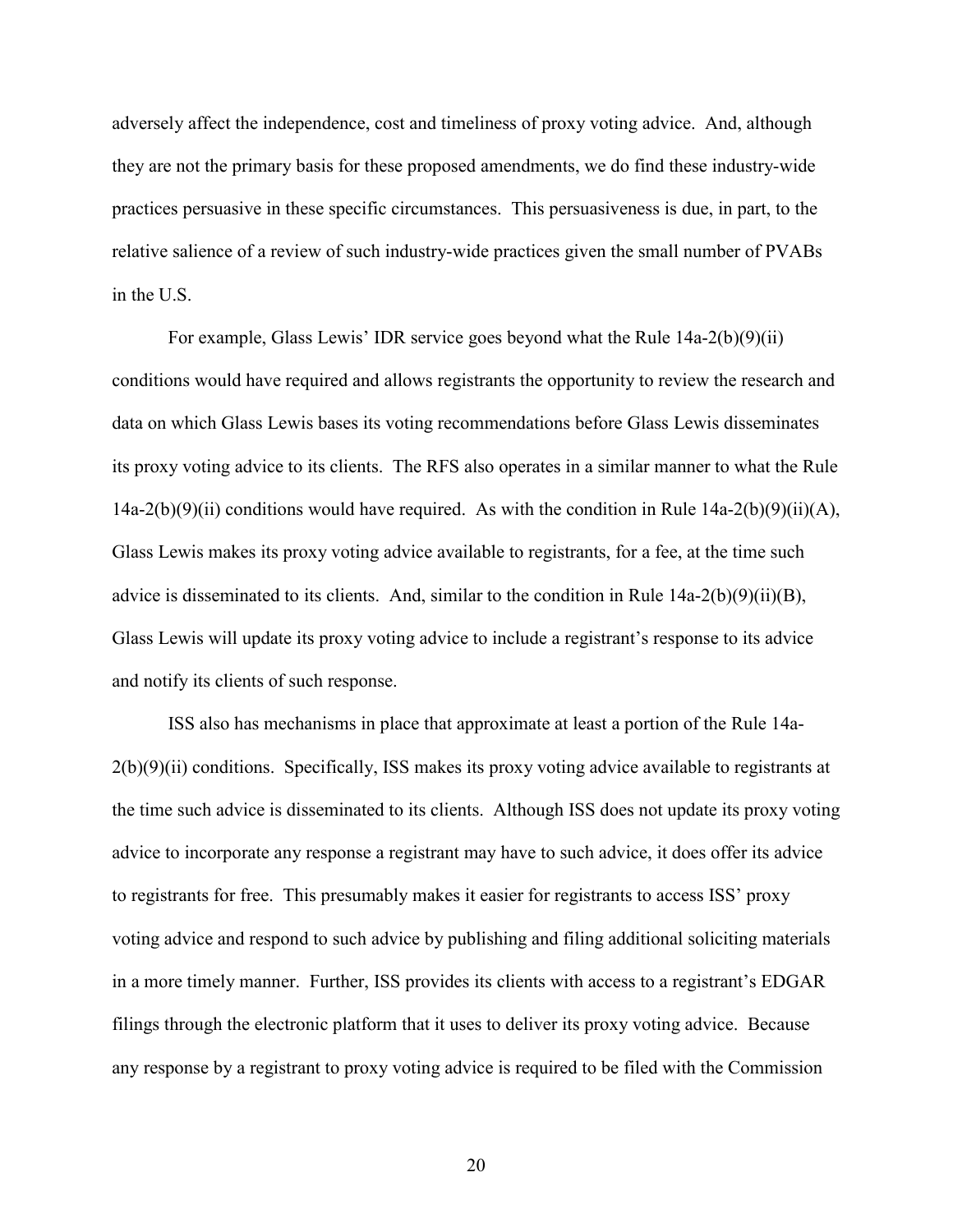as additional soliciting materials,<sup>[56](#page-20-0)</sup> we believe that the access that ISS provides to its clients to a registrant's response via its electronic platform addresses many of the policy concerns underlying the Rule  $14a-2(b)(9)(ii)$  conditions.<sup>[57](#page-20-1)</sup>

We recognize that the mechanisms that these PVABs have in place may not perfectly replicate the requirements of the Rule 14a-2(b)(9)(ii) conditions or result in the same investororiented benefits that those conditions were intended to produce. These mechanisms are, in some ways, broader than the requirements of the Rule  $14a-2(b)(9)(ii)$  conditions.<sup>[58](#page-20-2)</sup> They also are, in other ways, more limited.[59](#page-20-3) Furthermore, although some of the above-described mechanisms were developed after the Commission adopted the  $2020$  Final Rules,  $60$  we acknowledge that others were in place and considered by the Commission at the time it adopted

<span id="page-20-0"></span> <sup>56</sup> *See* 17 CFR 240.14a-6(b).

<span id="page-20-1"></span><sup>&</sup>lt;sup>57</sup> This belief is based on our understanding that ISS gives its clients the option of receiving push notifications via email from its electronic platform that will notify the clients of any additional soliciting materials filed by a registrant as to which those clients have received proxy voting advice.

<span id="page-20-2"></span><sup>&</sup>lt;sup>58</sup> For example, both Glass Lewis, through the IDR service, and Egan-Jones allow registrants opportunities to review at least a portion of their proxy voting advice before it is disseminated to their clients. In addition, although the Rule 14a-2(b)(9)(ii) conditions would have applied only to registrants, Glass Lewis makes the RFS available to both registrants and shareholder proponents. GLASS LEWIS, *Report Feedback Statement*, *available at* https://www.glasslewis.com/report-feedback-statement/ ("Any company or shareholder proponent that purchases a Glass Lewis report will now automatically have the right to submit an RFS at no extra cost.").

<span id="page-20-3"></span><sup>59</sup> For example, ISS and Egan-Jones' public descriptions of their relevant services do not indicate whether they will notify their clients of any response to their proxy voting advice by a registrant. In addition, although ISS provides a copy of its proxy voting advice to registrants for free, it does not allow registrants to share that advice with any external parties, including its attorneys, proxy solicitors and compensation consultants. ISS, *FAQs regarding ISS Proxy Research*, *available at* https://www.issgovernance.com/contact/faqs-engagement-on-proxyresearch/#1574276867038-b204d1c3-a920 ("Our final, published proxy research reports are provided to companies free of charge as a courtesy, subject to the following conditions: (i) the reports are only for the subject company's internal use by employees of the company, and (ii) the company is expressly prohibited from making the report, or any part of it, public, or sharing the reports, profiles or login credentials with any external parties (including but not limited to any external advisors retained by the company such as a law firm, proxy solicitor or compensation consultant)."). These restrictions may inhibit a registrant's ability to adequately respond to ISS' proxy voting advice in a manner that would benefit its shareholders.

<span id="page-20-4"></span> $60$  Notably, the Oversight Committee convened for the first time on July 30, 2020 and issued its 2021 Annual Report on July 1, 2021. *See* 2021 Annual Report at 10.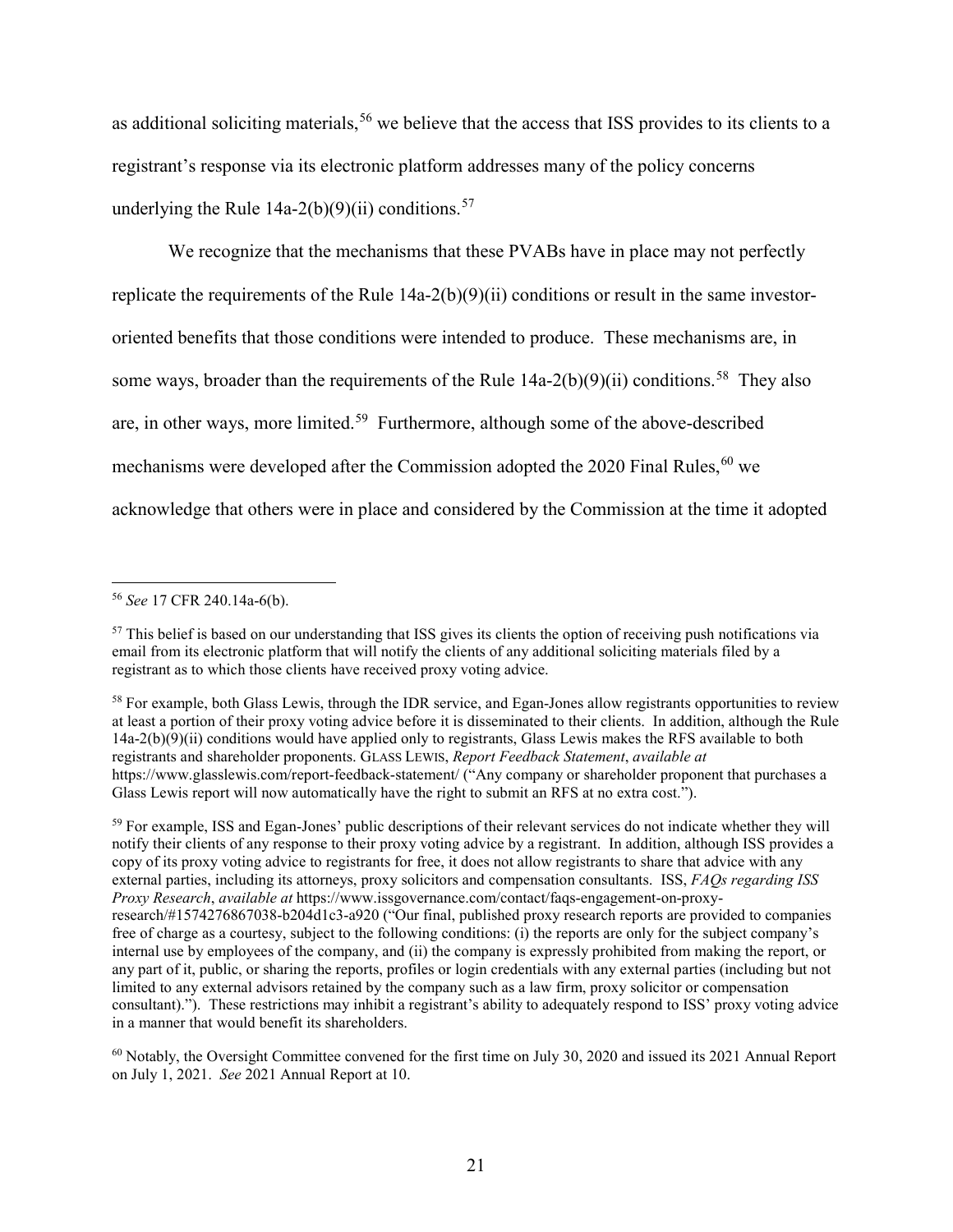the 2020 Final Rules.<sup>[61](#page-21-0)</sup> Finally, we recognize that although the three major United States-based PVABs have some promising mechanisms in place, those mechanisms differ across the three PVABs, and, absent the Rule  $14a-2(b)(9)(ii)$  conditions, there is no assurance that a new entrant to the PVAB market will adopt similar mechanisms or that existing PVABs will maintain them.

We have nevertheless decided to reconsider the Rule  $14a-2(b)(9)(ii)$  conditions because we share the concerns that PVABs' clients and others continue to express about the conditions' potential adverse effects on the independence, cost and timeliness of proxy voting advice.<sup>[62](#page-21-1)</sup> We have also taken notice of the efforts by PVABs to develop industry-wide standards, including the Oversight Committee's assessment of its members' compliance with the BPPG principles in the 2021 Annual Report. Notwithstanding our prior policy judgment, we believe there are marketbased incentives for PVABs to adopt and maintain policies and procedures that provide some of the same benefits as those of the Rule  $14a-2(b)(9)(ii)$  conditions without raising the concerns investors have expressed about those conditions. We believe that rescinding the Rule 14a- $2(b)(9)(ii)$  conditions would give PVABs, investors and registrants the flexibility to select mechanisms that best serve the needs of investors and other stakeholders and adapt to evolving market practices. Furthermore, our continued observance of these mechanisms in practice, including during the 2021 proxy season, has given us additional confidence in their efficacy. Thus, although these mechanisms are not the primary basis for the proposed amendments, we do consider them to be relevant.

Because our proposed amendments to Rule 14a-2(b)(9) are based, in part, on our evaluation of the current state of the PVAB market, we will continue to monitor that market to

<span id="page-21-0"></span> <sup>61</sup> *See* 2020 Adopting Release at 55128-29 (describing Glass Lewis' IDR service and the RFS and Egan-Jones' advance review service).

<span id="page-21-1"></span><sup>62</sup> *See supra* notes 23-25 and accompanying text.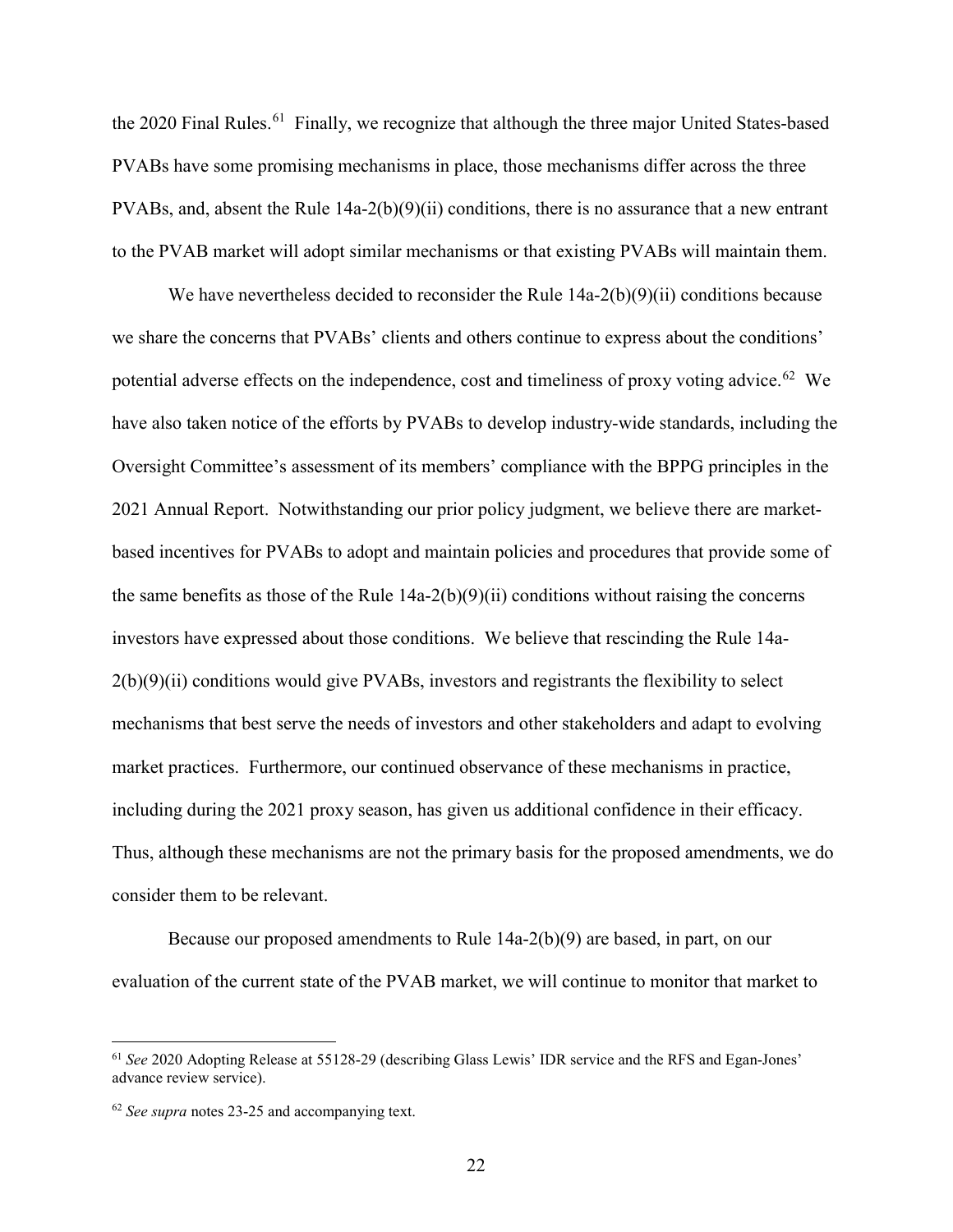help ensure that investors are adequately protected and have ready access to information that allows them to make informed voting decisions. To the extent that there are changes in the quality of PVABs' policies and procedures or new entrants to the PVAB market that do not adopt policies and procedures consistent with best practices, we will reevaluate the state of the PVAB market and consider whether further action should be taken.

### **Request for Comment**

- 1. Should we amend Rule  $14a-2(b)(9)$  as proposed to rescind the Rule  $14a-2(b)(9)(ii)$ conditions? Would such a rescission help facilitate the provision of timely and independent proxy voting advice? Alternatively, rather than rescinding the Rule 14a-2(b)(9)(ii) conditions as proposed, should we commit to a retrospective review of the Rule 14a- $2(b)(9)(ii)$  conditions after they have become effective? If so, what is the appropriate period of time after which we should conduct such review? What would be the potential drawbacks of conducting such a retrospective review?
- 2. Are the existing mechanisms in the proxy system, including the role played by the BPPG and the Oversight Committee and the policies and procedures that PVABs have in place, sufficient to obviate the need for the Rule  $14a-2(b)(9)(ii)$  conditions? Are there other relevant existing mechanisms in the proxy system that the Commission should consider?
- 3. How might we address the risk that PVABs will change their policies and procedures to the detriment of investors if we rescind the Rule  $14a-2(b)(9)(ii)$  conditions? How might we address the risk that, absent the Rule 14a-2(b)(9)(ii) conditions, new entrants to the PVAB market will not be properly incentivized to adopt policies and procedures that approximate those conditions?
- 4. Are there ways that we can mitigate the potential adverse effects on proxy voting advice

23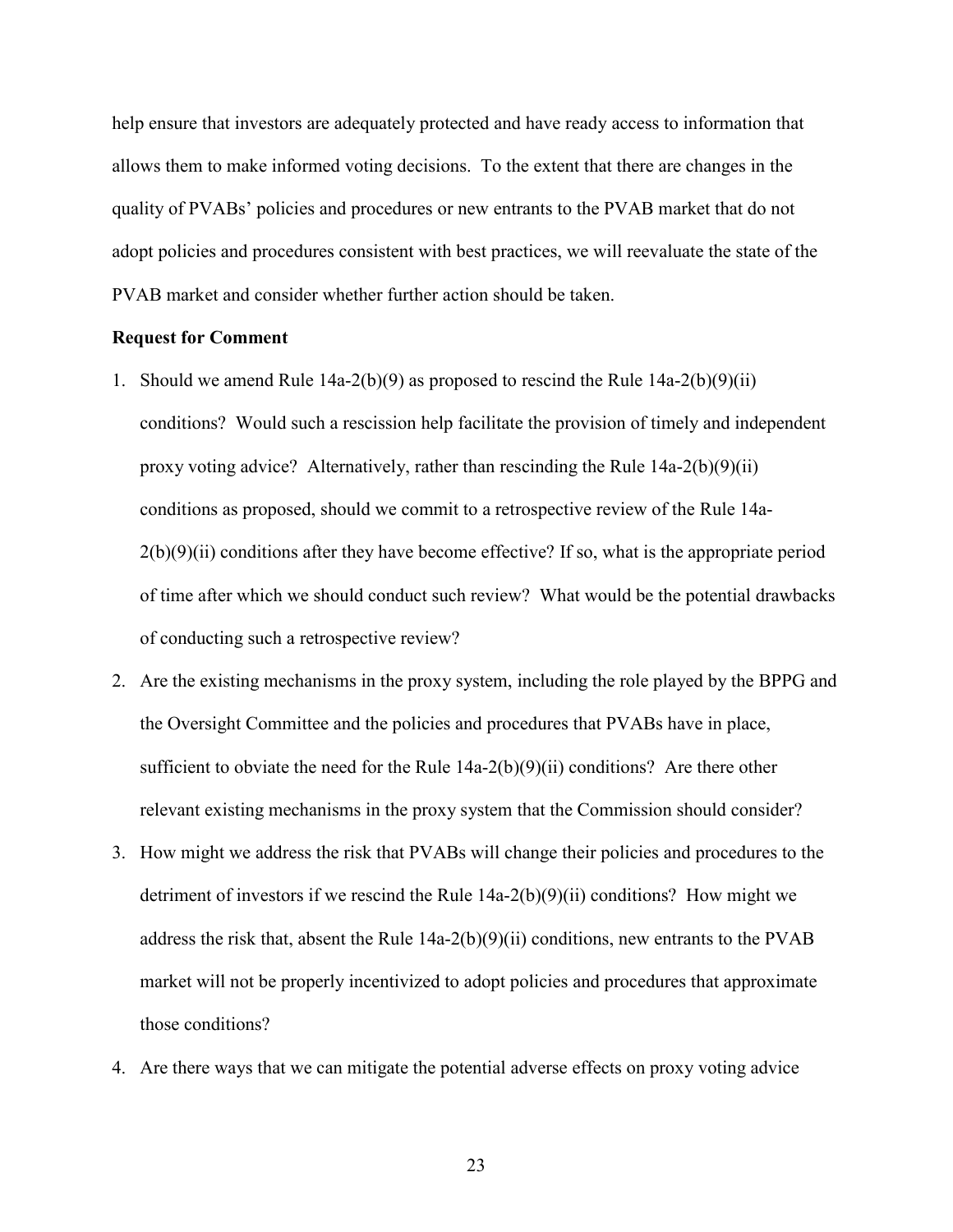associated with the Rule  $14a-2(b)(9)(ii)$  conditions other than by rescinding those conditions?

- 5. Have registrants or others relied on the Commission's adoption of the Rule 14a-2(b)(9)(ii) conditions? How, and to what extent, should any such reliance interests factor into the Commission's determination of whether to rescind those conditions?
- 6. Should we also reconsider the Supplement to Commission Guidance Regarding Proxy Voting Responsibilities of Investment Advisers that the Commission issued in connection with the 2020 Final Rules? Because that supplemental guidance was prompted, in part, by the Rule  $14a-2(b)(9)(ii)$  conditions, will the guidance be useful if the Rule  $14a-2(b)(9)(ii)$ conditions are rescinded? Should the guidance be rescinded concurrently with the Rule 14a- $2(b)(9)(ii)$  conditions? Should it instead be revised, and, if so, how? Notwithstanding the proposed rescission of the Rule  $14a-2(b)(9)(ii)$  conditions, are there aspects of the supplemental guidance that should be clarified?

## **B. Proposed Amendment to Rule 14a-9**

#### **1. Background**

Before adopting the 2020 Final Rules, the Commission, in August 2019, issued an interpretation and guidance that clarified the application of the Federal proxy rules to the provision of proxy voting advice (the "Interpretive Release").<sup>63</sup> In the Interpretive Release, the Commission explained that the determination of whether a communication is a solicitation for purposes of Section 14(a) of the Exchange Act depends upon the specific nature, content and timing of the communication and the circumstances under which the communication is

<span id="page-23-0"></span> <sup>63</sup> *Commission Interpretation and Guidance Regarding the Applicability of the Proxy Rules to Proxy Voting Advice*, Release No. 34-86721 (Aug. 21, 2019) [84 FR 47416 (Sept. 10, 2019)] ("Interpretive Release").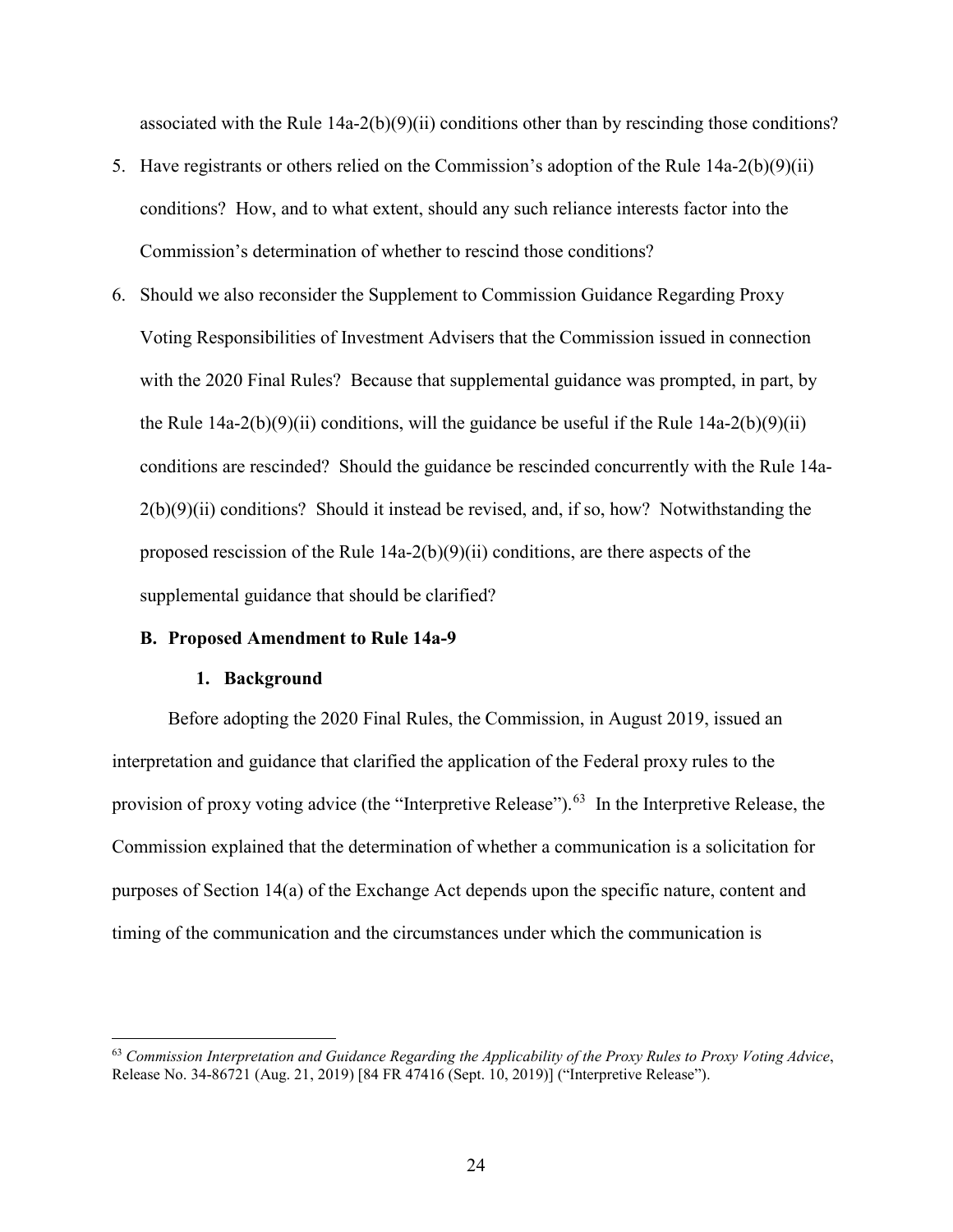transmitted.[64](#page-24-0) The Commission stated that PVABs' proxy voting advice generally would constitute a solicitation subject to the proxy rules.<sup>[65](#page-24-1)</sup> As a solicitation, proxy voting advice is subject to Rule 14a-9. Rule 14a-9 "prohibits any solicitation from containing any statement which, at the time and in the light of the circumstances under which it is made, is false or misleading with respect to any material fact."<sup>[66](#page-24-2)</sup> The rule also requires that solicitations "must not omit to state any material fact necessary in order to make the statements therein not false or misleading."[67](#page-24-3) The Commission noted that although PVABs may rely on exemptions from the proxy rules' information and filing requirements, even these exempt solicitations remain subject to Rule 14a-9.[68](#page-24-4)

In the adopting release for the 2020 Final Rules, the Commission codified the guidance set forth in the Interpretive Release that proxy voting advice is generally subject to Rule 14a-9.<sup>69</sup> The 2020 Final Rules amended Rule 14a-9 by adding paragraph (e) to the Note to that rule. Paragraph (e) sets forth examples of what may, depending on the particular facts and circumstances, be misleading within the meaning of Rule 14a-9 with respect to proxy voting advice. Specifically, Note (e) to Rule 14a-9 provides that the failure to disclose material information regarding proxy voting advice, "such as the [PVAB's] methodology, sources of information, or conflicts of interest" could, depending upon particular facts and circumstances,

<span id="page-24-1"></span><sup>65</sup> *Id.*

<span id="page-24-0"></span> <sup>64</sup> *Id.* at 47417-19.

<span id="page-24-2"></span><sup>66</sup> *Id.* at 47419.

<span id="page-24-3"></span><sup>67</sup> *Id.*

<span id="page-24-4"></span><sup>68</sup> *Id.*

<span id="page-24-5"></span><sup>69</sup> 2020 Adopting Release at 55121.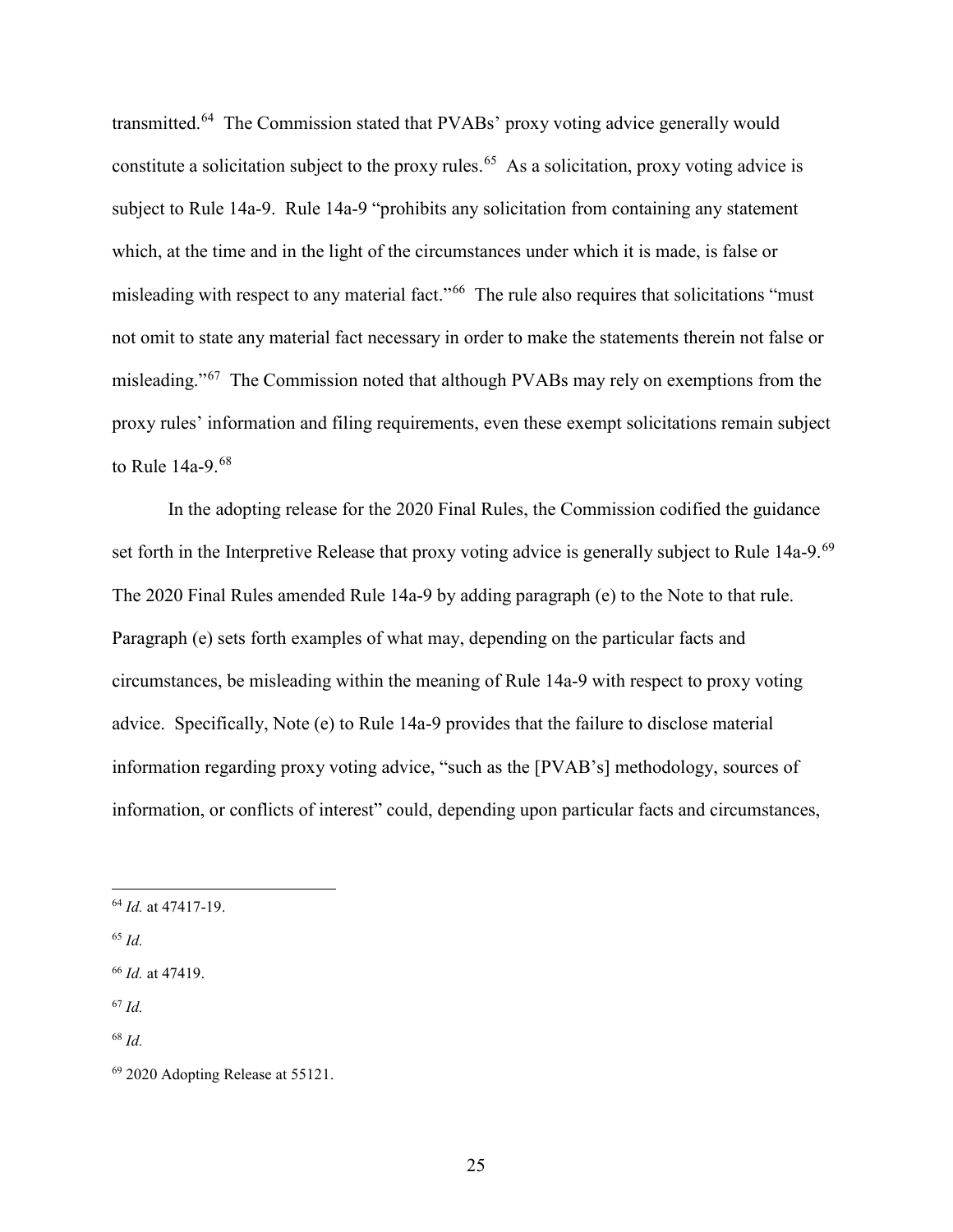be misleading within the meaning of the rule. In adopting these amendments, the Commission noted that "[t]he ability of a client of a [PVAB] to make voting decisions is affected by the adequacy of the information it uses to formulate such decisions" and stated that the amendments "are designed to further clarify the potential implications of Rule 14a-9 for proxy voting advice specifically, and to help ensure that [PVABs'] clients are provided with the material information they need to make fully informed decisions."[70](#page-25-0)

Although commenters on the 2019 Proposed Rules expressed concern that the changes to Rule 14a-9 could heighten the litigation risk for PVABs, the Commission stated that the 2020 Final Rules were not intended to change the application or scope of Rule 14a-9 or create a new cause of action against  $PVABs$ <sup>[71](#page-25-1)</sup>. The Commission also stated that the amendments do "not" make 'mere differences of opinion' actionable under Rule 14a-9."[72](#page-25-2) Instead, the amendments were intended to clarify "what has long been true about the application of Rule 14a-9 to proxy voting advice and, more generally, proxy solicitations as a whole: no solicitation may contain any statement which, at the time and in light of the circumstances under which it is made, is false or misleading with respect to any material fact, or which omits to state any material fact necessary in order to make the statements therein not false or misleading."[73](#page-25-3)

Despite these Commission statements regarding the intent of the 2020 Final Rules' amendments to Rule 14a-9, PVABs, their clients and other investors continue to express

<span id="page-25-0"></span> <sup>70</sup> *Id*.

<span id="page-25-1"></span><sup>71</sup> *Id.*

<span id="page-25-2"></span><sup>&</sup>lt;sup>72</sup> *Id.* The Commission also stated that "differences of opinion are not actionable under the final amendment to Rule 14a-9." *Id.* at n.443.

<span id="page-25-3"></span><sup>73</sup> *Id*.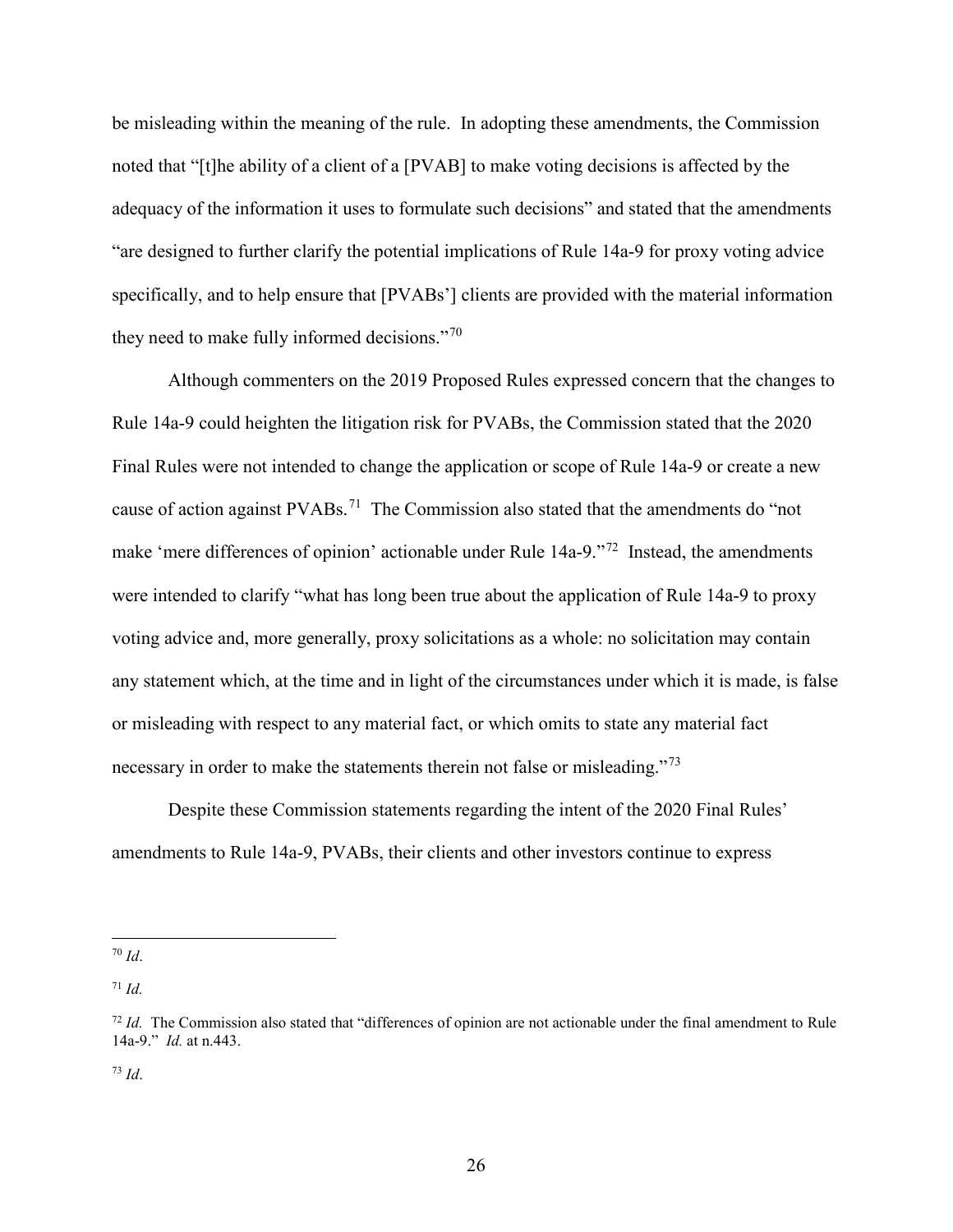concerns and uncertainty regarding the extent of PVABs' liability under Rule 14a-9.[74](#page-26-0) PVABs continue to assert that the amendments may increase their litigation risks, thereby increasing their costs, which, ultimately, may be passed along to their clients.<sup>75</sup> These parties indicate that those litigation risks could also impair the independence and quality of PVABs' proxy voting advice if, for example, registrants use the threat of litigation to pressure PVABs to make their proxy voting advice more favorable to such registrants. Further, PVABs and their clients remain concerned that Rule 14a-9 claims may be available for registrants who disagree with their proxy voting advice. Such disagreements could pertain not only to PVABs' voting recommendations, but also to the specific methodology, analysis and information that PVABs use to formulate their recommendations.

#### **2. Proposed Amendment**

As explained in the release adopting the 2020 Final Rules, the Commission's position is that proxy voting advice is a "solicitation" and, as such, is subject to Rule 14a-9's prohibition against material misstatements and omissions.<sup>[76](#page-26-2)</sup> We recognize, however, that PVABs, their clients and other investors continue to express concerns that the 2020 Final Rules' amendments to Rule 14a-9 may extend liability to mere differences of opinion regarding the proxy voting

<span id="page-26-1"></span><sup>75</sup> *Id.*

<span id="page-26-0"></span> <sup>74</sup> *See supra* notes 23-25 (citing to concerns that investors and others have expressed regarding the 2020 Final Rules, including the amendment to Rule 14a-9). In addition, because of the large similarities between the proposed amendment to Rule 14a-9 in the 2019 Proposed Rules and the amendment to Rule 14a-9 adopted in the 2020 Final Rules, we also consider some of the comment letters that expressed concerns regarding the proposed amendment to be relevant for purposes of evaluating the ongoing concerns regarding Note (e) to Rule 14a-9, as adopted. *See*  comment letters from Carl C. Icahn (Feb. 7, 2020), Marcie Frost, Chief Executive Officer, CalPERS (Feb. 3, 2020), Rob Collins, Council for Investor Rights and Corporate Accountability (Feb. 3, 2020), Richard B. Zabel, General Counsel and Chief Legal Officer, Elliott Management Corporation (Jan. 31, 2020), Kevin Cameron, Executive Chair, Glass Lewis (Feb. 3, 2020), and Gary Retelny, CEO, ISS (Jan. 31, 2020).

<span id="page-26-2"></span><sup>76</sup> 2020 Adopting Release at 55093-94.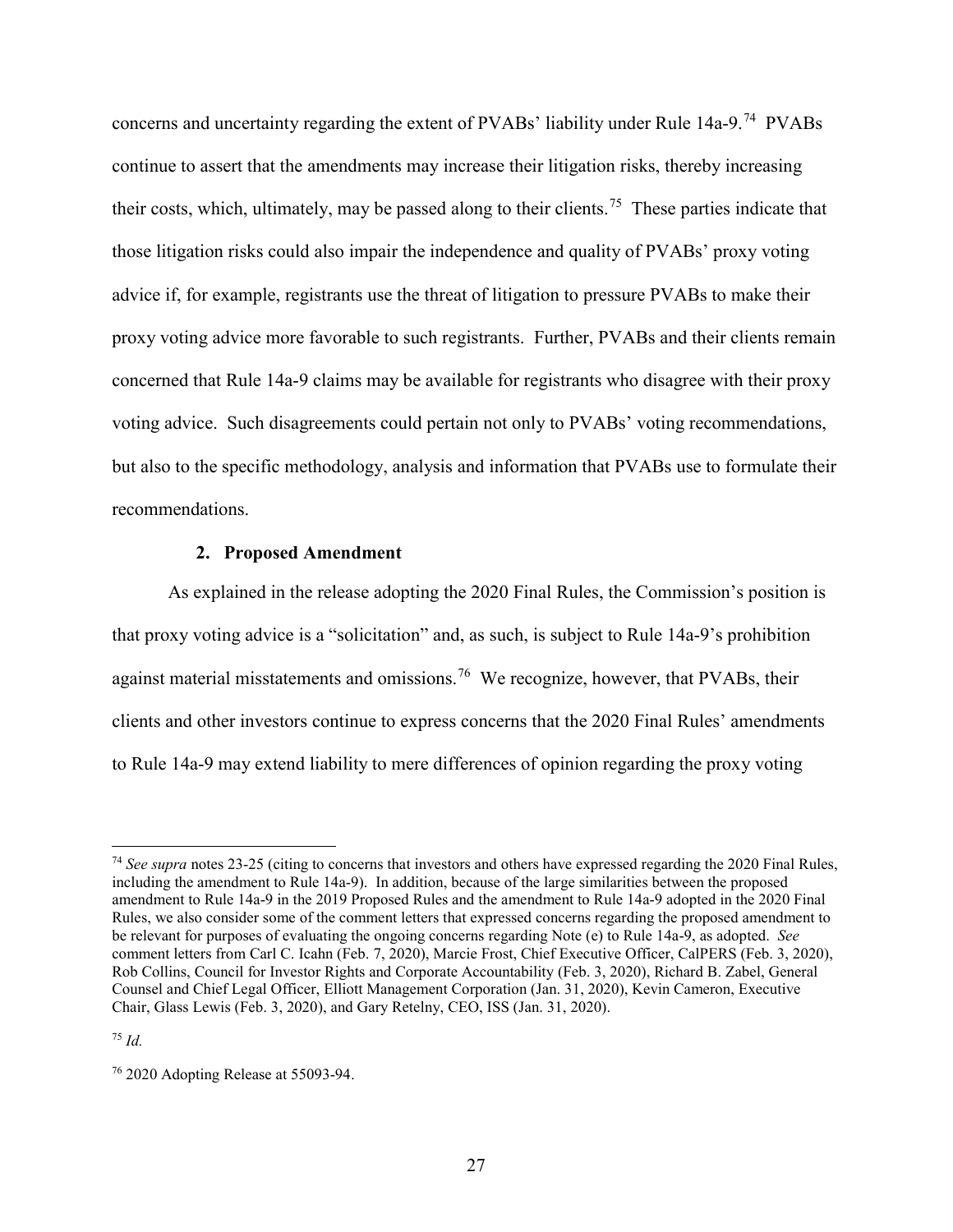advice.<sup>77</sup> These differences of opinion could include disagreements regarding the substance of a PVAB's voting recommendations (*e.g.*, a registrant's disagreement with a PVAB's recommendation that shareholders vote against a director nominee recommended by the board) or the appropriate analysis, methodology or information that the PVAB should use to formulate its voting recommendations (*e.g.*, a disagreement between a registrant and a PVAB regarding the appropriate peer companies for a particular analysis). These parties have also expressed concerns that a PVAB could be liable under Rule 14a-9 solely because it declined to accept a registrant's suggested revisions or corrections to its proxy voting advice.<sup>[78](#page-27-1)</sup> In their view, these uncertainties unnecessarily increase the litigation risk to PVABs and impair the independence of the proxy voting advice that investors use to make their voting decisions.

In light of these concerns, we are proposing to delete Note (e) to Rule 14a-9. As discussed above, Note (e) sets forth examples of what may, depending on the particular facts and circumstances, be misleading within the meaning of Rule 14a-9 with respect to proxy voting advice. Although Note (e) was intended to clarify the potential implications of Rule 14a-9 for proxy voting advice under existing law, it appears instead to have unintentionally created a misperception that the addition of Note (e) to Rule 14a-9 purported to determine or alter the law governing Rule 14a-9's application and scope, including its application to statements of opinion.<sup>[79](#page-27-2)</sup> The proposed deletion of Note (e) is intended to address that misperception and thereby reduce any resulting uncertainty that could lead to increased litigation risks or the threat of litigation and impaired independence of proxy voting advice.

<span id="page-27-0"></span> <sup>77</sup> *See supra* notes 23-25.

<span id="page-27-1"></span><sup>78</sup> *Id.*; *see also* comment letter from Gary Retelny, CEO, ISS (Jan. 31, 2020).

<span id="page-27-2"></span><sup>79</sup> *See supra* note 74 and accompanying text.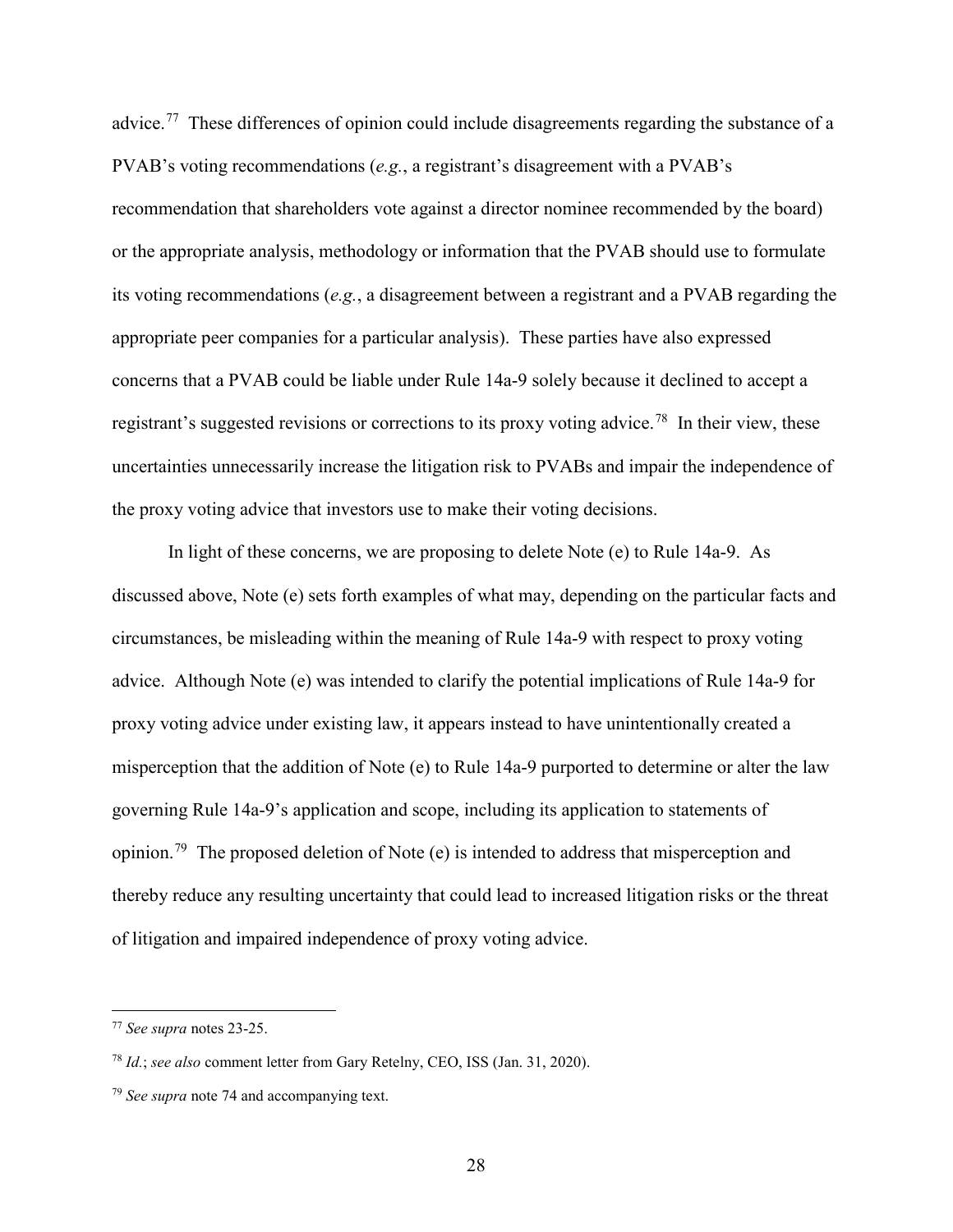At the same time, we believe it may be helpful to briefly clarify our understanding of the limited circumstances in which a PVAB's statement of opinion may subject it to liability under Rule 14a-9. A PVAB, like any other person engaged in solicitation, may, depending on the facts and circumstances, be subject to liability under Rule 14a-9 for a materially misleading statement or omission of fact, including with regard to its methodology, sources of information or conflicts of interest. That conclusion would not be altered by virtue of our proposed deletion of Note (e). We recognize, however, that the formulation of proxy voting advice often requires subjective determinations and exercise of professional judgment. We do not interpret Rule 14a-9 to subject PVABs to liability for such determinations simply because a registrant holds a differing view.

Our conclusion that Rule 14a-9 liability cannot rest on mere differences of opinion is supported by the Supreme Court's decisions in *Omnicare, Inc. v. Laborers District Council*  Construction Industry Pension Fund<sup>[80](#page-28-0)</sup> and *Virginia Bankshares, Inc. v. Sandberg*.<sup>[81](#page-28-1)</sup> As noted above, Rule 14a-9 prohibits misstatements or omissions of "material fact." In *Omnicare*, the Court explained that "a sincere statement of pure opinion is not an 'untrue statement of material fact'" even if the belief is wrong.<sup>82</sup> Thus, to state a claim under Rule 14a-9, it would not be enough to allege that a PVAB's opinions—regarding, for example, its determination to select a particular analysis or methodology to formulate its voting recommendations or the ultimate

<span id="page-28-2"></span><sup>82</sup> 575 U.S. at 186.

<span id="page-28-0"></span> <sup>80</sup> 575 U.S. 175 (2015).

<span id="page-28-1"></span><sup>81</sup> 501 U.S. 1083 (1991). While *Omnicare* involved claims brought under Section 11 of the Securities Act of 1933, we believe its discussion of the circumstances in which a statement of opinion may be actionable under that provision applies to Rule 14a-9. *See Omnicare*, 575 U.S. at 185 n.2 (noting that Rule 14a-9 "bars conduct similar to that described in § 11"); *see also, e.g.*, *Golub v. Gigamon, Inc.*, 994 F.3d 1102 (9th Cir. 2021) (holding that the *Omnicare* standards apply to claims under Rule 14a-9); *Paradise Wire & Cable Defined Benefit Pension Plan v. Weil*, 918 F.3d 312, 322-23 (4th Cir. 2019) (applying the *Omnicare* standards to claims under Rule 14a-9).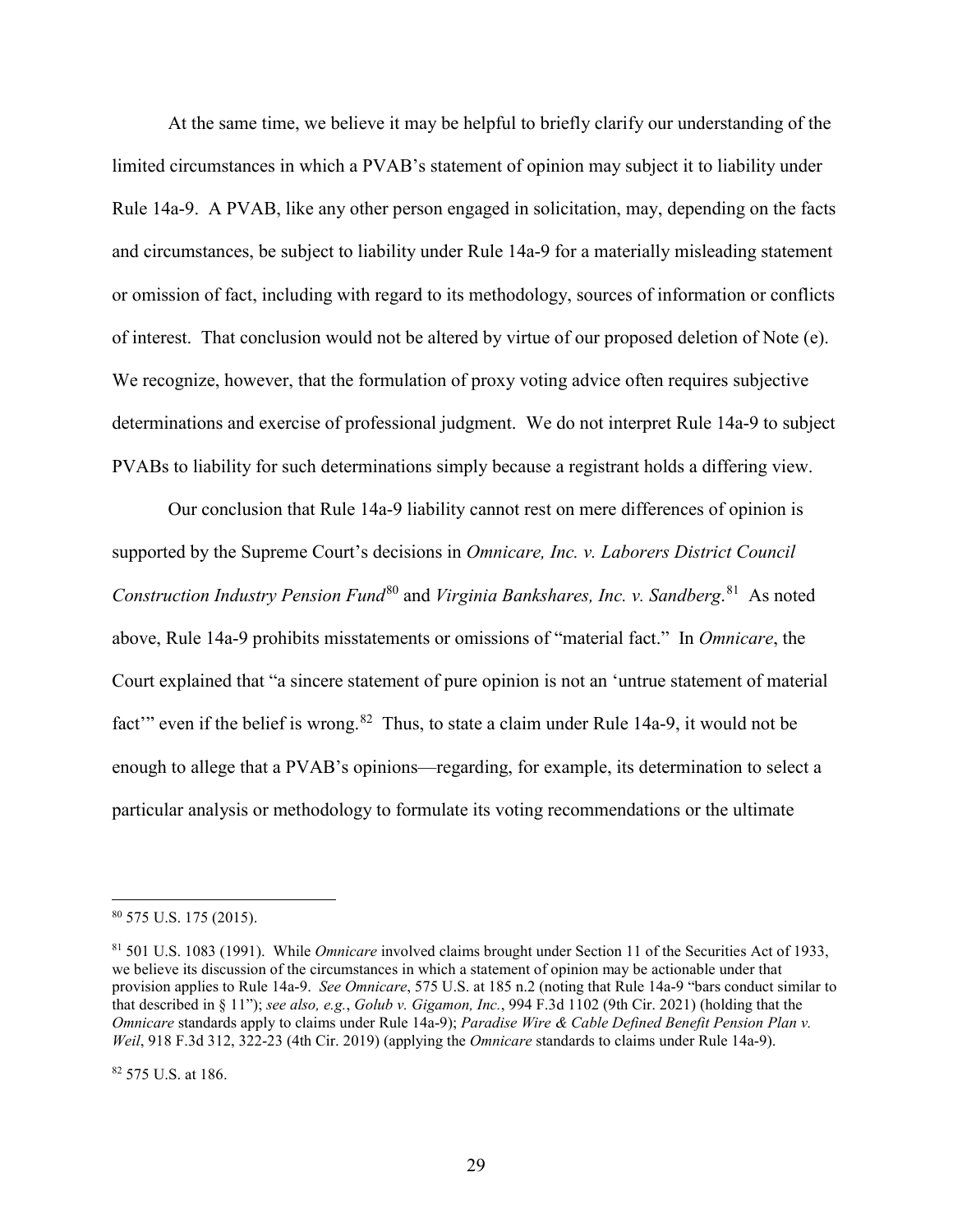voting recommendations themselves—were wrong.[83](#page-29-0)

As the Court explained in *Omnicare*, there are three ways in which a statement of opinion may be actionable as a misstatement or omission of material fact. First, every statement of opinion "explicitly affirms one fact: that the speaker actually holds the stated belief."[84](#page-29-1) Thus, a PVAB may be subject to liability under Rule 14a-9 for a statement of opinion that "falsely describe[s]" its view as to the voting decision that it believes the client should make.<sup>[85](#page-29-2)</sup> Second, a statement of opinion may contain "embedded statements of fact" which, if untrue, may be a source of liability under Rule 14a-9.<sup>86</sup> And third, "a reasonable investor may, depending on the circumstances, understand an opinion statement to convey facts about how the speaker has formed the opinion—or, otherwise put, about the speaker's basis for holding that view."<sup>87</sup> A PVAB's statement of opinion may thus give rise to liability if it "omits material facts about the [PVAB's] inquiry into or knowledge concerning [the] statement" and "those facts conflict with what a reasonable investor would take from the statement itself."<sup>[88](#page-29-5)</sup>

<span id="page-29-0"></span> <sup>83</sup> *Id.* at 194.

<span id="page-29-1"></span><sup>84</sup> *Id.* at 184.

<span id="page-29-2"></span><sup>85</sup> *Id.*; *see also Virginia Bankshares*, 501 U.S. at 1092, 1095. For example, if a speaker states the belief that a company has the highest market share, while knowing that the company in fact has the second highest market share, that statement of belief would be an "untrue statement of fact" about the speaker's own belief.

<span id="page-29-3"></span><sup>86</sup> *Omnicare*, 575 U.S. at 185-86; *see also Virginia Bankshares*, 501 U.S. at 1092, 1095. For example, in stating its opinion that shareholders should vote for a particular director-candidate, a PVAB may support that opinion by reference to that candidate's prior professional experience. Those descriptions of the candidate's professional experience would be statements of fact potentially subject to liability under Rule 14a-9, notwithstanding the context in which they were made (*i.e.*, as support for a statement of opinion).

<span id="page-29-4"></span><sup>87</sup> *Omnicare*, 575 U.S. at 188.

<span id="page-29-5"></span><sup>88</sup> *Id.* at 189. In *Omnicare*, the court offered the example of "an unadorned statement of opinion about legal compliance: 'We believe our conduct is lawful.'" *Id.* at 188. The court noted that "[i]f the issuer makes that statement without having consulted a lawyer, it could be misleadingly incomplete." *Id.* This example can also be applied to a PVAB's proxy voting advice if, for example, it makes a statement of opinion regarding the legality of a registrant's proposal or corporate action without having consulted a lawyer.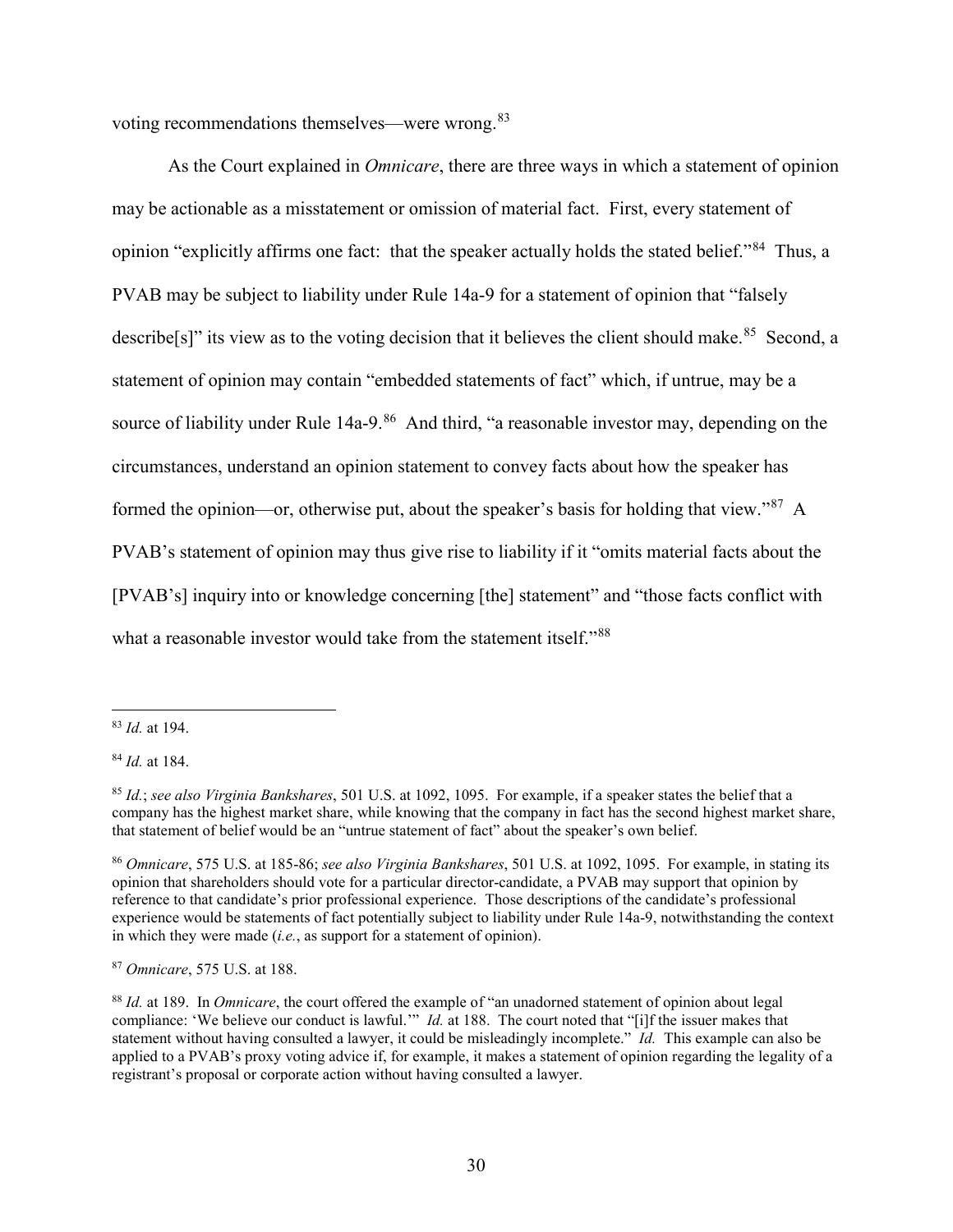*Omnicare* and *Virginia Bankshares* support our view that neither mere disagreement with a PVAB's analysis, methodology or opinions, nor a bare assertion that a PVAB failed to reveal the basis for its conclusions, would suffice to state a claim under Rule 14a-9. Rather, a litigant "must identify particular (and material) facts" indicating a misstatement or omission of a material fact that renders a PVAB's statements misleading in one of the three senses above— which, the Supreme Court noted, is "no small task."<sup>[89](#page-30-0)</sup> As such, a PVAB would not face liability under Rule 14a-9 for exercising its discretion to rely on a particular analysis, methodology or set of information—while relying less heavily on or not adopting alternative analyses, methodologies or sets of information, including those advanced by a registrant or other party when formulating its voting recommendations. Similarly, a PVAB would not face liability under Rule 14a-9, for example, simply because it did not accept a registrant's suggested revisions to its proxy voting advice concerning such discretionary matters. Instead, a PVAB's potential liability under Rule 14a-9 turns on whether its proxy voting advice contains a material misstatement or omission of fact. [90](#page-30-1)

#### **Request for Comment**

7. Should we amend Rule 14a-9 as proposed to remove Note (e)? Should we modify the Note instead of deleting it? If so, how should the Note be modified? Rather than rescinding or amending Note (e), should we instead commit to conducting a retrospective review of Note (e) after a given period of time? If so, what is the appropriate amount of time after which we should conduct such review? What would be the potential drawbacks of conducting such a

<span id="page-30-0"></span> <sup>89</sup> *Id.* at 194. We further note that both *Omnicare* and *Virginia Bankshares* were cases against registrants; we are not aware of any enforcement actions or private lawsuits against a PVAB based on statements of opinion in connection with proxy voting matters.

<span id="page-30-1"></span><sup>&</sup>lt;sup>90</sup> This release does not address any duties or liabilities that a PVAB may have under the Investment Advisers Act of 1940, as applicable.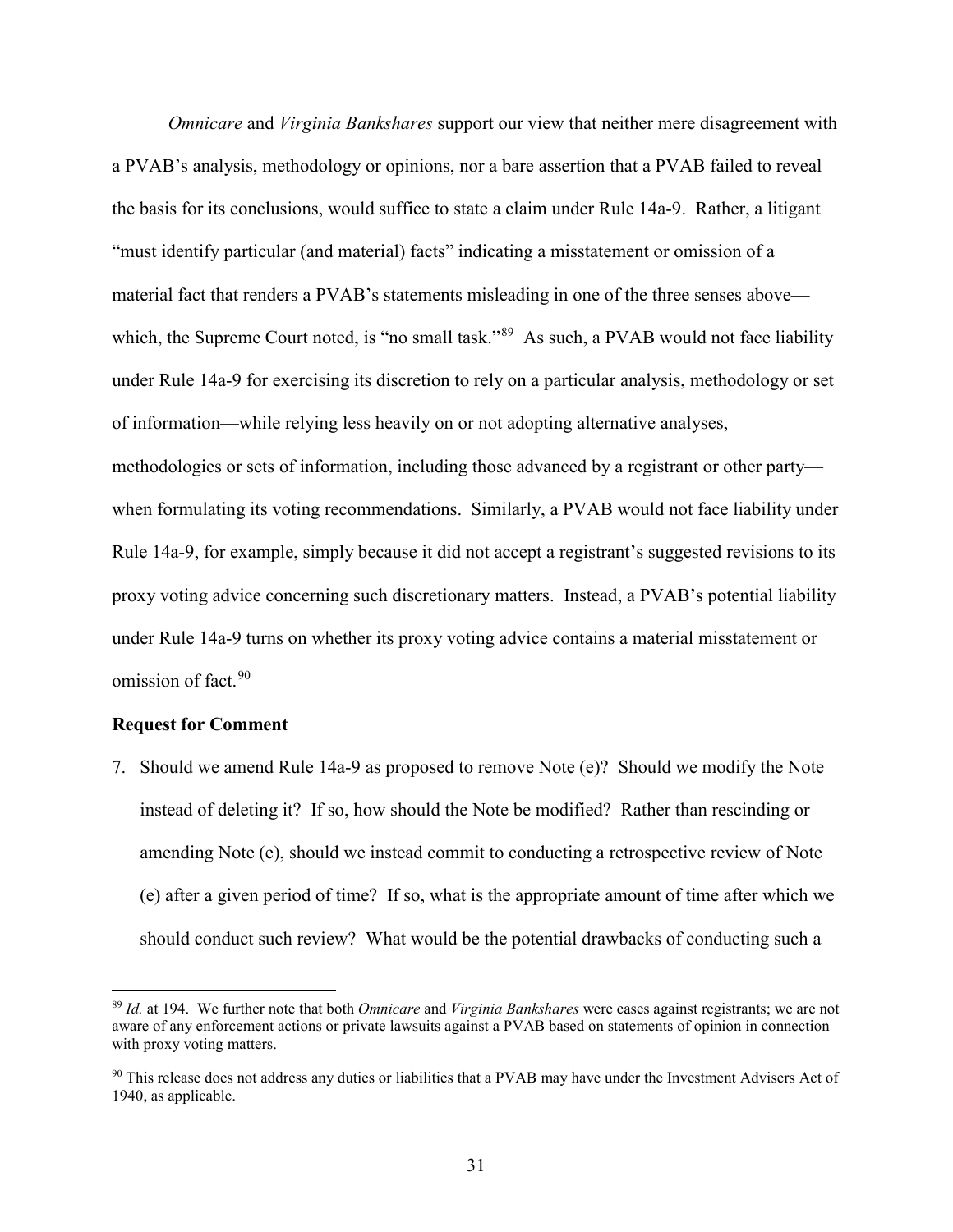retrospective review?

- 8. Has the addition of Note (e) to Rule 14a-9 improved the quality or integrity of proxy voting advice? Is there a risk that PVABs will change their policies and procedures to the detriment of investors if the Commission adopts the proposed amendments to Rule 14a-9? Are there any other adverse consequences associated with the removal of Note (e) to Rule 14a-9?
- 9. Has the addition of Note (e) to Rule 14a-9 resulted in increased litigation for PVABs? Have PVABs experienced an increase in litigation costs or credible threats of litigation since the adoption of the 2020 Final Rules? Have there been any other adverse consequences associated with the addition of Note (e) to Rule 14a-9?
- 10. We have set forth our understanding of the scope of Rule 14a-9 liability in the context of proxy voting advice. Are there other ways we could address concerns about potential increased litigation risks to PVABs and impairment of the independence of proxy voting advice? For example, should we amend Rule 14a-9 to codify this understanding? Alternatively, should we exempt all or parts of proxy voting advice from Rule 14a-9 liability entirely? For example, should we amend Rule 14a-9 to expressly state that a PVAB would not be subject to liability under that rule for its voting recommendations and any subjective determinations it makes in formulating such recommendations, including its decision to use a specific analysis, methodology or information or its decision as to how to respond to any disagreement a registrant may have with its proxy voting advice?

#### **III.ECONOMIC ANALYSIS**

We are proposing amendments to Exchange Act Rule 14a-2(b)(9) to rescind the Rule  $14a-2(b)(9)(ii)$  conditions. The purpose of these proposed amendments is to address concerns about the potential adverse effects of the 2020 Final Rules on the independence, cost and

32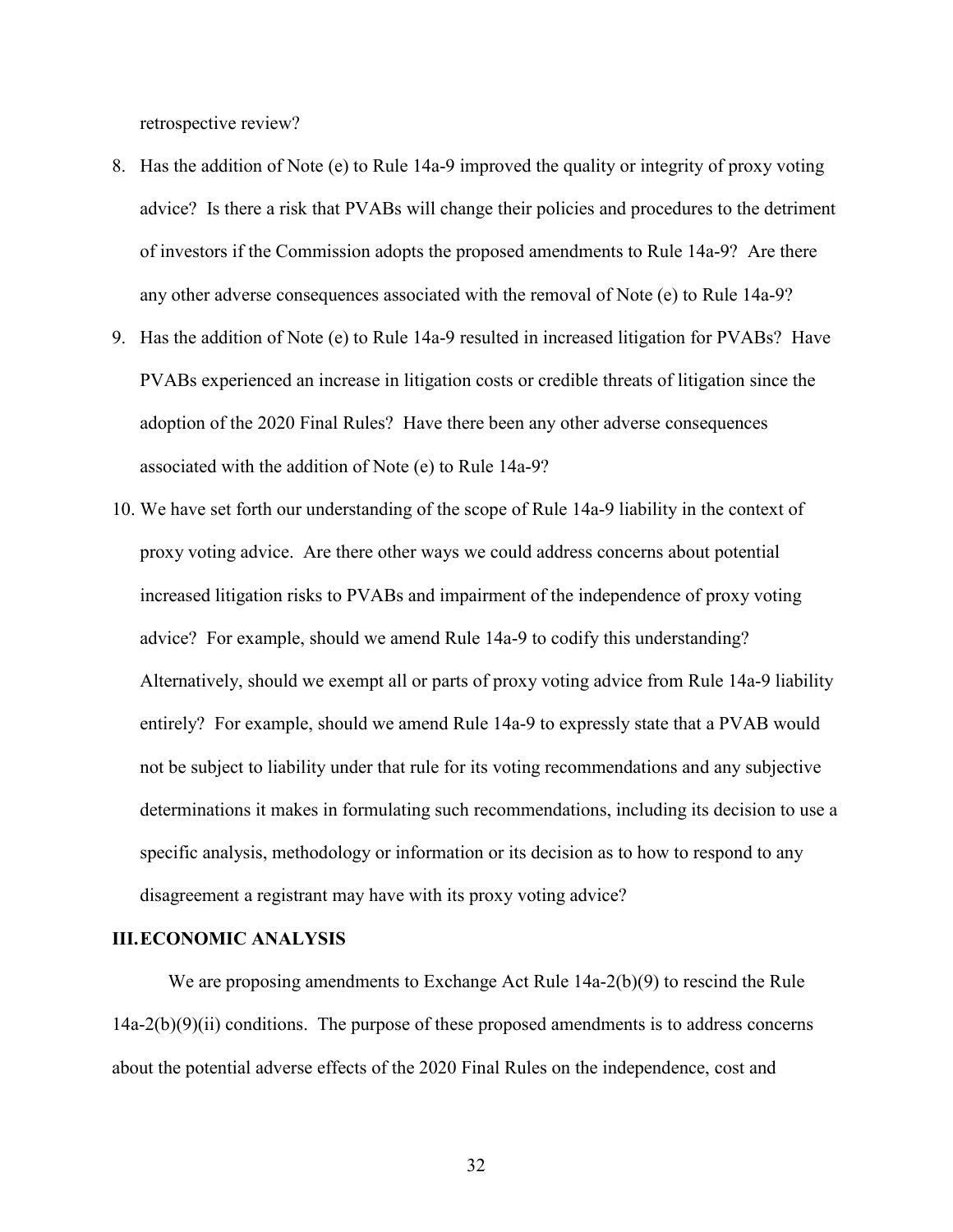timeliness of proxy voting advice, while still achieving many of the intended benefits of the 2020 Final Rules with respect to the quality of the advice provided to PVABs' clients. We also are proposing an amendment to Exchange Act Rule 14a-9 to remove paragraph (e) of the Note to that rule. The purpose of this proposed amendment is to avoid any misperception that the addition of Note (e) to Rule 14a-9 purported to determine or alter the law governing that rule's application and scope, including its application to statements of opinion.

The discussion below addresses the economic effects of the proposed amendments, including their anticipated costs and benefits, as well as the likely effects of the amendments on efficiency, competition and capital formation.<sup>91</sup> We also analyze the potential costs and benefits of reasonable alternatives to the proposed amendments. Where practicable, we have attempted to quantify the economic effects of the proposed amendments; however, in most cases, we are unable to do so because either the necessary data is unavailable or certain effects are not quantifiable. Below, we request comment on our analysis of these effects as well as data that could help us quantify these effects.

#### **A. Economic Baseline**

The baseline against which the costs, benefits and the impact on efficiency, competition and capital formation of the proposed amendments are measured consists of the current regulatory requirements applicable to registrants, PVABs, investment advisers and other clients

<span id="page-32-0"></span><sup>&</sup>lt;sup>91</sup> Section 3(f) of the Exchange Act [17 U.S.C. 78c(f)] directs the Commission, when engaging in rulemaking where it is required to consider or determine whether an action is necessary or appropriate in the public interest, to consider, in addition to the protection of investors, whether the action will promote efficiency, competition, and capital formation. Further, Section 23(a)(2) of the Exchange Act [17 U.S.C. 78w(a)(2)] requires the Commission when making rules under the Exchange Act, to consider the impact that the rules would have on competition, and prohibits the Commission from adopting any rule that would impose a burden on competition not necessary or appropriate in furtherance of the purposes of the Exchange Act.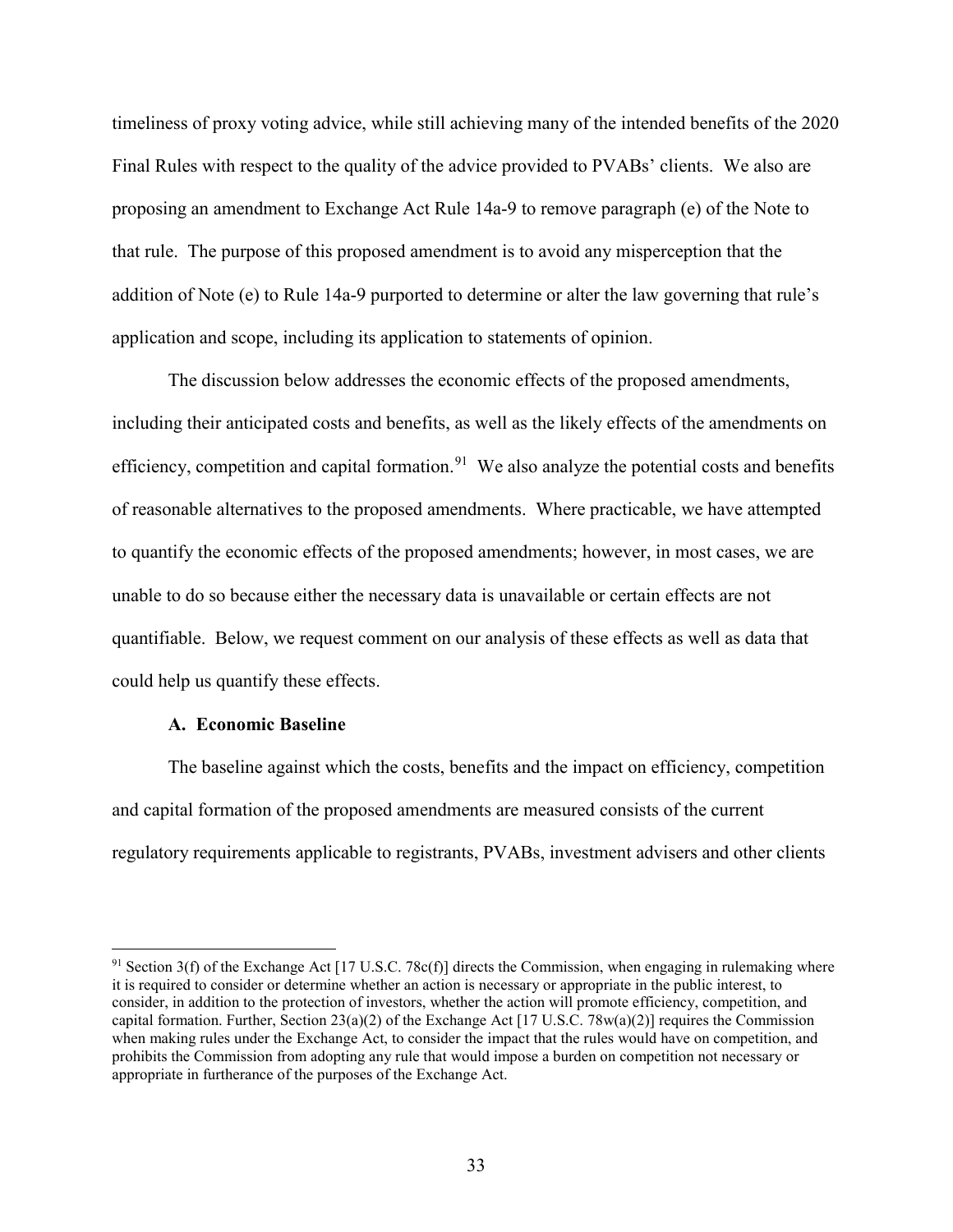of PVABs, as well as current industry practices used by these entities in connection with the preparation, distribution and use of proxy voting advice.

The adopting release for the 2020 Final Rules provided an overview of the role of PVABs in the proxy process, including a discussion of existing economic research on PVABs and the quality of proxy voting advice they provide.  $92$ 

## **1. Affected Parties and Current Market Practices**

## **a. Proxy Voting Advice Businesses**

As of November 2021, to our knowledge, the proxy voting advice industry in the United States consists of three major firms: ISS, Glass Lewis and Egan-Jones.

• ISS, founded in 1985, is a privately held company that provides research and analysis of proxy issues, custom policy implementation, vote recommendations, vote execution, governance data and related products and services.[93](#page-33-1) ISS also provides advisory/consulting services, analytical tools and other products and services to corporate registrants through ISS Corporate Solutions, Inc. (a wholly owned subsidiary). <sup>[94](#page-33-2)</sup> As of April 2020, ISS had nearly 2,000 employees in 30 locations, and covered approximately 44,000 shareholder meetings in 115 countries, annually.<sup>95</sup> ISS states that it executes about 10.2 million ballots annually on behalf of those clients representing 4.2 trillion

<span id="page-33-0"></span> <sup>92</sup> *See* 2020 Adopting Release.

<span id="page-33-1"></span><sup>93</sup> *See* U.S. GOV'T ACCOUNTABILITY OFFICE, GAO-17-47, REPORT TO THE CHAIRMAN, SUBCOMMITTEE ON ECONOMIC POLICY, COMMITTEE ON BANKING, HOUSING, AND URBAN AFFAIRS, U.S. SENATE, CORPORATE SHAREHOLDER MEETINGS: PROXY ADVISORY FIRMS' ROLE IN VOTING AND CORPORATE GOVERNANCE PRACTICES, 6 (2016), *available at* https://www.gao.gov/assets/690/681050.pdf ("2016 GAO Report").

<span id="page-33-2"></span><sup>94</sup> *Id*.

<span id="page-33-3"></span><sup>95</sup> *See* ABOUT ISS, *available at* https://www.issgovernance.com/about/about-iss.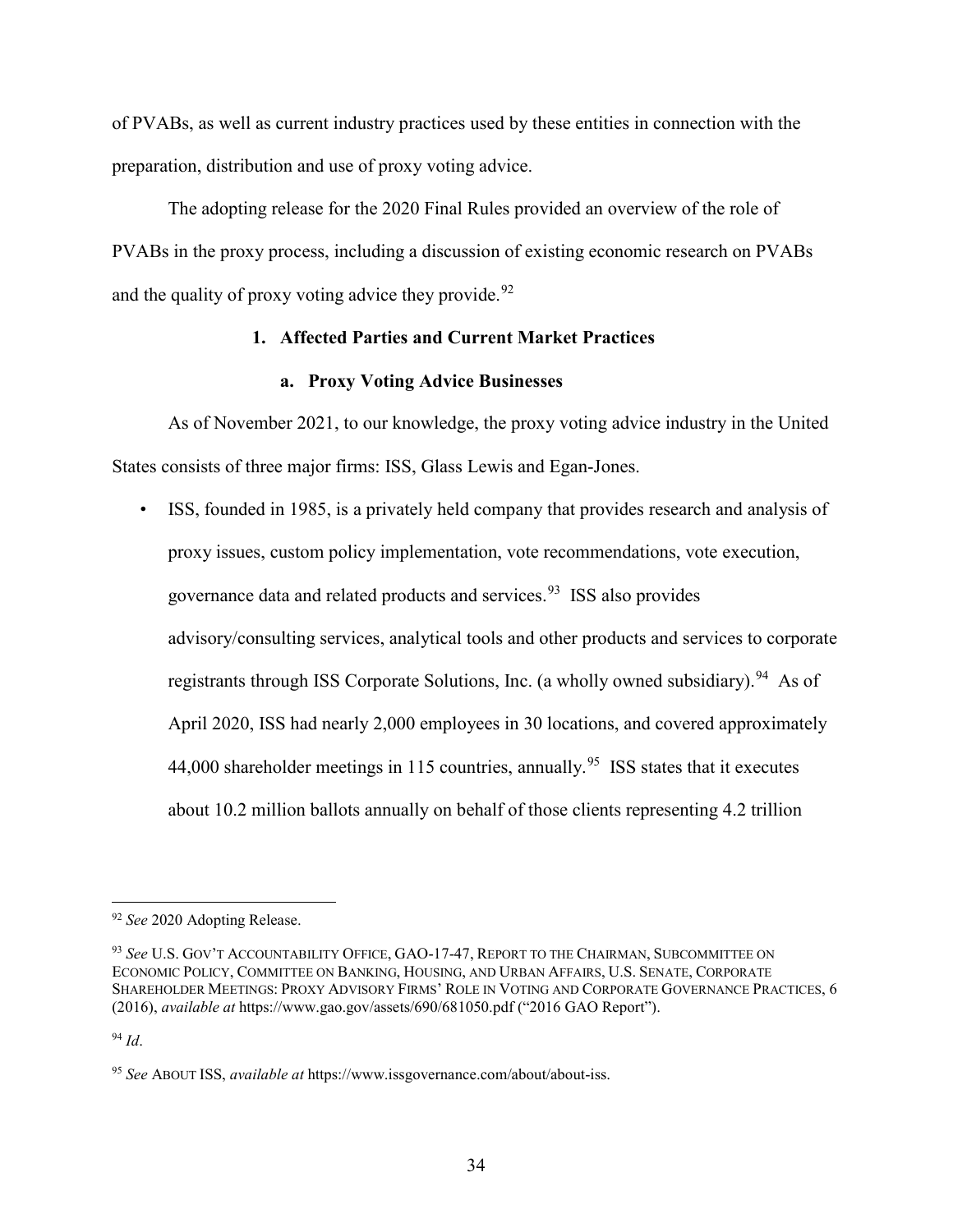shares.<sup>96</sup> ISS is registered with the Commission as an investment adviser and identifies its work as pension consultant as the basis for registering as an adviser.<sup>[97](#page-34-1)</sup>

- Glass Lewis, established in 2003, is a privately held company that provides research and analysis of proxy issues, custom policy implementation, vote recommendations, vote execution and reporting and regulatory disclosure services to institutional investors.<sup>98</sup> As of April 2020, Glass Lewis had more than 380 employees worldwide that provide services to more than 1,300 clients that collectively manage more than \$35 trillion in assets.<sup>99</sup> Glass Lewis states that it covers more than 20,000 shareholder meetings across approximately [100](#page-34-4) global markets annually.<sup>100</sup> Glass Lewis is not registered with the Commission in any capacity.
- Egan-Jones was established in 2002 as a division of Egan-Jones Ratings Company.[101](#page-34-5) Egan-Jones is a privately held company that provides proxy services, such as notification of meetings, research and recommendations on selected matters to be voted on, voting guidelines, execution of votes and regulatory disclosure.<sup>[102](#page-34-6)</sup> As of September 2016, Egan-Jones' proxy research or voting clients mostly consisted of mid- to large-sized mutual

<span id="page-34-4"></span> $100$  *Id.* 

<span id="page-34-6"></span><sup>102</sup> *Id*.

<span id="page-34-0"></span> <sup>96</sup> *See* ABOUT ISS, https://www.issgovernance.com/about/about-iss.

<span id="page-34-1"></span><sup>97</sup> *See* Form ADV filing for ISS, *available at:* 

https://adviserinfo.sec.gov/IAPD/content/ViewForm/crd\_iapd\_stream\_pdf.aspx?ORG\_PK=111940 (last accessed April 23, 2020) ("ISS Form ADV filing"). *See also* 2016 GAO Report at 9.

<span id="page-34-2"></span><sup>98</sup> *Id.* at 7.

<span id="page-34-3"></span><sup>99</sup> *See* GLASS LEWIS COMPANY OVERVIEW, *available at* https://www.glasslewis.com/company-overview/.

<span id="page-34-5"></span><sup>101</sup> *See* 2016 GAO Report at 7.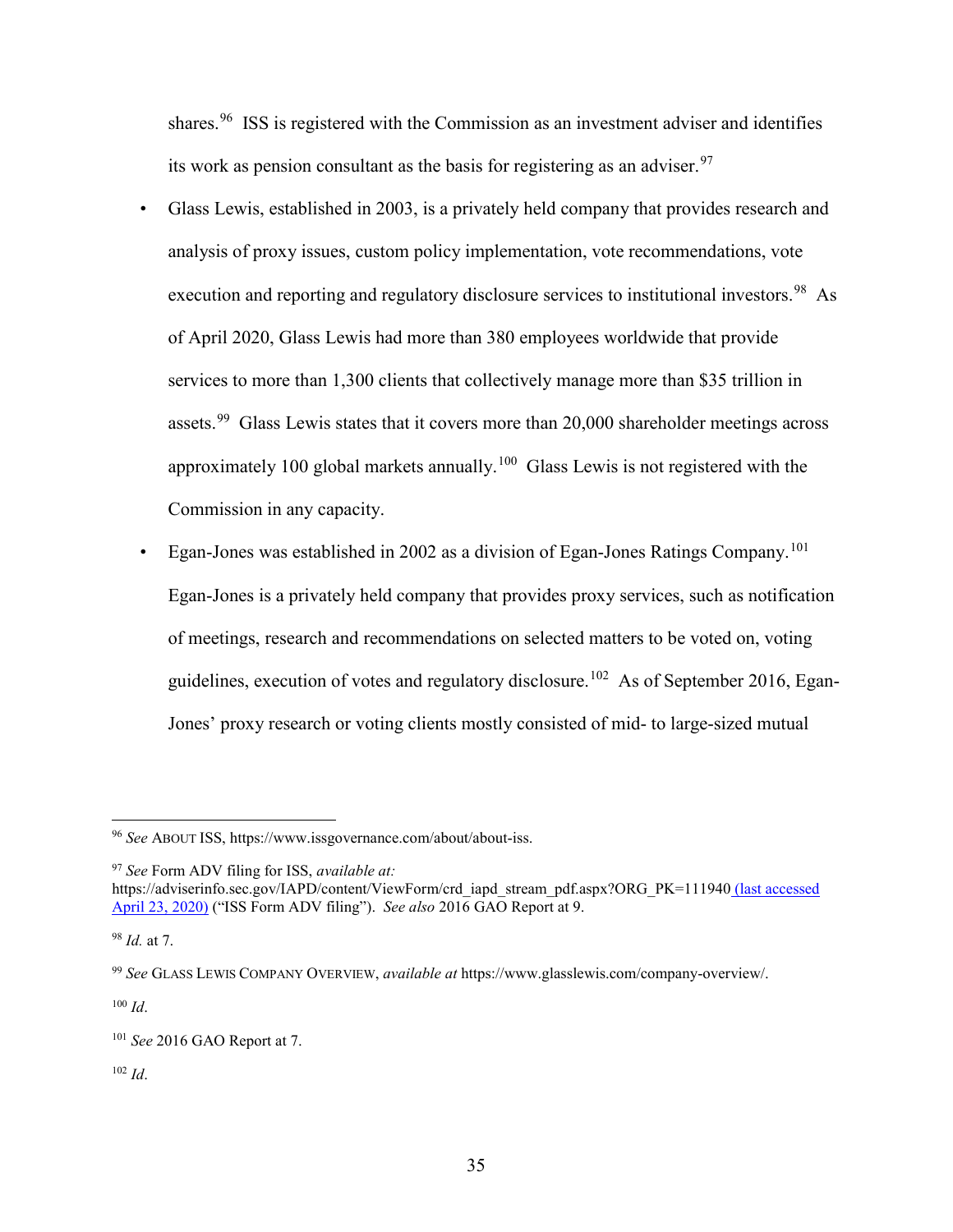funds,<sup>[103](#page-35-0)</sup> and the firm covered approximately 40,000 companies.<sup>[104](#page-35-1)</sup> Egan-Jones Ratings Company (Egan-Jones' parent company) is registered with the Commission as a Nationally Recognized Statistical Ratings Organization.<sup>[105](#page-35-2)</sup>

Of the three PVABs identified, ISS and Glass Lewis are the largest and most often used for proxy voting advice.<sup>106</sup> We do not have access to general financial information for ISS, Glass Lewis and Egan-Jones such as annual revenues, earnings before interest, taxes, depreciation and amortization and net income. We also do not have access to client-specific financial information or more general or aggregate information regarding the economics of the PVABs.

As part of our consideration of the baseline for the proposed amendments, we focus on the industry practice that is particularly relevant for the proposed amendments to Rule 14a-2(b)(9): the PVABs' procedures for engagement with registrants. As mentioned above, all three major PVABs have certain policies, procedures and disclosures in place intended to assure clients that the proxy voting advice they receive will be based on accurate, transparent and complete information.<sup>[107](#page-35-4)</sup> In some cases, PVABs seek input from registrants to further these

<span id="page-35-0"></span> <sup>103</sup> *Id*.

<span id="page-35-1"></span><sup>&</sup>lt;sup>104</sup> *Id*. While ISS and Glass Lewis have published updated coverage statistics on their websites, the most recent data available for Egan-Jones was compiled in the 2016 GAO Report.

<span id="page-35-2"></span><sup>105</sup> *See* Order Granting Registration of Egan-Jones Rating Company as a Nationally Recognized Statistical Rating Organization, Exchange Act Release No. 34-57031 (Dec. 21, 2007), *available at* https://www.sec.gov/ocr/ocrcurrent-nrsros.html#egan-jones.

<span id="page-35-3"></span><sup>106</sup> *See* 2016 GAO Report at 8, 41 ("In some instances, we focused our review on Institutional Shareholder Services (ISS) and Glass Lewis and Co. (Glass Lewis), because they have the largest number of clients in the proxy advisory firm market in the United States."). *See also* letters in response to the SEC Staff Roundtable on the Proxy Process from Center on Executive Compensation (Mar. 7, 2019) (noting that there are "two firms controlling roughly 97% of the market share for such services"); Society for Corporate Governance (Nov. 9, 2018) ("While there are five primary proxy advisory firms in the U.S., today the market is essentially a duopoly consisting of Institutional Shareholder Services . . . and Glass Lewis & Co. . . . .").

<span id="page-35-4"></span><sup>107</sup> *See supra* Section II.A.1.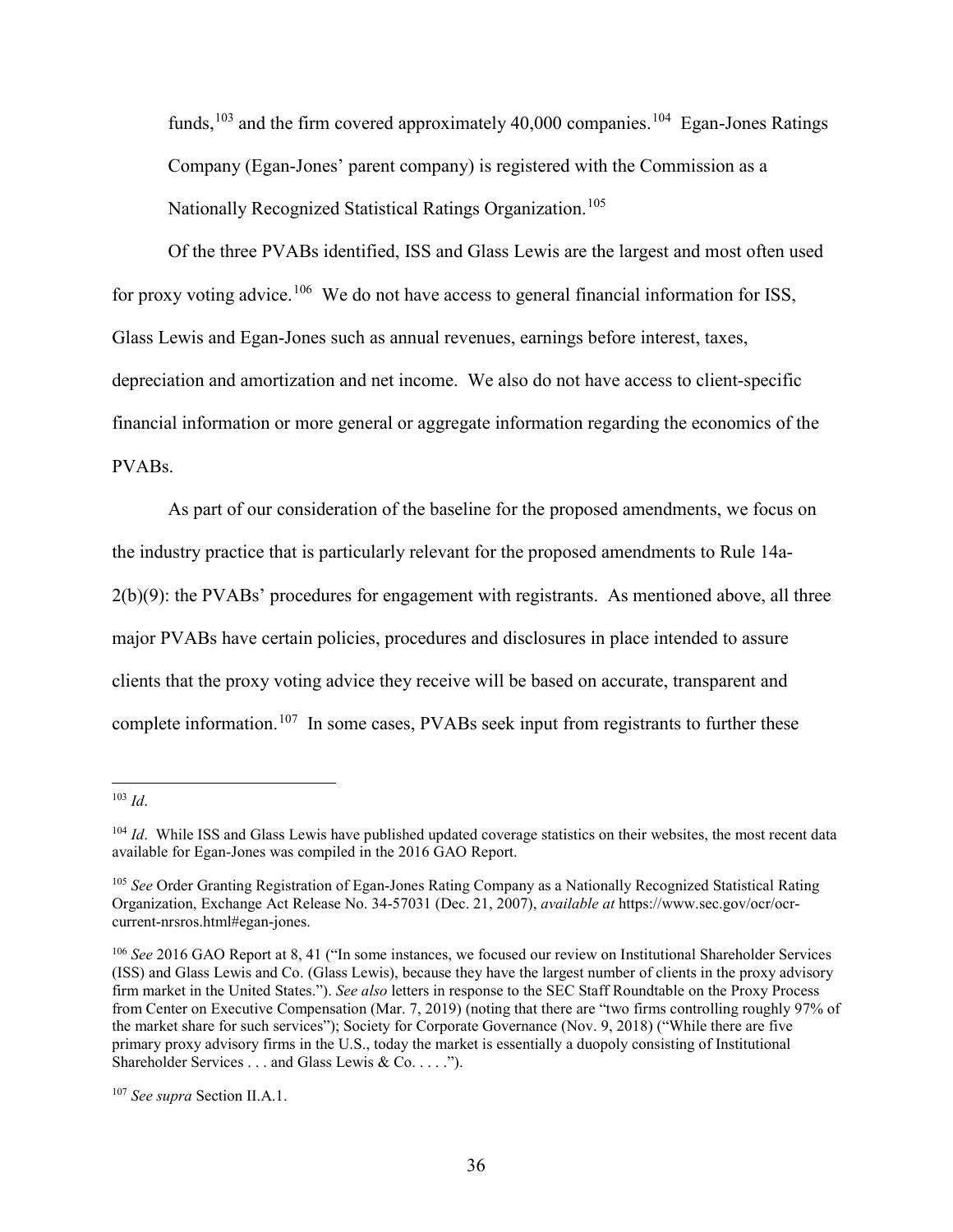objectives. Glass Lewis and Egan-Jones offer registrants some form of pre-release review of at least some of their proxy voting advice reports, or the data used in their reports. ISS does not provide draft proxy voting advice to any United States registrants, but it engages with registrants during the process of formulating its proxy voting advice. Also, all three PVABs offer registrants access to proxy voting advice after it is distributed to clients, in some cases for a fee, and offer mechanisms by which registrants can provide feedback on such advice. In the 2021 Annual Report, after reviewing each member-PVAB's compliance report, the Oversight Committee found that ISS and Glass Lewis met the standards established in the three best practices principles, which include communication with and feedback from registrants.<sup>[108](#page-36-0)</sup>

Additionally, it is our understanding that some PVABs currently provide their clients with notifications of and links to filings by registrants that are the subject of proxy voting advice in their online platforms.<sup>[109](#page-36-1)</sup> These notifications and links provide a means by which clients may access additional definitive proxy materials that registrants may file in response to proxy voting advice.

# **b. Clients of Proxy Voting Advice Businesses as Well as Underlying Investors**

Clients that use PVABs for proxy voting advice will be affected by the proposed amendments. In turn, investors and other groups on whose behalf these clients make voting determinations will be affected. One of the three major PVABs—ISS—is registered with the Commission as an investment adviser and, as such, provides annually updated disclosure with

<span id="page-36-0"></span> <sup>108</sup> *See supra* Section II.A.1.

<span id="page-36-1"></span><sup>109</sup> *See supra* note 57.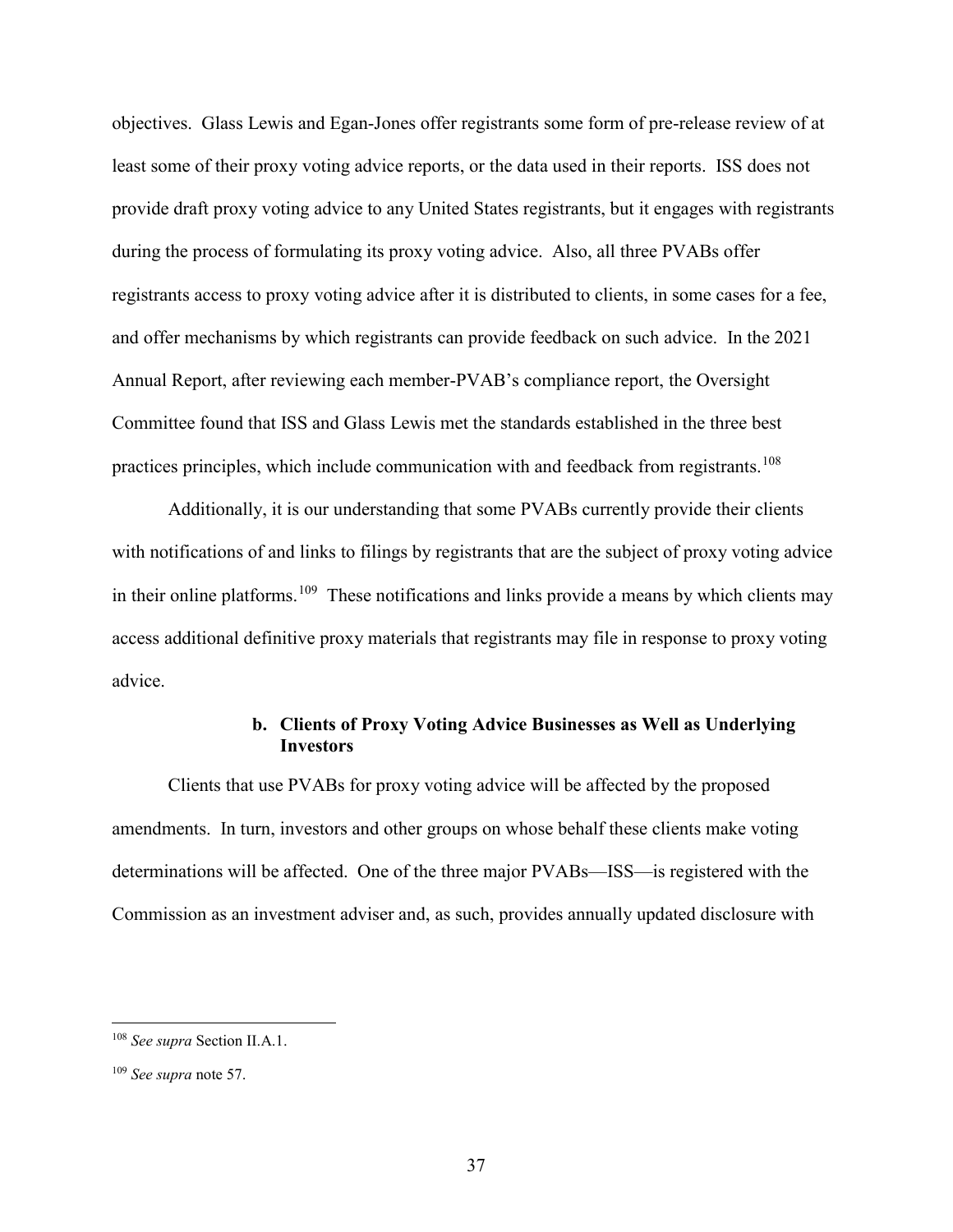respect to its types of clients on Form ADV. Table 1 below reports client types as disclosed by ISS.[110](#page-37-0)

| Type of Client <sup>a</sup>                                 | Number of<br>$C$ lients <sup>b</sup> |
|-------------------------------------------------------------|--------------------------------------|
| Banking or thrift institutions                              | 195                                  |
| Pooled investment vehicles                                  | 300                                  |
| Pension and profit sharing plans                            | 170                                  |
| Charitable organizations                                    | 110                                  |
| State or municipal government<br>entities                   | 10                                   |
| Other investment advisers                                   | 960                                  |
| Insurance companies                                         | 40                                   |
| Sovereign wealth funds and foreign<br>official institutions | 10                                   |
| Corporations or other businesses not<br>listed above        | 70                                   |
| Other                                                       | 225                                  |
| Total                                                       | 2,095                                |

Table 1: Number of Clients by Client Type (as of March 28, 2020)

<sup>a</sup> The table excludes client types for which ISS indicated either zero clients or fewer than five clients.

<sup>b</sup> Form ADV filers indicate the approximate number of clients attributable to each type of client. If the filer has fewer than five clients in a particular category (other than investment companies, business development companies, and pooled investment vehicles), it may indicate that it has fewer than five clients rather than reporting the number of clients.

Table 1 illustrates the types of clients that utilize the services of one of the largest

PVABs. For example, while investment advisers ("Other investment advisers" in Table 1)

<span id="page-37-0"></span> <sup>110</sup> *See* ISS Form ADV filing (describing clients classified as "Other" as "Academic, vendor, other companies not able to identify as above").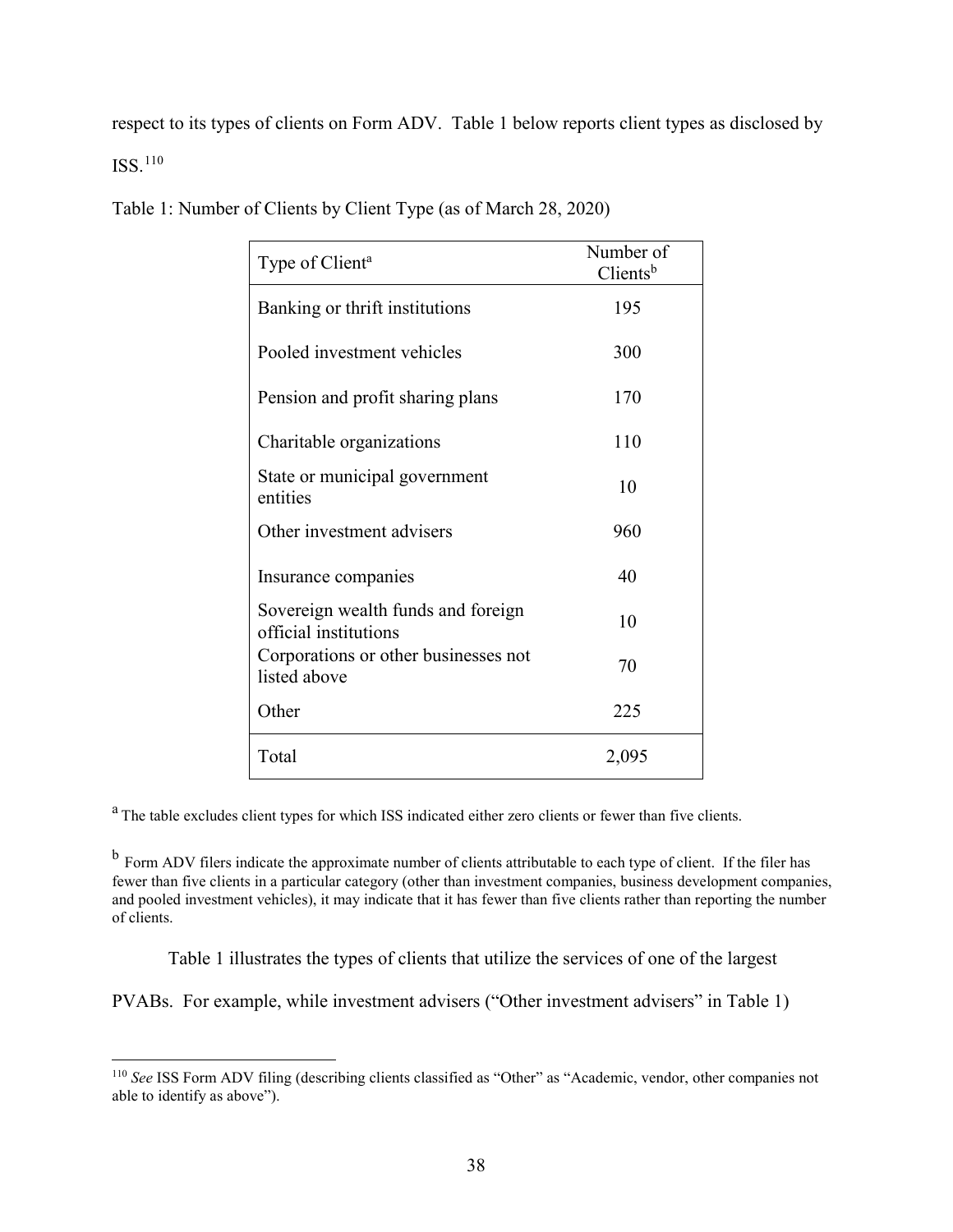constitute a 46 percent plurality of clients for ISS, other types of clients include pooled investment vehicles (14 percent) and pension and profit sharing plans (eight percent). Other users of the services offered by ISS include corporations, charitable organizations and insurance companies.[111](#page-38-0) Certain of these users of PVABs' services make voting determinations that affect the interests of a wide array of individual investors, beneficiaries and other constituents.

## **c. Registrants**

Registrants also will be affected by the proposed amendments. Registrants that have a class of equity securities registered under Section 12 of the Exchange Act as well as nonregistrant parties that conduct proxy solicitations with respect to those registrants are subject to the Federal proxy rules.<sup>112</sup> In addition, there are certain other companies that do not have a class of equity securities registered under Section 12 of the Exchange Act that file proxy materials with the Commission. Finally, Rule 20a-1 under the Investment Company Act subjects all registered management investment companies to the Federal proxy rules.<sup>[113](#page-38-2)</sup>

We note that because registrants are owned by investors, effects on registrants as a result of the proposed amendments will accrue to investors. Among the investors in a given registrant, there may be individual investors or groups of investors that may want to influence the direction

<span id="page-38-0"></span> <sup>111</sup> *Id.*

<span id="page-38-1"></span> $112$  Foreign private registrants are exempt from the Federal proxy rules under Rule 3a12-3(b) of the Exchange Act. *See* 17 CFR 240.3a12-3. Furthermore, we are not aware of any asset-backed registrants that have a class of equity securities registered under Section 12 of the Exchange Act. Most asset-backed registrants are registered under Section 15(d) of the Exchange Act and thus are not subject to the Federal proxy rules. Nine asset-backed registrants obtained a class of debt securities registered under Section 12 of the Exchange Act as of December 2018. As a result, these asset-backed registrants are not subject to the Federal proxy rules.

<span id="page-38-2"></span><sup>113</sup> Under Rule 20a-1 of the Investment Company Act, registered management investment companies must comply with regulations adopted pursuant to Section 14(a) of the Exchange Act that would be applicable to a proxy solicitation if it were made with respect to a security registered pursuant to Section 12 of the Exchange Act. *See* 17 CFR 270.20a-1. Additionally, "registered management investment company" means any investment company other than a face-amount certificate company or a unit investment trust. *See* 15 U.S.C. 80a-4.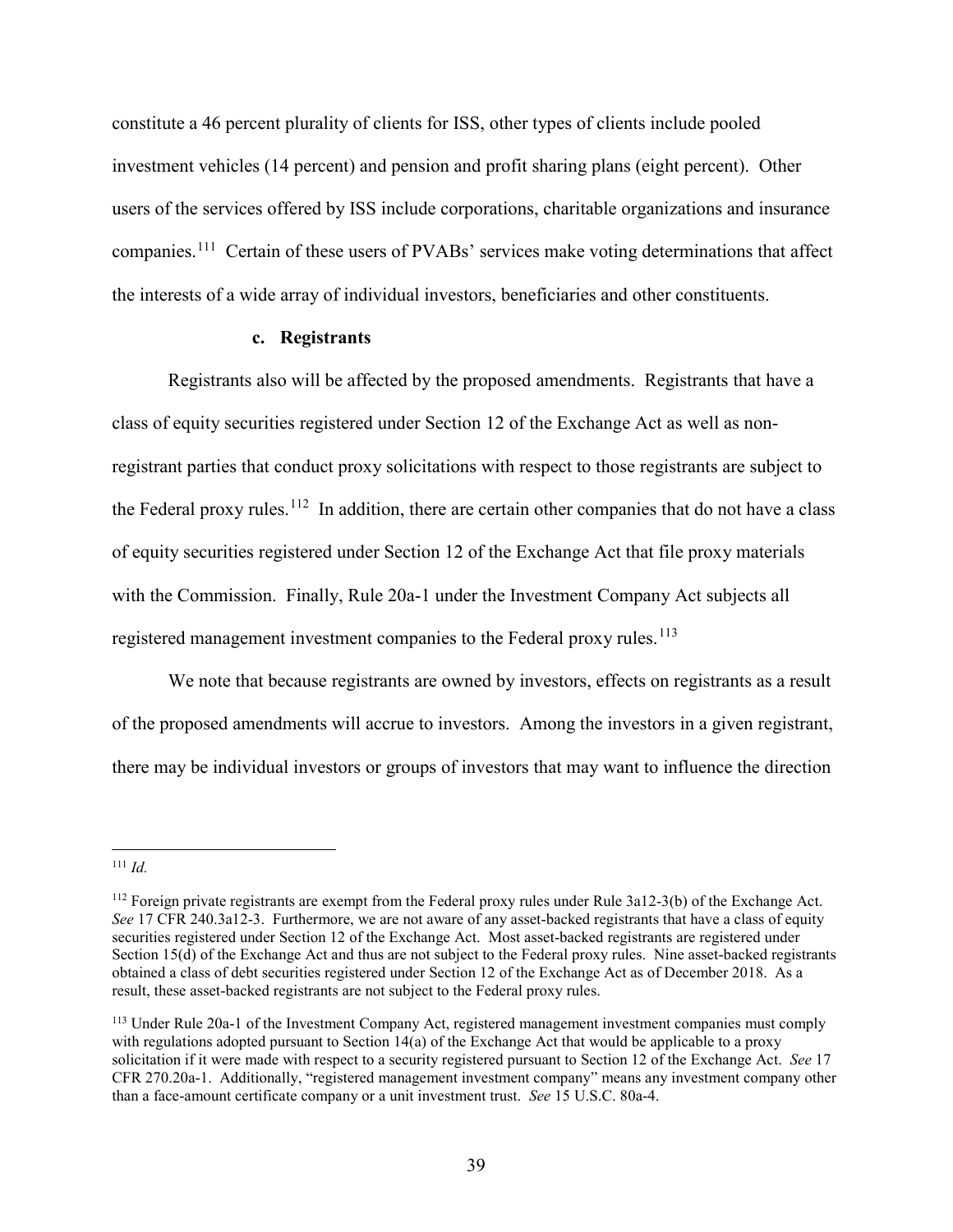that the registrant should pursue. Those individual investors or groups of investors could be clients of PVABs. Separately, because of the principal-agent relationship between investors and management in a corporation, there may exist conflicts between management of the registrant and investors. It is possible that some investors may use PVABs' advice as part of their decision-making process on a particular matter presented for shareholder approval for which management's interests may not be aligned with those of investors in general.

As of December 31, 2020, we estimate that approximately 5,400 registrants had a class of securities registered under Section 12 of the Exchange Act.<sup>[114](#page-39-0)</sup> As of the same date, there were approximately 86 companies that did not have a class of securities registered under Section 12 of the Exchange Act that filed proxy materials.<sup>[115](#page-39-1)</sup> As of September 30, 2021, there were 14,062 registered management investment companies that were subject to the proxy rules: (i) 13,347 open-end funds, out of which 2,497 were Exchange Traded Funds ("ETFs") registered as openend funds or open-end funds that had an ETF share class; (ii) 701 closed-end funds; and (iii) 14

<span id="page-39-0"></span> <sup>114</sup> We are able to estimate the number of registrants with a class of securities registered under Section 12 of the Exchange Act by reviewing all Forms 10-K and 10-K amendments filed during calendar year 2018 with the Commission. After reviewing all forms, we then count the number of unique registrants that identify themselves as having a class of securities registered under Section 12(b) or Section 12(g) of the Exchange Act. Foreign private registrants that filed both Forms 20-F and 40-F, as well as asset-backed registrants that filed Forms 10-D and 10- D/A during calendar year 2018 with the Commission are excluded from this estimate. This estimate excludes BDCs that filed Form 10-K or an amendment in 2020.

<span id="page-39-1"></span><sup>&</sup>lt;sup>115</sup> We identify these issuers as those that: (1) are subject to the reporting obligations of Exchange Act Section 15(d), but do not have a class of equity securities registered under Exchange Act Section 12(b) or 12(g); and (2) have filed any proxy materials during calendar year 2020 with the Commission. Additionally, we are considering the following proxy materials in our analysis: DEF14A; DEF14C; DEFA14A; DEFC14A; DEFM14A; DEFM14C; DEFR14A; DEFR14C; DFAN14A; N-14; PRE 14A; PRE 14C; PREC14A; PREM14A; PREM14C; PRER14A; PRER14C. Form N-14 can be a registration statement and/or proxy statement. We also manually review all Forms N-14 filed during calendar year 2020 with the Commission, excluding any Forms N-14 that are exclusively registration statements from our estimates. To identify registrants reporting pursuant to Section 15(d), but not registered under Section 12(b) or Section 12(g), we review all Forms 10-K filed in calendar year 2020 with the Commission. We then count the number of unique registrants that identify themselves as subject to Section 15(d) reporting obligations with no class of equity securities registered under Section 12(b) or Section 12(g).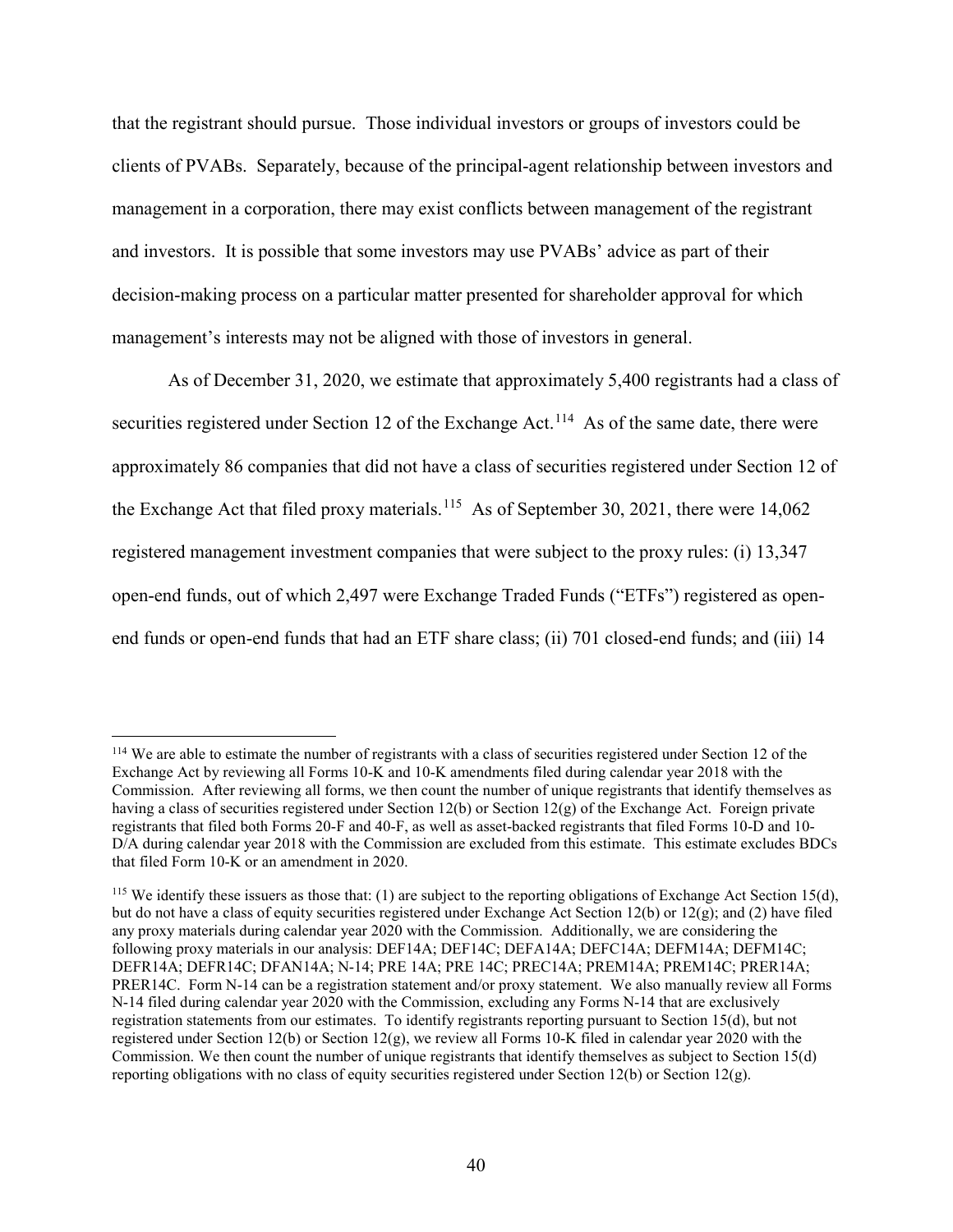variable annuity separate accounts registered as management investment companies.<sup>[116](#page-40-0)</sup> As of June 2021, we identified 99 Business Development Companies ("BDCs") that could be subject to the proposed amendments.<sup>[117](#page-40-1)</sup> The summation of these estimates yields 19,647 companies that may be affected by the proposed amendments.<sup>[118](#page-40-2)</sup>

The above estimates are an upper bound of the number of potentially affected companies because not all of these registrants may file proxy materials related to a meeting for which a PVAB issues proxy voting advice in a given year. Out of the 19,647 potentially affected registrants mentioned above, approximately 5,350 filed proxy materials with the Commission during calendar year 2020.<sup>[119](#page-40-3)</sup> Out of the 5,350 registrants, 4,500 (84 percent) were Section 12 or Section 15(d) registrants and the remaining 850 (16 percent) were registered management investment companies.

## **2. Current Regulatory Framework**

On July 22, 2020, the Commission adopted the 2020 Final Rules. The 2020 Final Rules:

• Amended Rule 14a-1(1) to codify the Commission's interpretation that proxy voting advice generally constitutes a "solicitation" subject to the proxy rules.

<span id="page-40-0"></span> <sup>116</sup> We estimate the number of unique registered management investment companies based on Forms N-CEN filed between December 2020 and September 2021 with the Commission. Open-end funds are registered on Form N-1A, while closed-end funds are registered on Form N-2. Variable annuity separate accounts registered as management investment companies are trusts registered on Form N-3.

<span id="page-40-1"></span><sup>117</sup> BDCs are entities that have been issued an 814-reporting number. Our estimate includes 82 BDCs that filed Form 10-K in 2020, as well as 17 BDCs that were not traded.

<span id="page-40-2"></span><sup>&</sup>lt;sup>118</sup> The 19,647 potentially affected registrants is the sum of: (a) 5,400 registrants with a class of securities registered under Section 12 of the Exchange Act; (b) 86 registrants without a class of securities registered under Section 12 of the Exchange Act that filed proxy materials; (c) 14,062 registered management investment companies; and (d) 99 BDCs.

<span id="page-40-3"></span><sup>&</sup>lt;sup>119</sup> *See* 2020 Adopting Release at n.544 (setting forth details on the estimation of companies that filed proxy materials with the Commission during calendar year 2018).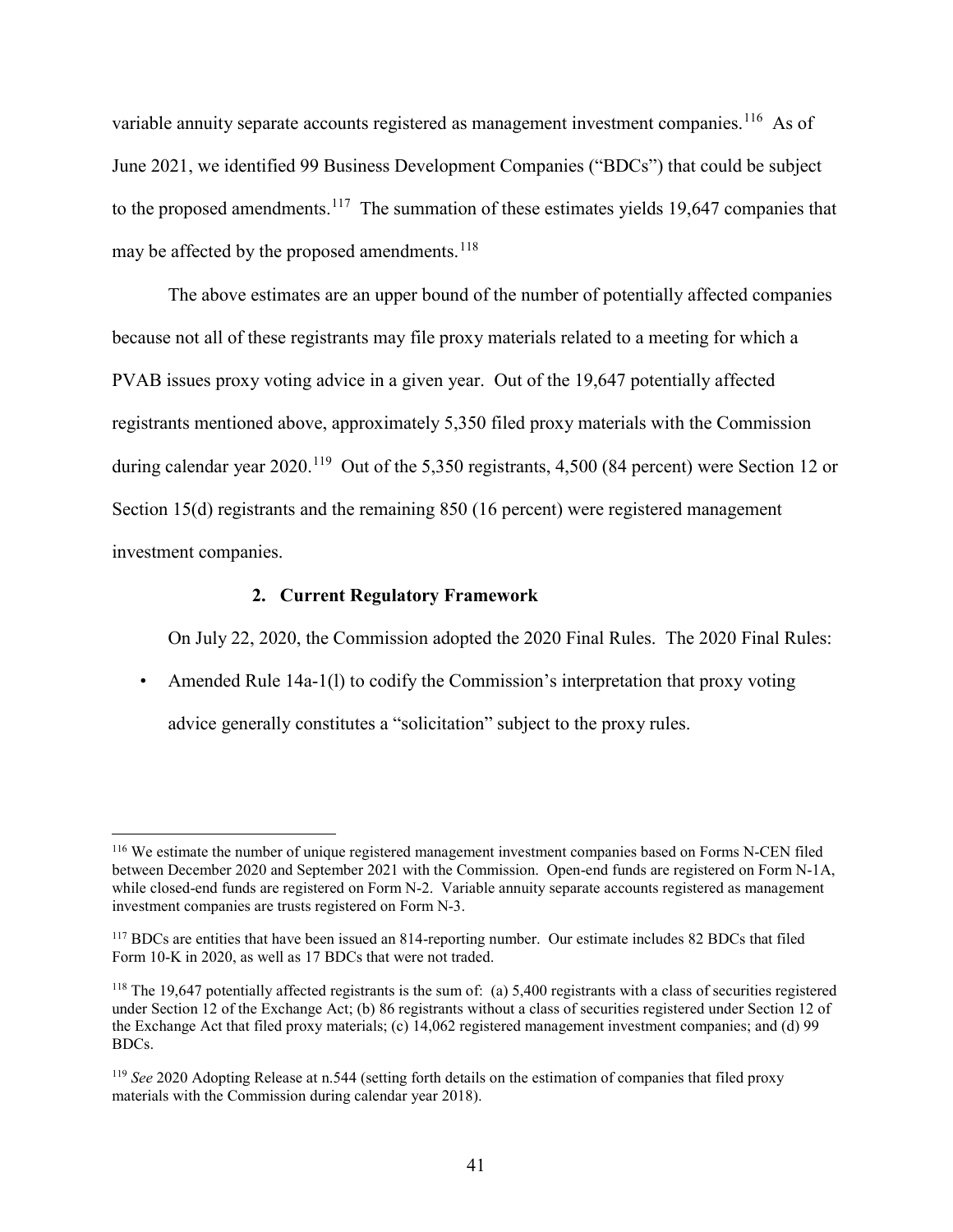- Adopted Rule  $14a-2(b)(9)$  to add new conditions to two exemptions (set forth in Rules 14a-2(b)(1) and (3)) that PVABs generally rely on to avoid the proxy rules' information and filing requirements. Those conditions include:
	- o New conflicts of interest disclosure requirements; and
	- o The Rule 14a-2(b)(9)(ii) conditions.
- Amended the Note to Rule 14a-9, which prohibits false or misleading statements, to include specific examples of material misstatements or omissions related to proxy voting advice. Specifically, Note (e) provides that the failure to disclose material information regarding proxy voting advice, "such as the [PVAB's] methodology, sources of information, or conflicts of interest" could, depending upon particular facts and circumstances, be misleading within the meaning of the rule.

The changes to the definition of "solicitation" and to Rule 14a-9 became effective on November

2, 2020. The conditions set forth in Rule 14a-2(b)(9) will become effective on December 1, 2021.

## **B. Benefits and Costs**

In the following sections, we discuss the specific benefits and costs of the proposed amendments.

## **1. Benefits**

The main benefit for PVABs from our proposed rescission of the Rule  $14a-2(b)(9)(ii)$ conditions would be the reduction of the initial or ongoing<sup>[120](#page-41-0)</sup> direct costs associated with

<span id="page-41-0"></span><sup>&</sup>lt;sup>120</sup> The compliance date for the Rule  $14a-2(b)(9)(ii)$  conditions is December 1, 2021. On June 1, 2021, the Division of Corporation Finance issued a statement that it would not recommend enforcement action based on the Interpretive Release or the 2020 Final Rules during the period in which the Commission is considering further regulatory action in this area. Division of Corporation Finance, *Statement on Compliance with the Commission's 2019 Interpretation and Guidance Regarding the Applicability of the Proxy Rules to Proxy Voting Advice and Amended Rules 14a-1(1), 14a-2(b), 14a-9*, U.S. SECURITIES AND EXCHANGE COMMISSION, *available at* https://www.sec.gov/news/public-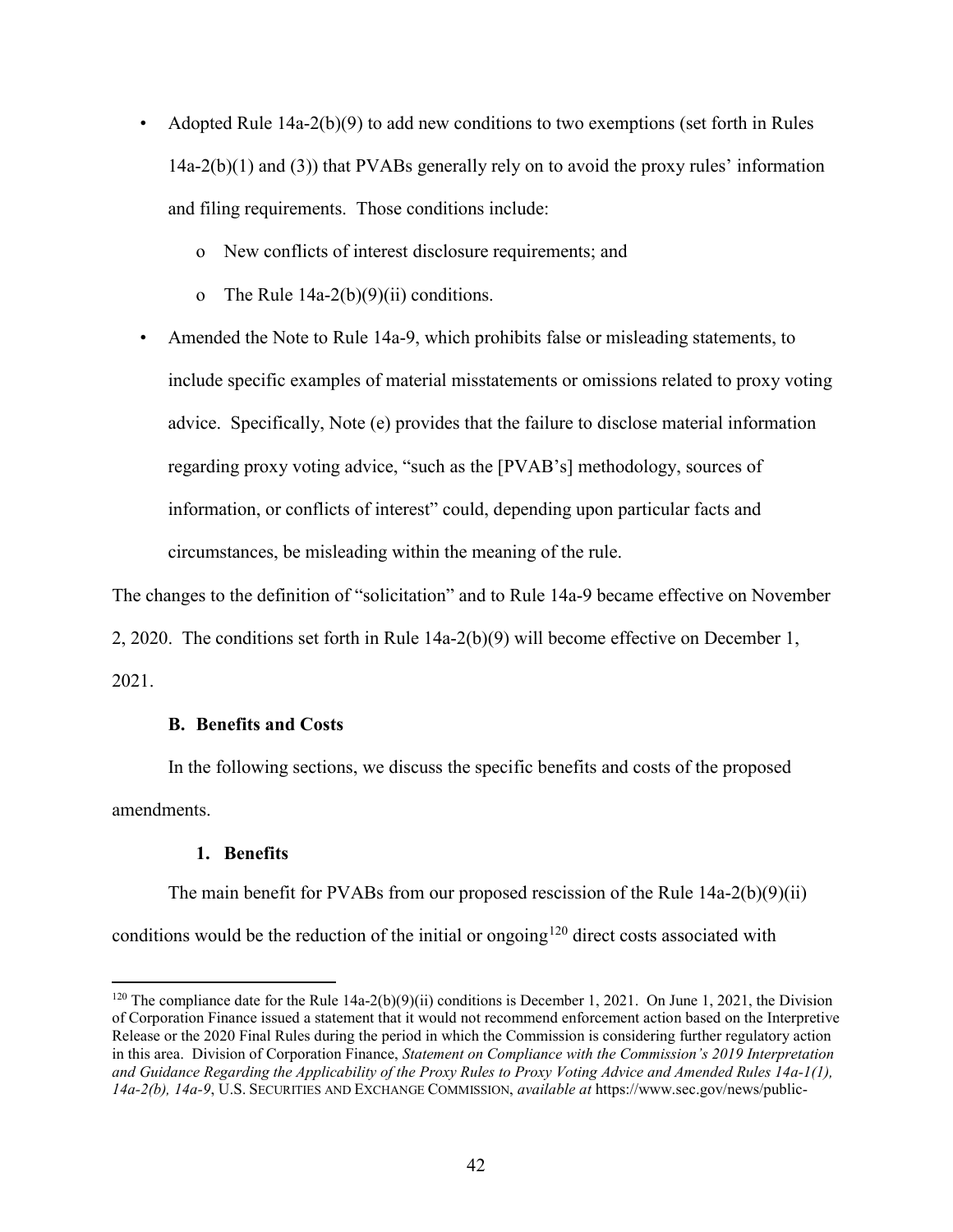modifying their current systems and methods, or developing and maintaining new systems and methods, to satisfy the requirement of Rule 14a-2(b)(9)(ii)(A) that PVABs adopt and publicly disclose written policies and procedures reasonably designed to ensure that registrants that are the subject of proxy voting advice have such advice made available to them at or prior to the time such advice is disseminated to PVABs' clients. Additionally, the proposed amendments would reduce the direct costs of satisfying the requirement of Rule  $14a-2(b)(9)(ii)(B)$  that PVABs adopt and publicly disclose written policies and procedures reasonably designed to ensure that PVABs provide clients with a mechanism by which they can reasonably be expected to become aware of a registrant's written statements about the proxy voting advice in a timely manner before the shareholder meeting. As set forth in the 2020 Final Rules, to be eligible for the safe harbor in Rule  $14a-2(b)(9)(iv)$ , a PVAB could provide: (i) notice on its electronic client platform that the registrant has filed, or has informed the PVAB that it intends to file, additional soliciting materials (and include an active hyperlink to those materials on EDGAR when available); or (ii) notice through email or other electronic means that the registrant has filed, or has informed the PVAB that it intends to file, additional soliciting materials (and include an active hyperlink to those materials on EDGAR when available). Both mechanisms for informing clients could involve initial set-up costs as well as ongoing costs.

statement/corp-fin-proxy-rules-2021-06-01. This staff statement does not alter the December 1, 2021 compliance date for the Rule 14a-2(b)(9)(ii) conditions, and thus we recognize that PVABs may have already incurred certain costs to modify their systems or otherwise ensure that the conditions of the exemption are met. Even so, the elimination of these conditions would eliminate any ongoing costs or other costs of the conditions that have not yet been incurred. To the extent a PVAB has not yet incurred any direct costs from the Rule 14a-2(b)(9)(ii) conditions, the proposed amendments would eliminate or avoid potential future costs.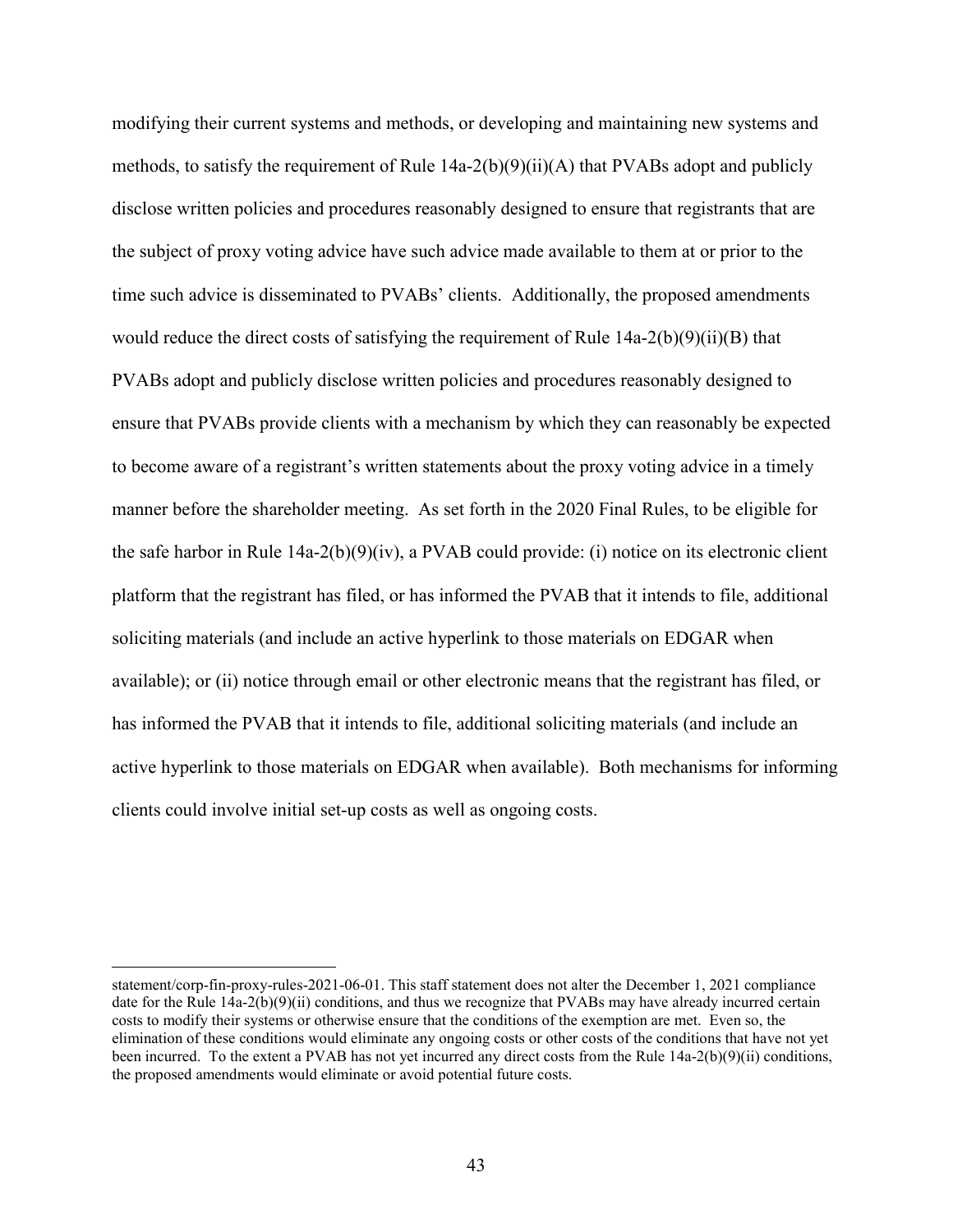To the extent PVABs already have similar systems in place to meet the requirements of Rules 14a-2(b)(9)(ii)(A) and (B), any benefits from the proposed amendments may be limited.<sup>121</sup> For purposes of the Paperwork Reduction Act of 1995 ("PRA"), <sup>[122](#page-43-1)</sup> in the adopting release for the 2020 Final Rules, we estimated that each PVAB would incur 2,845 burden hours to satisfy Rule 14a-2(b)(9)(ii)(A) and 2,845 burden hours to satisfy Rule 14a-2(b)(9)(ii)(B).<sup>[123](#page-43-2)</sup> Also for purposes of our PRA analysis, we estimated that each PVAB would incur a burden of between 50 and 5,690 hours per year associated with securing an acknowledgment or other assurance that the proxy voting advice will not be disclosed.<sup>[124](#page-43-3)</sup> We believe that the proposed amendments would eliminate these PRA burdens.

Additionally, while all three major PVABs currently offer registrants access to their proxy voting advice, in some circumstances they may charge a fee to registrants for such access.<sup>[125](#page-43-4)</sup> Once the Rule 14a-2(b)(9)(ii) conditions become effective, the requirement to share full reports with registrants under Rule 14a-2(b)(9)(ii) may result in a PVAB providing access to proxy voting reports at no charge to registrants to the extent that the PVAB relies on the safe harbor provided in Rule 14a-2(b)(9)(iii) to satisfy the condition in Rule 14a-2(b)(9)(ii)(A).<sup>[126](#page-43-5)</sup> This would cause such a PVAB to lose fees it otherwise would have earned from selling proxy voting advice to registrants. By eliminating the Rule 14a-2(b)(9)(ii) conditions (and, therefore,

<span id="page-43-0"></span> <sup>121</sup> *See supra* Section II.A.1.

<span id="page-43-1"></span><sup>122</sup> 44 U.S.C. 3501 *et seq*.

<span id="page-43-2"></span><sup>123</sup> *See* 2020 Adopting Release at Section V.B.1.

<span id="page-43-3"></span><sup>124</sup> *See* 2020 Adopting Release at Section V.B.1.

<span id="page-43-4"></span><sup>125</sup> *See* 2020 Adopting Release at Section IV.B.1.a.ii.

<span id="page-43-5"></span><sup>&</sup>lt;sup>126</sup> To rely on the safe harbor in Rule 14a-2(b)(9)(iii), a PVAB must provide registrants with a copy of the proxy voting advice at no charge.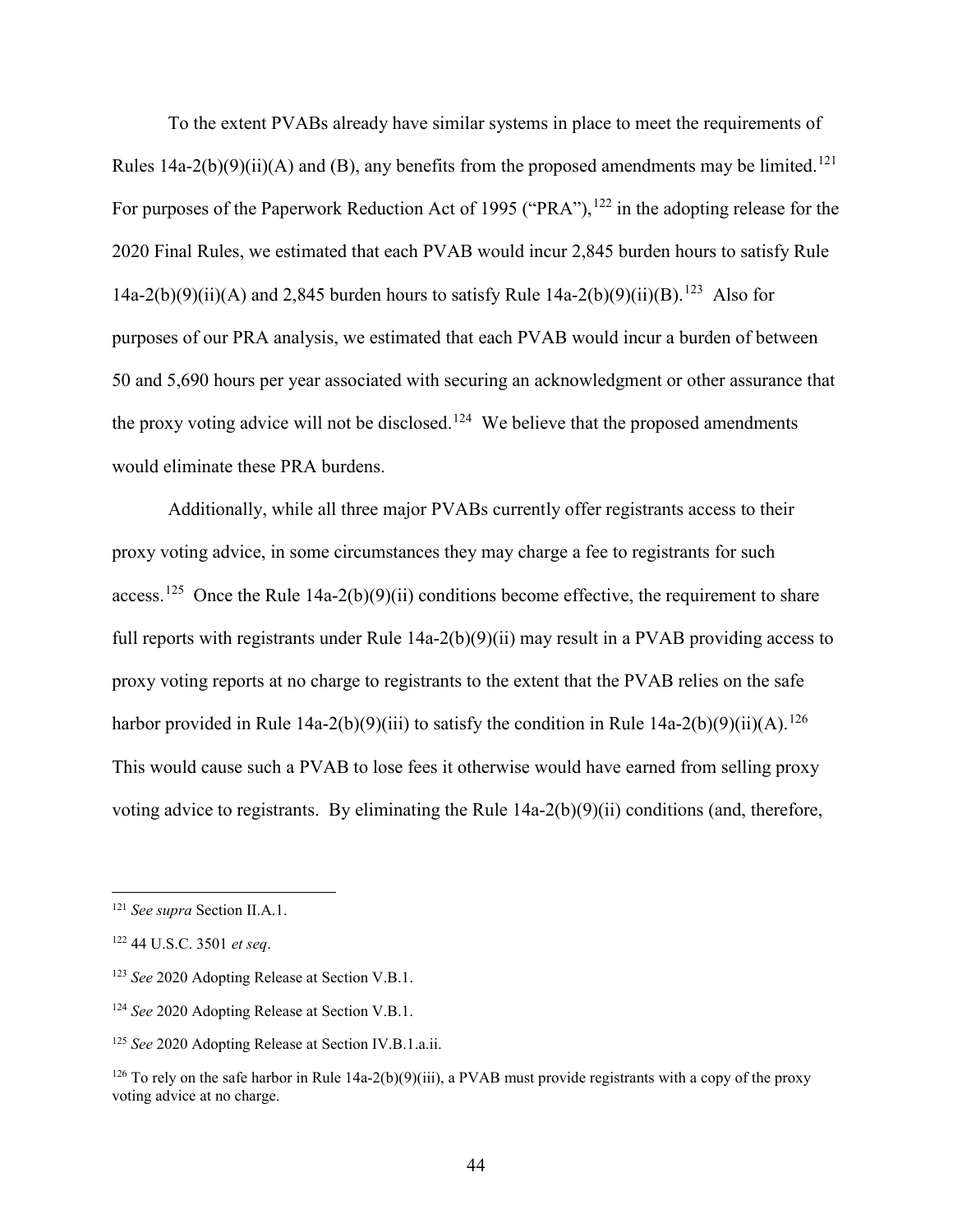the need to rely on the Rule 14a-2(b)(9)(iii) safe harbor), the proposed amendments could allow PVABs to charge registrants for access to the proxy voting reports, thus increasing their revenues.

The proposed amendments may also benefit other parties. PVABs may pass through a portion of the costs of modifying, developing or maintaining systems to meet the Rule 14a- $2(b)(9)(ii)$  conditions to their clients through higher fees for proxy voting advice. Eliminating such costs could therefore be beneficial to clients of PVABs.

Some commenters on the 2019 Proposed Rules suggested that the proposal could negatively affect PVABs' independence: because of the ability of registrants to review and provide feedback on proxy voting advice in advance of its dissemination to PVABs' clients (and potentially lobby PVABs for changes to recommendations), the 2019 Proposed Rules could have diminished PVABs' willingness to recommend votes against management, thus substantially diminishing the independent information available to investors and impeding investors' ability to monitor company management.<sup>[127](#page-44-0)</sup> The 2020 Final Rules did not include a registrant advance review and feedback process, and instead implemented a principles-based approach, in an effort to address such concerns. However, notwithstanding these changes, clients of PVABs have continued to express strong concerns about the adverse effects of the amendments on the independence of proxy voting advice. To the extent that the proposed amendments eliminate the possibility of such alleged adverse effects, they would benefit PVABs, their clients and investors in general.

<span id="page-44-0"></span><sup>&</sup>lt;sup>127</sup> See comment letters from Fiona Reynolds, Chief Executive Officer, Principles for Responsible Investment (Feb. 3, 2020) and ISS.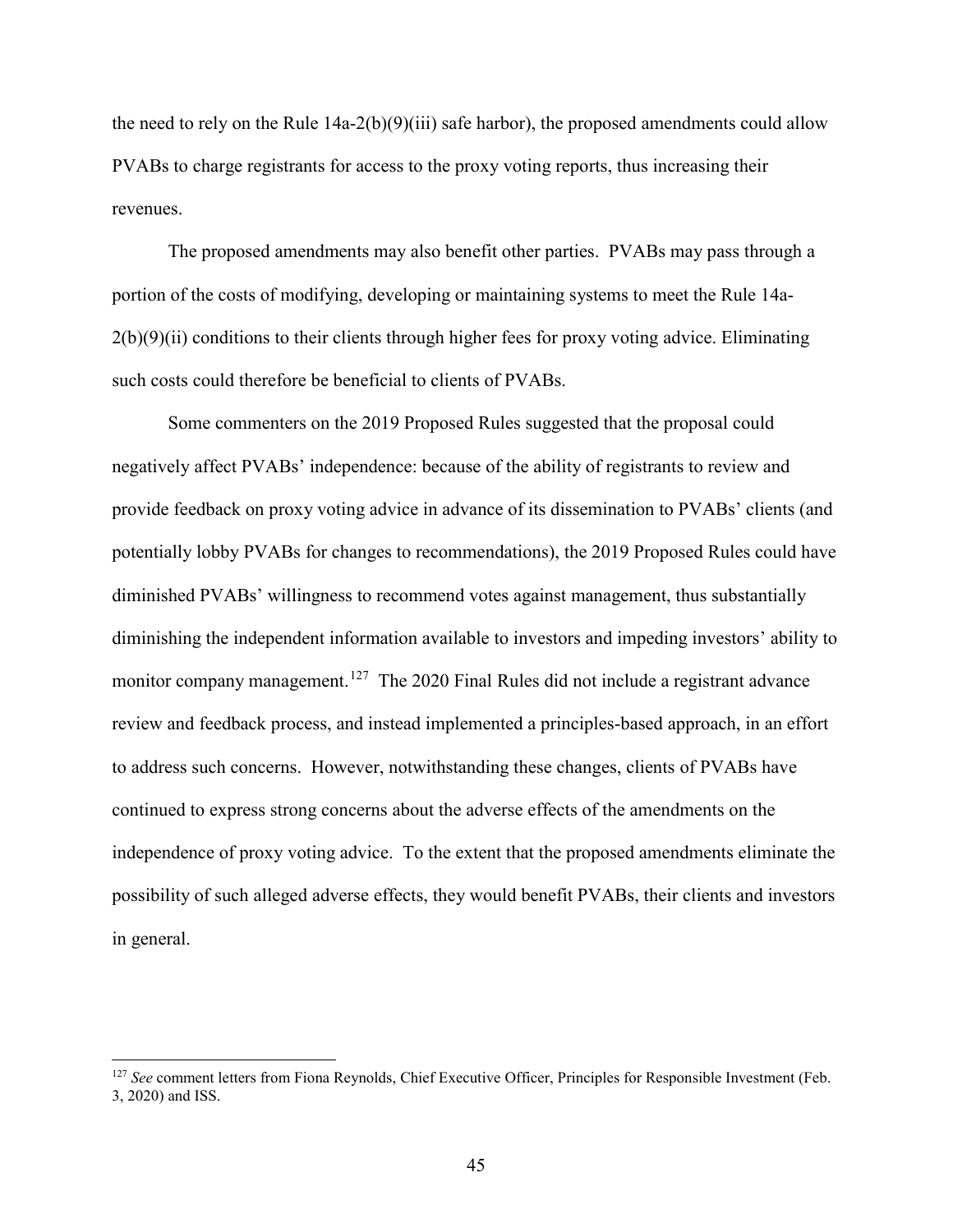Lastly, we do not expect the proposed deletion of paragraph (e) to the Note to Rule 14a-9 to generate any significant benefits other than avoiding any misperception that the 2020 Final Rules' addition of that paragraph purported to determine or alter the law governing Rule 14a-9's application and scope, including its application to statements of opinion. Notwithstanding this proposed deletion, a PVAB may still be subject to liability under Rule 14a-9, depending on the facts and circumstances, for a materially misleading statement or omission of fact, including with regard to its methodology, sources of information or conflicts of interest. Thus, we expect that this proposed amendment would not have any significant economic effect.

#### **2. Costs**

The proposed amendments may impose costs on the clients of PVABs—and thereby ultimately the investors they serve—by potentially reducing the overall mix of information available to those clients as they assess proxy voting advice and make determinations about how to cast votes. Requiring timely notice to registrants of proxy voting advice could allow registrants to more effectively determine whether they wish to respond to the recommendation by publishing additional soliciting materials and to do so in a timely manner before shareholders cast their votes. Registrants may wish to do so for a variety of reasons, including, for example, because they have identified what they perceive to be factual errors or methodological weaknesses in a PVAB's analysis or because they have a different or additional perspective with respect to the advice. In either case, clients of PVABs, and registrants' investors in general, may benefit from the availability of additional information upon which to base their voting decisions. Clients of PVABs often must make voting decisions in a compressed time period. Timely access to registrant responses to proxy voting advice could facilitate a client's evaluation of the advice by highlighting disagreements regarding facts and data, differences of opinion or additional perspectives before the client casts its votes. To the extent that the proposed amendments reduce

46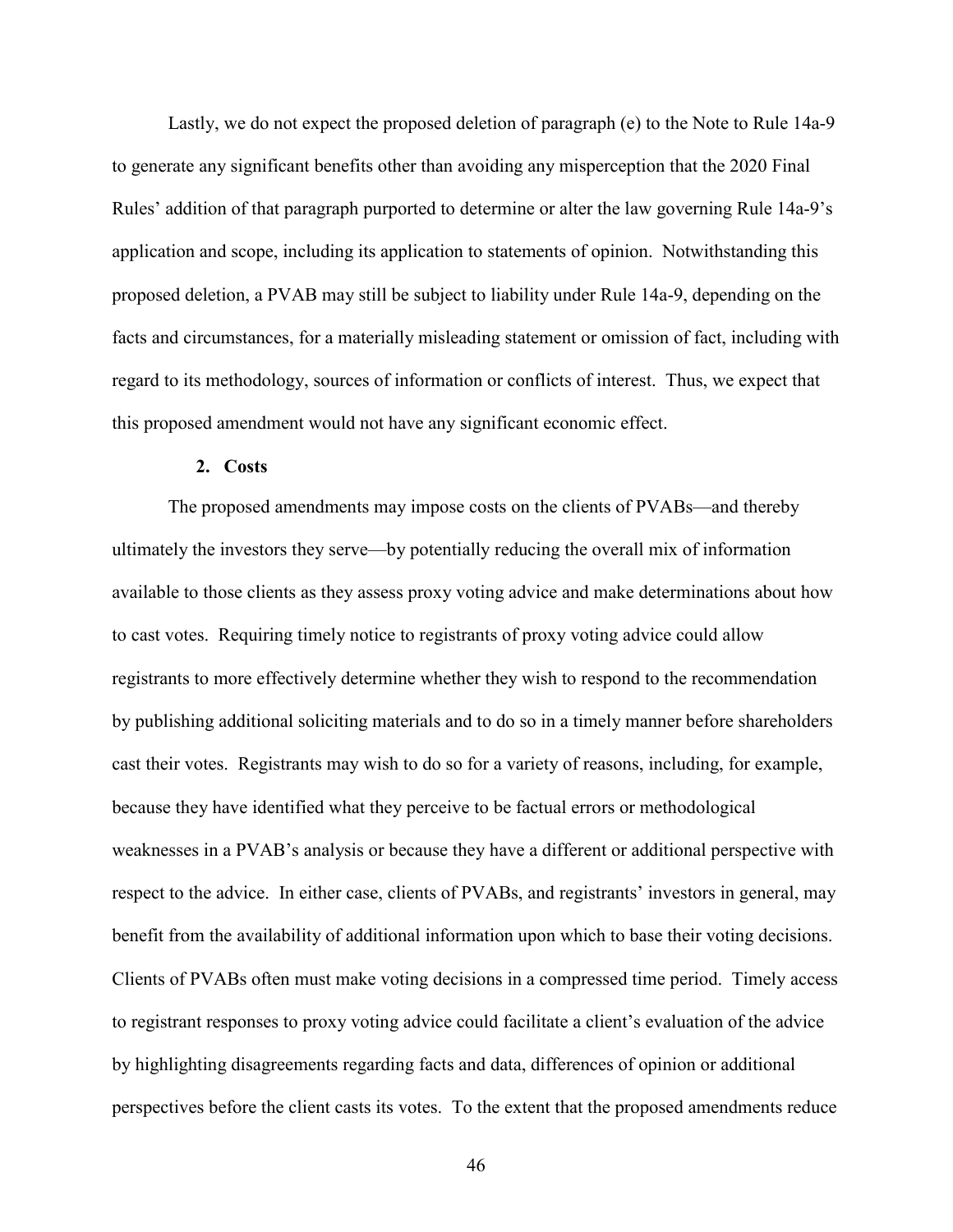this type of information and it is valuable to investors, the proposed amendments may make it more costly for investors to obtain such information and to make timely voting decisions. Additionally, to the extent that a PVAB relies on the safe harbor Rule 14a-2(b)(9)(iii), which requires PVABs to provide registrants with their proxy voting advice for free, the proposed amendments may cause some registrants to incur costs in the form of fees or the purchase of additional PVAB services in order to obtain and respond to proxy voting advice. Such costs will ultimately be borne by investors.

We note, however, that some PVABs currently have internal policies and procedures aimed at enabling feedback from certain registrants before they issue voting advice.<sup>[128](#page-46-0)</sup> Additionally, the above-described efforts by PVABs to develop industry-wide standards, such as the BPPG's principles and the Oversight Committee's role in assessing compliance with such standards, could address some of the concerns underlying the Rule  $14a-2(b)(9)(ii)$  conditions. Thus, if PVABs already provide accurate and complete proxy voting advice to their clients, this potential cost associated with the proposed amendments may not be significant. Moreover, because PVABs developed these internal policies and measures themselves, we believe they are less likely to adversely affect the independence, cost and timeliness of proxy voting advice than measures they would adopt to satisfy the Rule  $14a-2(b)(9)(ii)$  conditions.

Lastly, we do not expect the proposed deletion of Note (e) to Rule 14a-9 to create any significant costs for PVABs. Given that this proposed amendment would not alter a PVAB's liability under Rule 14a-9, we would expect that its economic impact would be minimal.

<span id="page-46-0"></span> <sup>128</sup> *See*, *e.g.*, comment letters from Kevin Cameron, Executive Chair, Glass Lewis (Feb. 3, 2020) and ISS.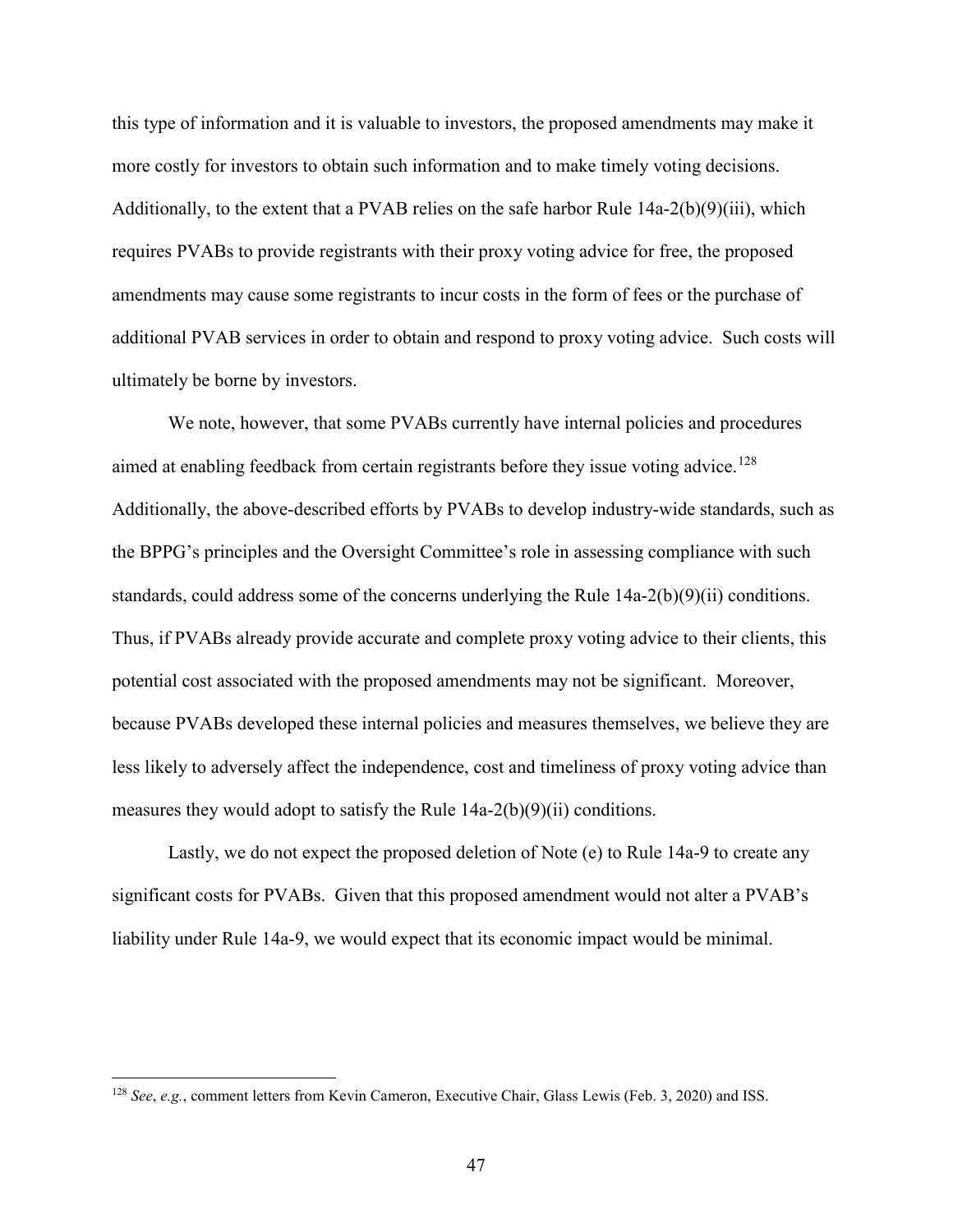#### **C. Effects on Efficiency, Competition, and Capital Formation**

As discussed in Section III.A above, PVABs perform a variety of functions for their clients, including analyzing and making voting recommendations on matters presented for shareholder votes and included in registrants' proxy statements. As an alternative to utilizing these services, clients of PVABs could instead conduct their own analyses and execute votes using internal resources.<sup>129</sup> Given the costs of analyzing and voting proxies, the services offered by PVABs may offer economies of scale relative to their clients performing those functions themselves. For example, a GAO study found that among 31 institutions, including mutual funds, pension funds and asset managers, large institutions rely less than small institutions on the research and recommendations offered by PVABs.<sup>130</sup> Small institutional investors surveyed in the study indicated they had limited resources to conduct their own research.<sup>131</sup>

To the extent the 2020 Final Rules increase compliance costs and litigation-risk costs for PVABs which could be passed on to clients, the proposed amendments could reverse those

<span id="page-47-0"></span><sup>&</sup>lt;sup>129</sup> Clients of PVABs may also rely on some combination of internal and external analysis.

<span id="page-47-1"></span><sup>130</sup> *See* U.S. GOV'T ACCOUNTABILITY OFFICE, GAO-07-765, REPORT TO CONGRESSIONAL REQUESTERS, CORPORATE SHAREHOLDER MEETINGS: ISSUES RELATING TO THE FIRMS THAT ADVISE INSTITUTIONAL INVESTORS ON PROXY VOTING, 2 (2007), *available at* https://www.gao.gov/new.items/d07765.pdf ("2007 GAO Report"). *See generally* comment letter from Business Roundtable (Feb. 3, 2020) (stating that because many institutional investors face voting on a large number of corporate matters every year but lack personnel and resources for managing such activities, they outsource tasks to proxy advisors). *See also* letters in response to the SEC Staff Roundtable on the Proxy Process from BlackRock (Nov. 16, 2018) (stating that "BlackRock's Investment Stewardship team has more than 40 professionals responsible for developing independent views on how we should vote proxies on behalf of our clients"); NYC Comptroller (Jan. 2, 2019) (stating that we "have five full-time staff dedicated to proxy voting during peak season, and our least-tenured investment analyst has 12 years' experience applying the NYC Funds' domestic proxy voting guidelines").

<span id="page-47-2"></span><sup>131</sup> *See* 2007 GAO Report at 2. *See also* letters in response to the SEC Staff Roundtable on the Proxy Process from Ohio Public Retirement (Dec. 13, 2018) ("OPERS also depends heavily on the research reports we receive from our proxy advisory firm. These reports are critical to the internal analyses we perform before any vote is submitted. Without access to the timely and independent research provided by our proxy advisory firm, it would be virtually impossible to meet our obligations to our members."); Transcript of Roundtable on the Proxy Process at 194 (comments of Mr. Scot Draeger, stating that: "If you've ever actually reviewed the benchmarks, whether it's ISS or anybody else, they're very extensive and much more detailed than small firm[s] like ours could ever develop with our own independent research.").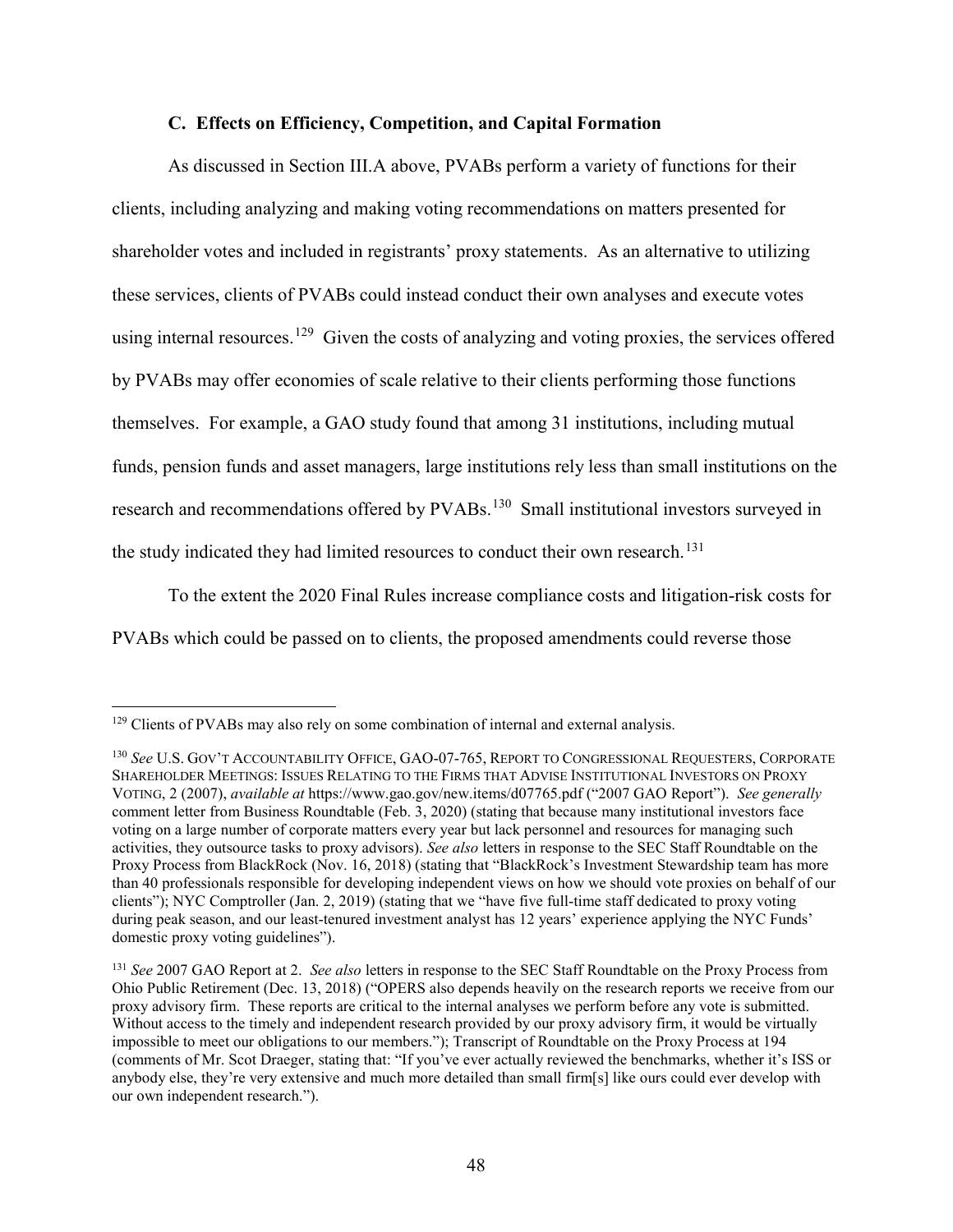increases along with any decrease in demand for PVABs' advice they may have caused. To the extent PVABs offer economies of scale relative to their clients performing certain functions themselves, increased demand for, and reliance upon, PVABs' services could lead to greater efficiencies in the proxy voting process.

To the extent that the Rule 14a-2(b)(9)(ii) conditions impair the independence of PVABs or reduce the diversity of thought in the market for proxy voting advice (*e.g.*, by PVABs erring on the side of caution in complex or contentious matters), the proposed elimination of those conditions could reverse those effects, thus leading to advice from PVABs that is more accurate, useful and valuable to their clients. If clients perceive the proposed amendments as positively affecting PVABs' objectivity and independence, this could lead to an increase in demand for proxy voting advice and potentially greater efficiencies in the proxy voting process.<sup>132</sup>

If the proposed amendments reduce costs for PVABs, this could increase competition for proxy voting advice compared to the current baseline, which includes the effect of the 2020 Final Rules. In particular, if costs associated with the 2020 Final Rules are passed on to clients, the reduction of these costs because of the proposed amendments could encourage some investors to retain the services of PVABs, which could reduce the use of internal resources for voting. Also, if the proposed amendments improve the independence of PVABs and thus increase the quality of proxy voting advice, this could cause PVABs to compete more on this dimension. Lastly, reduction in compliance costs and litigation-risk costs, if large enough, may encourage entry into the market for proxy voting advice, increasing the competition among PVABs.<sup>[133](#page-48-1)</sup> However,

<span id="page-48-0"></span><sup>&</sup>lt;sup>132</sup> As noted above, we do not have financial data about PVABs, including financial data by services provided or by client type. This makes these assessments on a quantitative basis difficult.

<span id="page-48-1"></span><sup>133</sup> *See* comment letter from Sarah Wilson, CEO, Minerva Analytics (Feb. 22, 2020). In its comment letter, Minerva, a PVAB in the U.S. market prior to 2010, stated that the threat of litigation for "errors" is a factor influencing its views on whether to reenter the U.S. market. *Id.*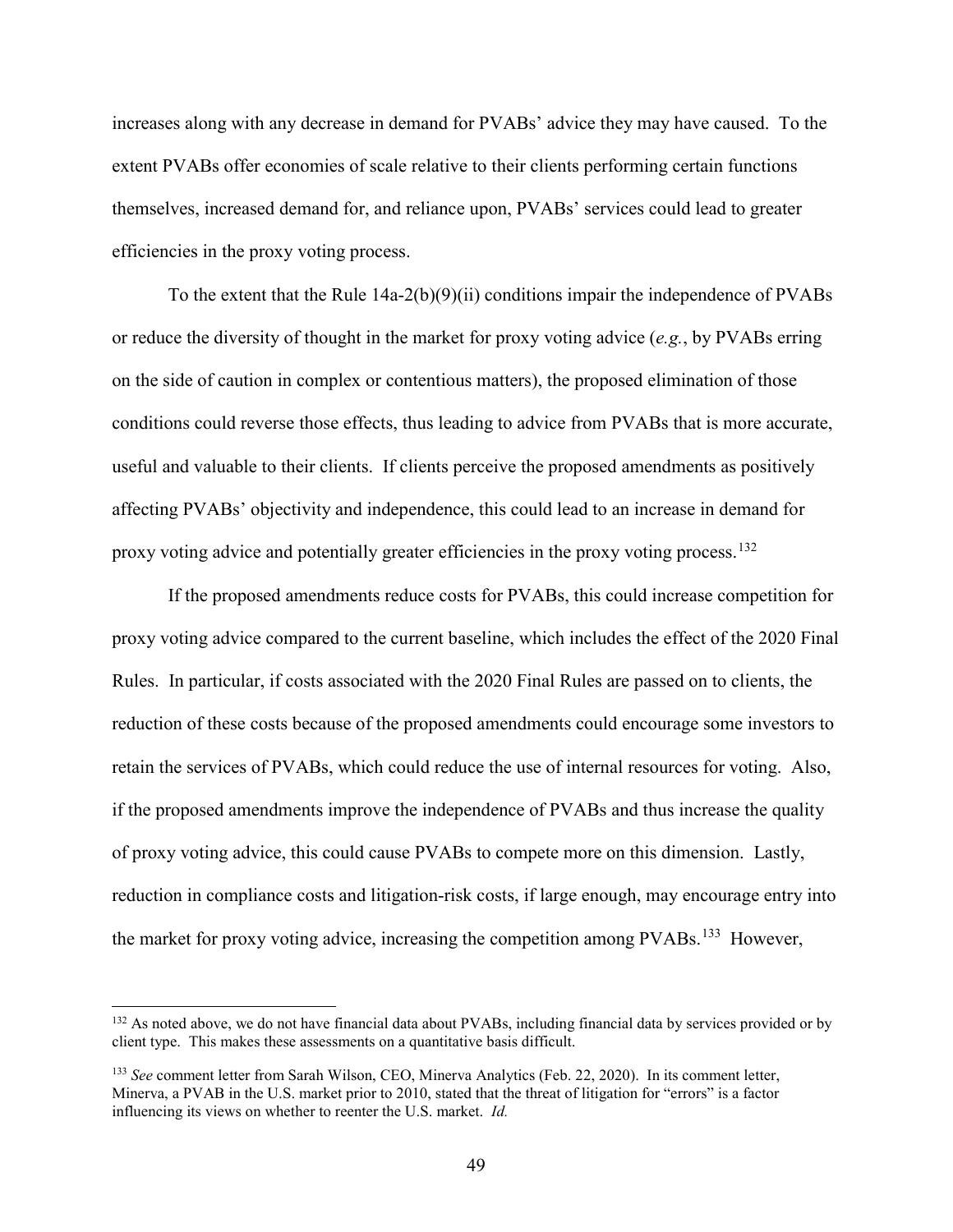given the fact that prior to the adoption of the 2020 Final Rules there were only three major PVABs in the United States, we do not expect that the proposed amendments would significantly increase the likelihood of new entry into this market.

If the proposed amendments facilitate the ability of clients of PVABs to make informed voting determinations, this could ultimately lead to improved investment outcomes for investors. This, in turn, could lead to a greater allocation of resources to investment. To the extent that the proposed amendments lead to more investment, we could expect greater demand for securities, which could, in turn, promote capital formation. Overall, given the many factors that can influence the rate of capital formation, any effect of the proposed amendments on capital formation is expected to be small.

Lastly, we do not expect the proposed deletion of Note (e) to Rule 14a-9 to have any significant economic effect on efficiency, competition and capital formation.

#### **D. Reasonable Alternatives**

## **1. Interpretive Guidance or No-Action Relief on Whether Systems and Processes Satisfy the 2020 Final Rules**

Alternatives to rescinding the Rule  $14a-2(b)(9)(ii)$  conditions that could reduce compliance costs and independence concerns for PVABs include the Commission issuing interpretive guidance or the staff providing no-action relief regarding whether the systems and processes that PVABs have in place satisfy the 2020 Final Rules. The benefit of either of these approaches is that they could reduce PVABs' initial or ongoing costs of complying with the 2020 Final Rules if the Commission were to determine that their current systems and processes already satisfy the conditions in Rule 14a-2(b)(9), at least to the extent PVABs have not already made modifications to their existing business models. To the extent PVABs' existing systems and processes satisfy the Rule  $14a-2(b)(9)(ii)$  conditions, these approaches could also mitigate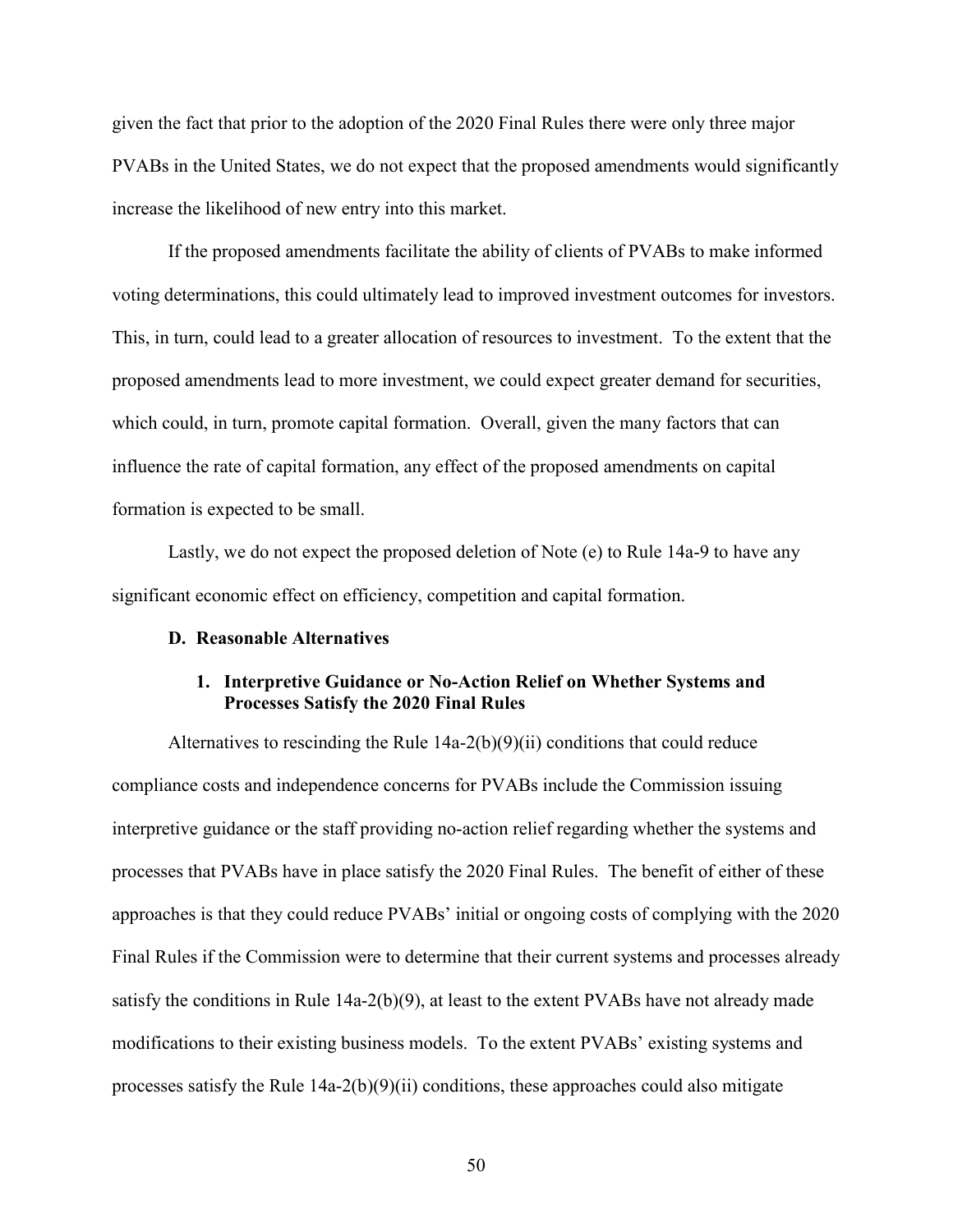concerns that the independence of the advice could become impaired by making clear that modifications are not required. The potential cost of these alternatives is that, to the extent that PVABs' current systems and processes do not satisfy the 2020 Final Rules, they may not eliminate potential costs or concerns associated with the requirements of Rule 14a-2(b)(9).

## **2. Exempting Certain Parts of PVABs' Proxy Voting Advice from Rule 14a-9 Liability**

Rather than, or in addition to, deleting Note (e) to Rule 14a-9, the Commission could amend Rule 14a-9 to exempt certain portions of proxy voting advice from Rule 14a-9 liability. For example, the Commission could amend Rule 14a-9 to expressly state that a PVAB would not be subject to liability under that rule for any subjective determinations it makes in formulating its recommendations, including its decision to use a specific analysis, methodology or information. The benefit of this alternative would be that it may give PVABs additional comfort that they will not be subject to liability under Rule 14a-9 on the basis of mere disagreement over their analysis, methodology or sources of information. The main cost of this alternative is that it may lower the overall quality of the advice that PVABs provide, and thus negatively affect the voting decisions of institutional investors and investment advisers, and ultimately the other investors they serve. In addition, creating such an exemption from Rule 14a-9 liability that differs from existing law may generate additional uncertainty and litigation.

## **Request for Comment**

- 11. Have we correctly characterized the benefits and costs for PVABs from the proposed amendments? Are there any other benefits and costs that should be considered? Please provide supportive data to the extent available.
- 12. Have we correctly characterized the benefits and costs for institutional investors, their clients and registrants from the proposed amendments? Are there any other related

51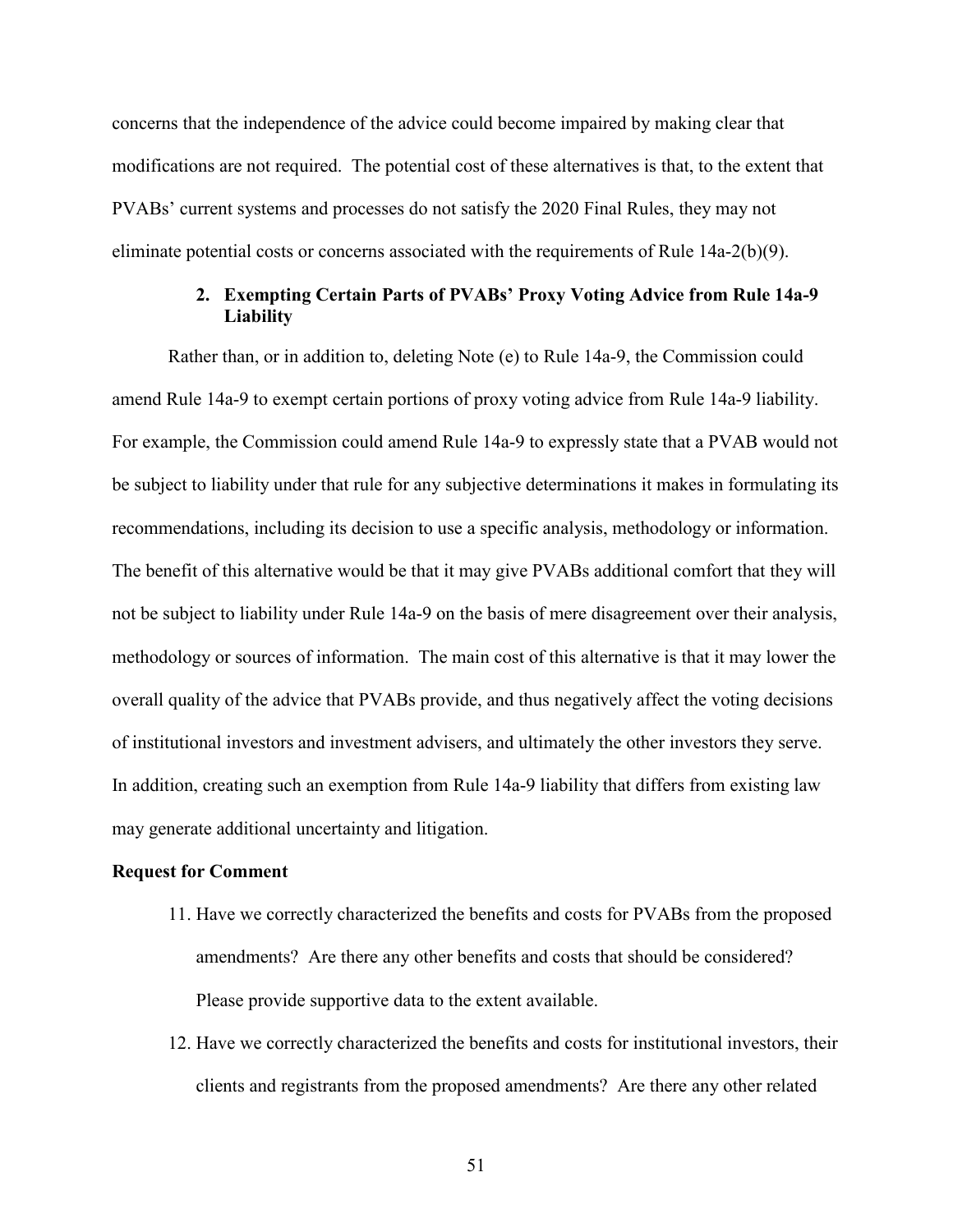benefits and costs that should be considered? Please provide supportive data to the extent available.

- 13. We assume that the proposed amendments would strengthen the independence of PVABs. Are we correct in that characterization? Please provide supportive data to the extent available.
- 14. Have we correctly characterized the effects on efficiency, competition and capital formation from the proposed amendments? Are there any effects that should be considered? Please provide supportive data to the extent available.

# **IV. PAPERWORK REDUCTION ACT**

## **A. Summary of the Collections of Information**

Certain provisions of our rules, schedules and forms that would be affected by the proposed amendments contain "collection of information" requirements within the meaning of the PRA. We are submitting the proposed amendments to the Office of Management and Budget ("OMB") for review in accordance with the PRA.<sup>[134](#page-51-0)</sup> The hours and costs associated with maintaining, disclosing or providing the information required by the proposed amendments constitute paperwork burdens imposed by such collection of information. An agency may not conduct or sponsor, and a person is not required to comply with, a collection of information unless it displays a currently valid OMB control number. The title for the affected collection of information is: "Regulation 14A (Commission Rules 14a-1 through 14a-21 and Schedule 14A)" (OMB Control No. 3235-0059).

<span id="page-51-0"></span> <sup>134</sup> 44 U.S.C. 3507(d); 5 CFR 1320.11.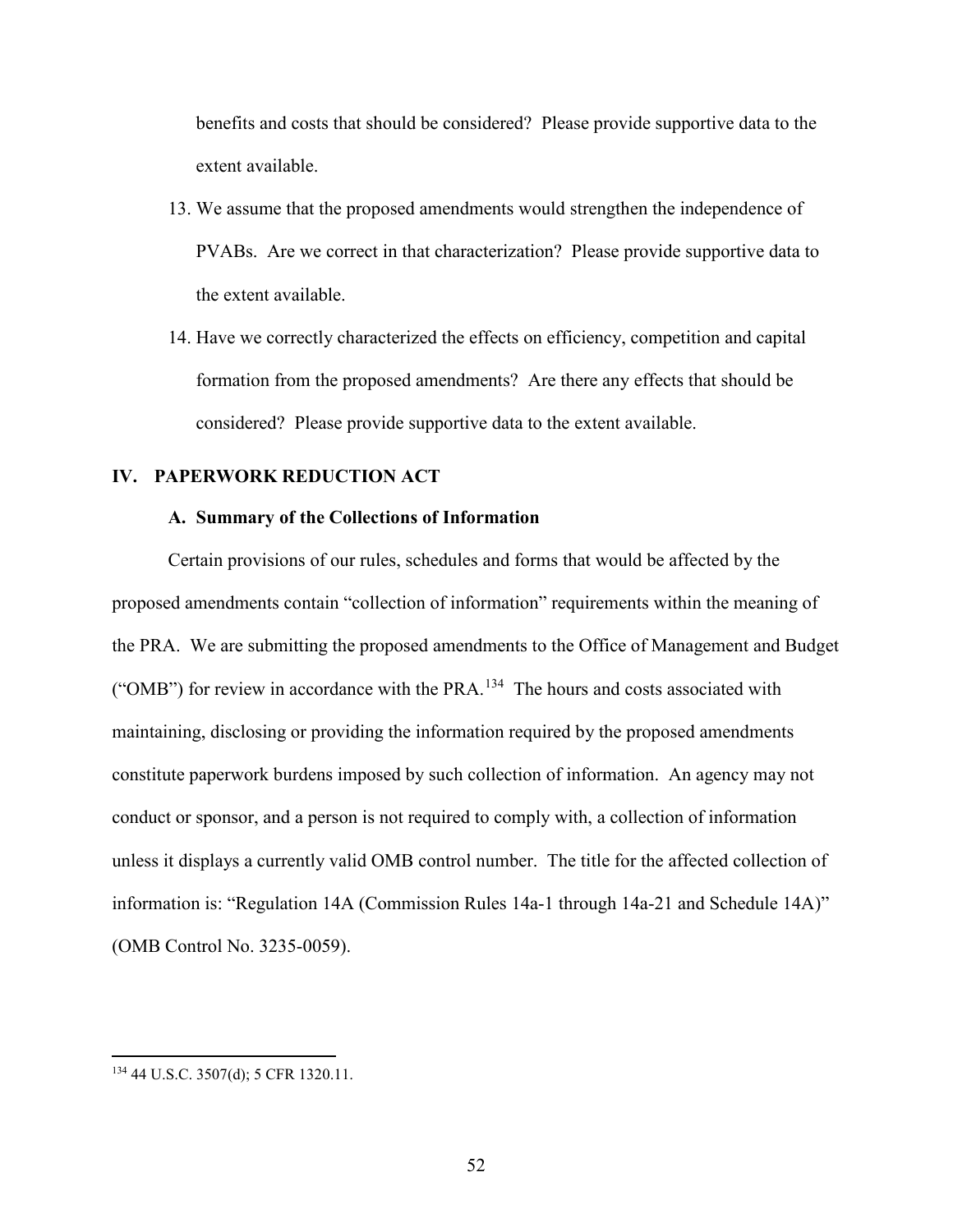We adopted existing Regulation  $14A^{135}$  $14A^{135}$  $14A^{135}$  pursuant to the Exchange Act. Regulation  $14A$ and its related schedules set forth the disclosure and other requirements for proxy statements, as well as the exemptions therefrom, filed by registrants and other soliciting persons to help investors make informed voting decisions.<sup>[136](#page-52-1)</sup> A detailed description of the proposed amendments, including the need for the information and its proposed use, as well as a description of the likely respondents, can be found in Section II above, and a discussion of the expected economic effects of the proposed amendments can be found in Section III above.

# **B. Incremental and Aggregate Burden and Cost Estimates for the Proposed Amendments**

Below we estimate the incremental and aggregate effect on paperwork burden as a result of the proposed amendments. Most, if not all, of the effect on paperwork burden as a result of the proposed amendments would come from the rescission of Rule  $14a-2(b)(9)(ii)$  and would be expected to reduce the burden from Rule 14a-2(b)(9). However, because Rule 14a-2(b)(9) has not yet become effective, that rule has not yet resulted in any paperwork burden, and there is nothing yet to reduce. Our proposed amendments to Rule  $14a-2(b)(9)$ , therefore, would not have any effect on the current paperwork burden as of the date of this release. Nonetheless, as Rule 14a-2(b)(9) is scheduled to become effective on December 1, 2021, to fully analyze the impact of the proposed amendments, for purposes of this PRA analysis, we instead set forth the estimated amount of paperwork burden that the parties affected by Rule 14a-2(b)(9) would avoid

<span id="page-52-0"></span> <sup>135</sup> 17 CFR 240.14a-1 *et seq*.

<span id="page-52-1"></span> $136$  To the extent that a person or entity incurs a burden imposed by Regulation 14A, it is encompassed within the collection of information estimates for Regulation 14A. This includes registrants and other soliciting persons preparing, filing, processing and circulating their definitive proxy and information statements and additional soliciting materials, as well as the efforts of third parties such as PVABs whose proxy voting advice falls within the ambit of the Federal rules and regulations that govern proxy solicitations.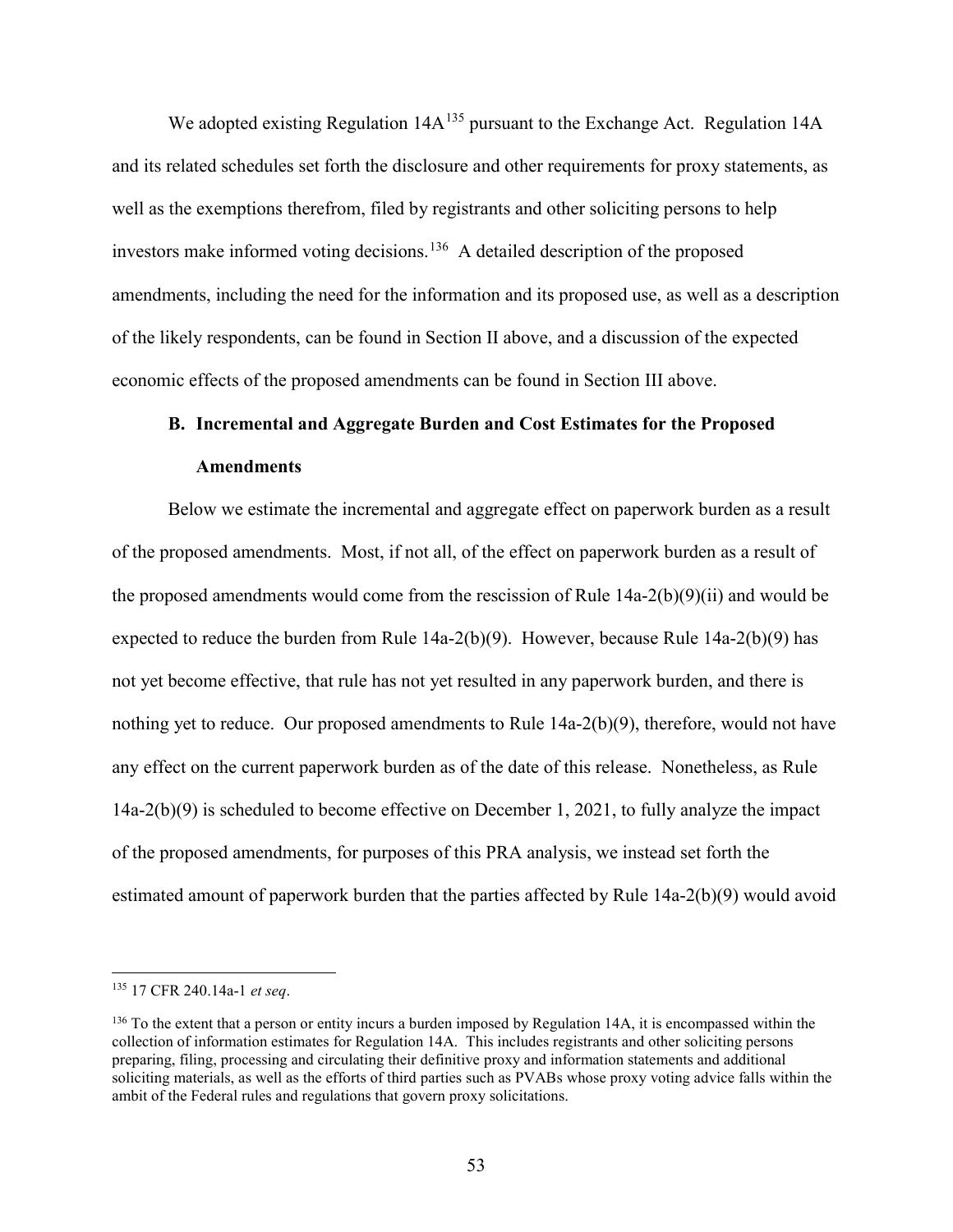as a result of our proposed amendments to Rule 14a-2(b)(9), including our proposed rescission of the Rule  $14a-2(b)(9)(ii)$  conditions.

## **1. Impact on Affected Parties**

As discussed above in Section III.A.1, there are a variety of parties that may be affected, directly or indirectly, by the proposed amendments. These include PVABs; the clients to whom PVABs provide proxy voting advice; investors and other groups on whose behalf the clients of PVABs make voting determinations; registrants who are conducting solicitations and are the subject of proxy voting advice; and the registrants' shareholders, who ultimately bear the costs and benefits to the registrant associated with the outcome of voting matters covered by proxy voting advice.

Of these parties, we expect that PVABs would avoid some additional paperwork burden as a result of the proposed amendments.<sup>[137](#page-53-0)</sup> As discussed further below, we believe that any avoidance of an incremental increase in burdens would be attributable primarily to the rescission of Rule  $14a-2(b)(9)(ii)$ . With respect to the proposed amendment to Rule 14a-9, we do not expect the economic impact of this amendment will be significant because it would not change existing law and, therefore, would not change respondents' legal obligations.<sup>138</sup> Moreover, any

<span id="page-53-0"></span><sup>&</sup>lt;sup>137</sup> The PRA requires that we estimate "the total annual reporting and recordkeeping burden that will result from the collection of information." [5 CFR 1320.5(a)(1)(iv)(B)(5)] A "collection of information" includes any requirement or request for persons to obtain, maintain, retain, report or publicly disclose information [5 CFR 1320.3(c)]. OMB's current inventory for Regulation 14A, therefore, is an assessment of the paperwork burden associated with such requirements and requests under the regulation, and this PRA is an assessment of changes to such inventory expected to result from these proposed amendments. While other parties, such as the clients of PVABs, may have benefits and costs associated with the proposed amendments (*see supra* Section III.B.), only PVABs and registrants will avoid any additional paperwork burden as a result of the proposed amendments.

<span id="page-53-1"></span><sup>&</sup>lt;sup>138</sup> The proposed amendment to Rule 14a-9 may relieve PVABs of direct costs to the extent Note (e) to that rule prompted some PVABs to provide additional disclosure about the bases for their proxy voting advice. However, we expect any such costs would be minimal because the adoption of that Note did not represent a change to existing law, nor did it broaden the concept of materiality or create a new cause of action. *See* 2020 Adopting Release at n.685. Similarly, we expect that any avoidance of incremental burdens associated with our proposed amendment to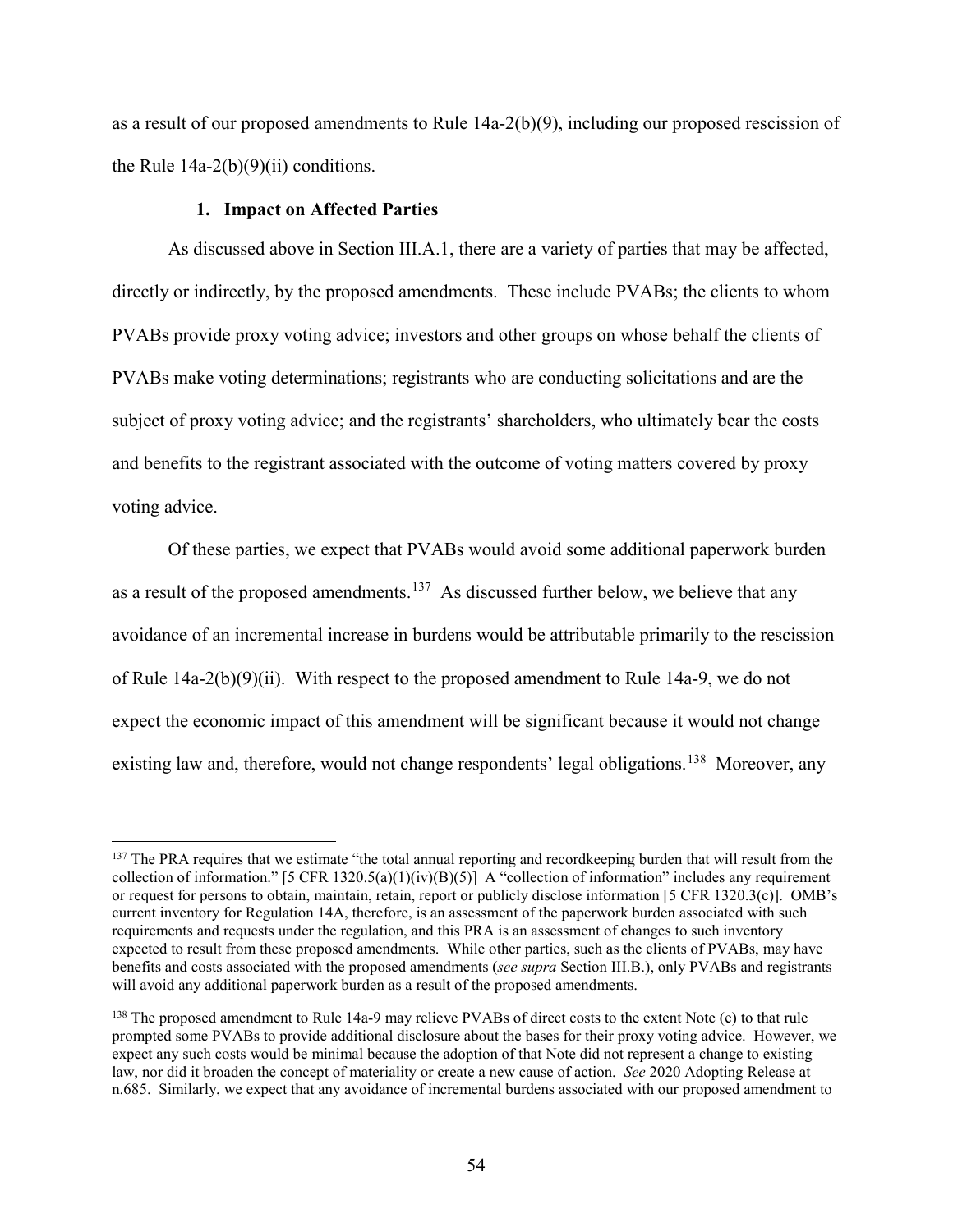impact arising from this proposed amendment is not expected to materially change the average PRA burden hour estimates associated with Regulation 14A. Thus, we have not made any adjustments to our PRA burden estimates in respect of the proposed amendment to Rule 14a-9.

## **a. Proxy Voting Advice Businesses**

We expect that PVABs would avoid increased paperwork burden as a result of our proposed amendments to Rule 14a-2(b)(9), which, when effective,  $^{139}$  $^{139}$  $^{139}$  will apply to anyone relying on the exemptions in Rules  $14a-2(b)(1)$  or  $(b)(3)$  who furnishes proxy voting advice covered by Rule  $14a-1(1)(1)(iii)(A)$ . The amount of burdens that PVABs would avoid depends on a number of factors that are firm-specific and highly variable, which makes it difficult to provide reliable quantitative estimates. $140$ 

There are two components of the proposed amendments to Rule 14a-2(b)(9) that we expect to result in an avoidance of increased burdens. First, under Rule 14a-2(b)(9)(ii)(A), PVABs are required to adopt and publicly disclose written policies and procedures reasonably designed to ensure that registrants that are the subject of the proxy voting advice have such advice made available to them at or prior to the time such advice is disseminated to the PVABs' clients. Second, under Rule 14a-2(b)(9)(ii)(B), PVABs are required to adopt and publicly disclose written policies and procedures reasonably designed to ensure that PVABs provide their clients with a mechanism by which they can reasonably be expected to become aware of a registrant's written statements about the proxy voting advice in a timely manner before the

 $\overline{a}$ 

Rule 14a-9 would be minimal because our proposed rescission of Note (e) to Rule 14a-9 is not intended to alter that rule's application to proxy voting advice. *See supra* Section II.B.2.

<span id="page-54-0"></span><sup>&</sup>lt;sup>139</sup> See supra note 3 and accompanying text.

<span id="page-54-1"></span><sup>140</sup> *See generally* the discussion in Section III.B.1 *supra* concerning the difficulty in providing quantitative estimates of the benefits to PVABs associated with the proposed amendments.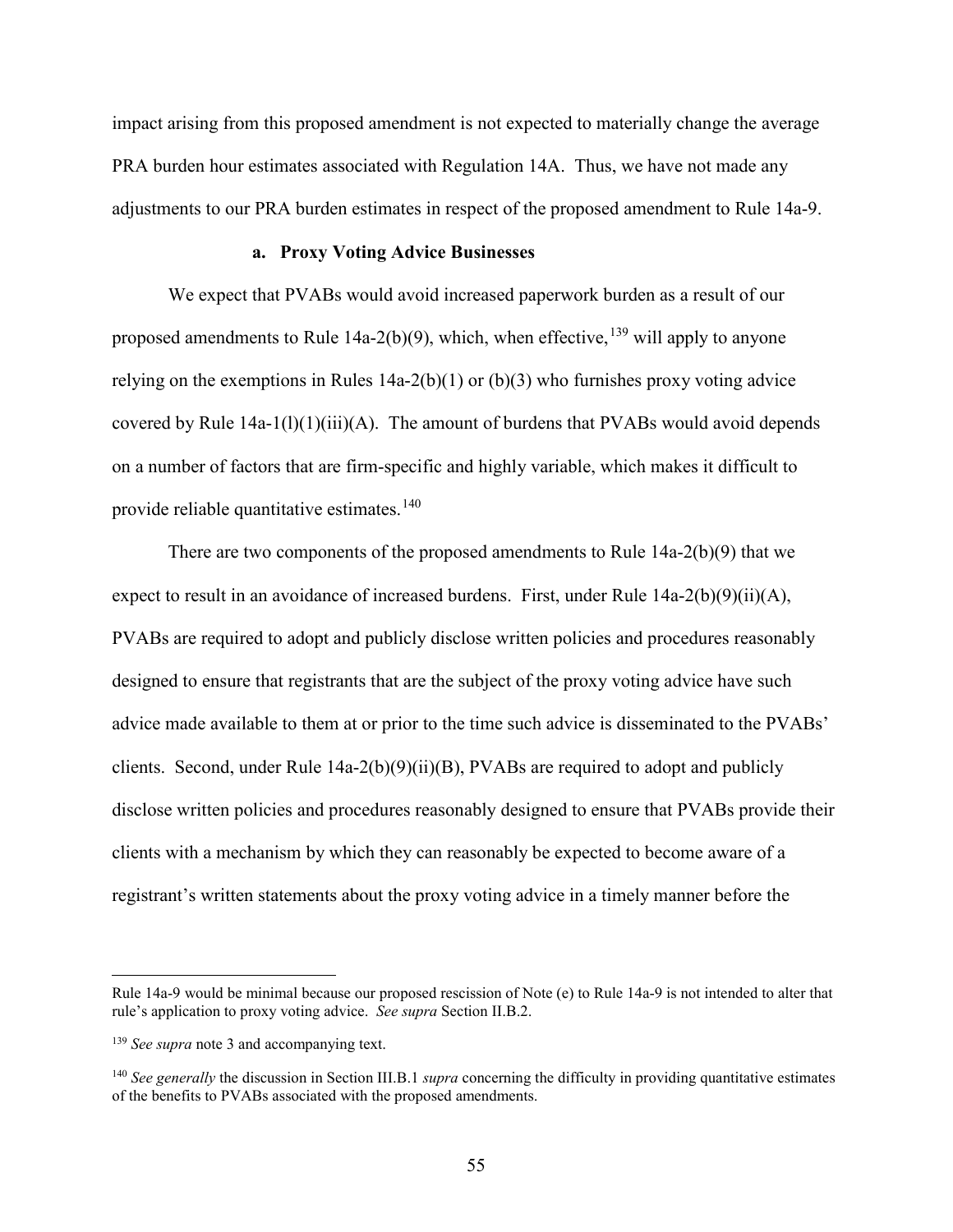shareholder meeting. The proposed amendments would rescind both of these rules, thereby

relieving PVABs of the obligation to comply with these requirements. The proposed

amendments would also rescind the non-exclusive safe harbors (set forth in Rules 14a-

2(b)(9)(iii) and (iv)) that PVABs may use to satisfy the principle-based requirements in Rule

 $14a-2(b)(9)(ii)$ . We address each of these components in turn.

In the release adopting the 2020 Final Rules, we estimated that PVABs would incur an

annual incremental paperwork burden to comply with Rules  $14a-2(b)(9)(ii)$ , (iii) and (iv) as

follows:

| <b>New Requirement</b>                                                                                                                                                                                                                                                                                                                                                                                                                                                                                                                                                                                                                                                                                                                                                                                                                                                                                                                                                                                                                                                                                                                                                                                                             | <b>PVAB</b><br><b>Estimated Incremental Annual Compliance Burden</b>                                                                                                                                                                                                                                                                                                                                                                                                                                                                                                                                                                                                                                                                                                                                                                                                                                                              |  |  |  |
|------------------------------------------------------------------------------------------------------------------------------------------------------------------------------------------------------------------------------------------------------------------------------------------------------------------------------------------------------------------------------------------------------------------------------------------------------------------------------------------------------------------------------------------------------------------------------------------------------------------------------------------------------------------------------------------------------------------------------------------------------------------------------------------------------------------------------------------------------------------------------------------------------------------------------------------------------------------------------------------------------------------------------------------------------------------------------------------------------------------------------------------------------------------------------------------------------------------------------------|-----------------------------------------------------------------------------------------------------------------------------------------------------------------------------------------------------------------------------------------------------------------------------------------------------------------------------------------------------------------------------------------------------------------------------------------------------------------------------------------------------------------------------------------------------------------------------------------------------------------------------------------------------------------------------------------------------------------------------------------------------------------------------------------------------------------------------------------------------------------------------------------------------------------------------------|--|--|--|
| Rule $14a-2(b)(9)(ii)(A)$ – Notice to Registrants<br>and Rule 14a 2(b)(9)(iii) Safe Harbor                                                                                                                                                                                                                                                                                                                                                                                                                                                                                                                                                                                                                                                                                                                                                                                                                                                                                                                                                                                                                                                                                                                                         | Increase in paperwork burden corresponding to:                                                                                                                                                                                                                                                                                                                                                                                                                                                                                                                                                                                                                                                                                                                                                                                                                                                                                    |  |  |  |
| The PVAB has adopted and publicly disclosed written policies and<br>procedures reasonably designed to ensure that registrants who are the<br>subject of proxy voting advice have such advice made available to them at<br>or prior to the time the advice is disseminated to clients of the PVAB.<br>Safe Harbor - The PVAB has written policies and procedures that are<br>reasonably designed to provide a registrant with a copy of the PVAB's<br>proxy voting advice, at no charge, no later than the time it is<br>disseminated to the PVAB's clients. Such policies and procedures may<br>include conditions requiring that:<br>(A) The registrant has filed its definitive proxy statement at least 40<br>calendar days before the security holder meeting date (or if no<br>meeting is held, at least 40 calendar days before the date the<br>votes, consents, or authorizations may be used to effect the<br>proposed action); and<br>(B) The registrant has acknowledged that it will only use the copy of<br>the proxy voting advice for its internal purposes and/or in<br>connection with the solicitation and it will not be published or<br>otherwise shared except with the registrant's employees or<br>advisers. | To the extent that the PVAB's current practices and<br>procedures are not already sufficient:<br>o Developing new or modifying existing systems,<br>policies and methods, or developing and<br>maintaining new systems, policies and methods to<br>ensure that it has the capability to timely provide<br>each registrant with information about its proxy<br>voting advice necessary to satisfy the requirement<br>in Rule $14a-2(b)(9)(ii)(A)$ and/or the safe harbor<br>in Rule $14a-2(b)(9)(iii)$<br>o If applicable, obtaining acknowledgments or<br>agreements with respect to use of any information<br>shared with the registrant; and<br>Delivering copies of proxy voting advice to<br>$\mathbf{o}$<br>registrants<br>We estimate the increase in paperwork burden to be<br>8,535 hours per PVAB, consisting of 2,845 hours for<br>system updates and 5,690 hours for acknowledgments<br>regarding sharing information. |  |  |  |
|                                                                                                                                                                                                                                                                                                                                                                                                                                                                                                                                                                                                                                                                                                                                                                                                                                                                                                                                                                                                                                                                                                                                                                                                                                    |                                                                                                                                                                                                                                                                                                                                                                                                                                                                                                                                                                                                                                                                                                                                                                                                                                                                                                                                   |  |  |  |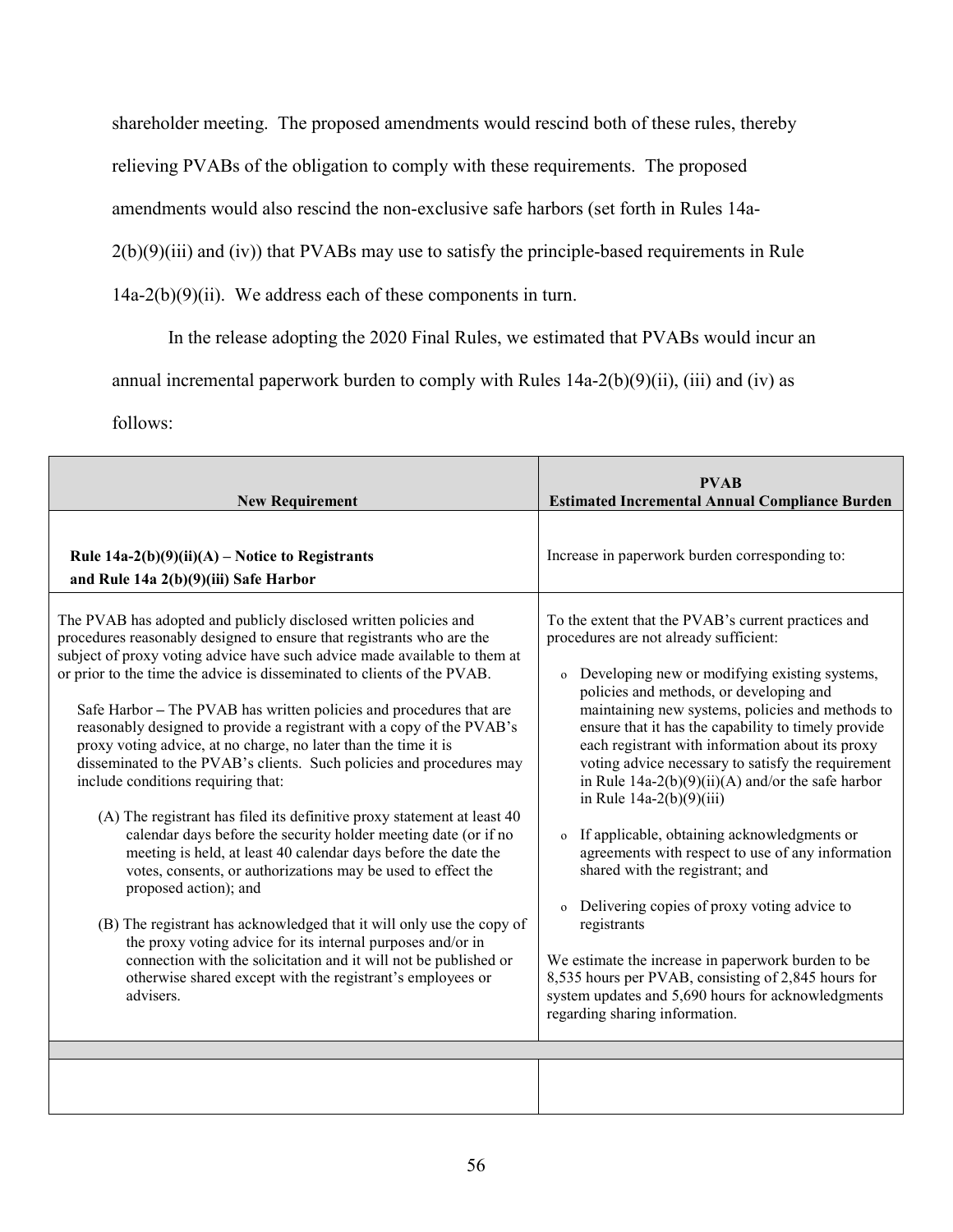|              |                                                                                                                                                                                                                                                                                                                                                                                                                                                                                                                                                                                                                                                                                                                                                                                                                                                                                                                                                                                                                                                                                                                                                                                                                                                                                                                                                                | Increase in paperwork burden corresponding to:                                                                                                                                                                                                                                                                                                                                                                                                                                                                                                                                                                                                                                                                                                                                                                                                                                                                                                                                                                                                                                                                                                                                                                                                                                          |  |  |  |
|--------------|----------------------------------------------------------------------------------------------------------------------------------------------------------------------------------------------------------------------------------------------------------------------------------------------------------------------------------------------------------------------------------------------------------------------------------------------------------------------------------------------------------------------------------------------------------------------------------------------------------------------------------------------------------------------------------------------------------------------------------------------------------------------------------------------------------------------------------------------------------------------------------------------------------------------------------------------------------------------------------------------------------------------------------------------------------------------------------------------------------------------------------------------------------------------------------------------------------------------------------------------------------------------------------------------------------------------------------------------------------------|-----------------------------------------------------------------------------------------------------------------------------------------------------------------------------------------------------------------------------------------------------------------------------------------------------------------------------------------------------------------------------------------------------------------------------------------------------------------------------------------------------------------------------------------------------------------------------------------------------------------------------------------------------------------------------------------------------------------------------------------------------------------------------------------------------------------------------------------------------------------------------------------------------------------------------------------------------------------------------------------------------------------------------------------------------------------------------------------------------------------------------------------------------------------------------------------------------------------------------------------------------------------------------------------|--|--|--|
|              | Rule $14a-2(b)(9)(ii)(B)$ – Notice to Clients of Proxy Voting Advice<br>Businesses and Rule 14a-2(b)(9)(iv) Safe Harbor                                                                                                                                                                                                                                                                                                                                                                                                                                                                                                                                                                                                                                                                                                                                                                                                                                                                                                                                                                                                                                                                                                                                                                                                                                        |                                                                                                                                                                                                                                                                                                                                                                                                                                                                                                                                                                                                                                                                                                                                                                                                                                                                                                                                                                                                                                                                                                                                                                                                                                                                                         |  |  |  |
| (A)<br>(B)   | The PVAB has adopted and publicly disclosed written policies and<br>procedures reasonably designed to ensure that the PVAB provides clients<br>with a mechanism by which they can reasonably be expected to become<br>aware of any written statements regarding proxy voting advice by<br>registrants who are the subject of such advice, in a timely manner before<br>the shareholder meeting.<br>Safe harbor – The PVAB has written policies and procedures that are<br>reasonably designed to inform clients who receive the proxy voting<br>advice when a registrant that is the subject of such voting advice<br>notifies the proxy voting advice business that it intends to file or has<br>filed additional soliciting materials with the Commission setting forth<br>the registrant's statement regarding the voting advice, by:<br>providing notice to its clients on its electronic client platform<br>that the registrant intends to file or has filed such additional<br>soliciting materials and including an active hyperlink to those<br>materials on EDGAR when available; or<br>The PVAB providing notice to its clients through email or other<br>electronic means that the registrant intends to file or has filed<br>such additional soliciting materials and including an active<br>hyperlink to those materials on EDGAR when available. | To the extent that the PVAB's current practices and<br>procedures are not already sufficient:<br>Developing new or modifying existing systems,<br>policies and methods, or developing and<br>maintaining new systems, policies and methods<br>capable of:<br>o Tracking whether the registrant has filed<br>additional soliciting materials;<br>o Ensuring that PVABs provide clients with<br>a means to learn of a registrant's written<br>statements about proxy voting advice in a<br>timely manner that satisfies the<br>requirement in Rule $14a-2(b)(9)(ii)(B)$<br>and/or the safe harbor in Rule 14a-<br>2(b)(9)(iv).<br>If relying on the safe harbor in Rule 14a-<br>$2(b)(9)(iv)(A)$ or (B), the associated paperwork<br>burden would include the time and effort required<br>of the PVAB to:<br>provide notice to its clients through the<br>$\mathbf O$<br>PVAB's electronic client platform or<br>email or other electronic medium, as<br>appropriate, that the registrant intends to<br>file or has filed additional soliciting<br>materials setting forth its views about the<br>proxy voting advice; and<br>include a hyperlink to the registrant's<br>$\mathbf O$<br>statement on EDGAR<br>We estimate the increase in paperwork burden to be<br>2,845 hours per PVAB. |  |  |  |
| <b>TOTAL</b> |                                                                                                                                                                                                                                                                                                                                                                                                                                                                                                                                                                                                                                                                                                                                                                                                                                                                                                                                                                                                                                                                                                                                                                                                                                                                                                                                                                | 11,380 hours per PVAB                                                                                                                                                                                                                                                                                                                                                                                                                                                                                                                                                                                                                                                                                                                                                                                                                                                                                                                                                                                                                                                                                                                                                                                                                                                                   |  |  |  |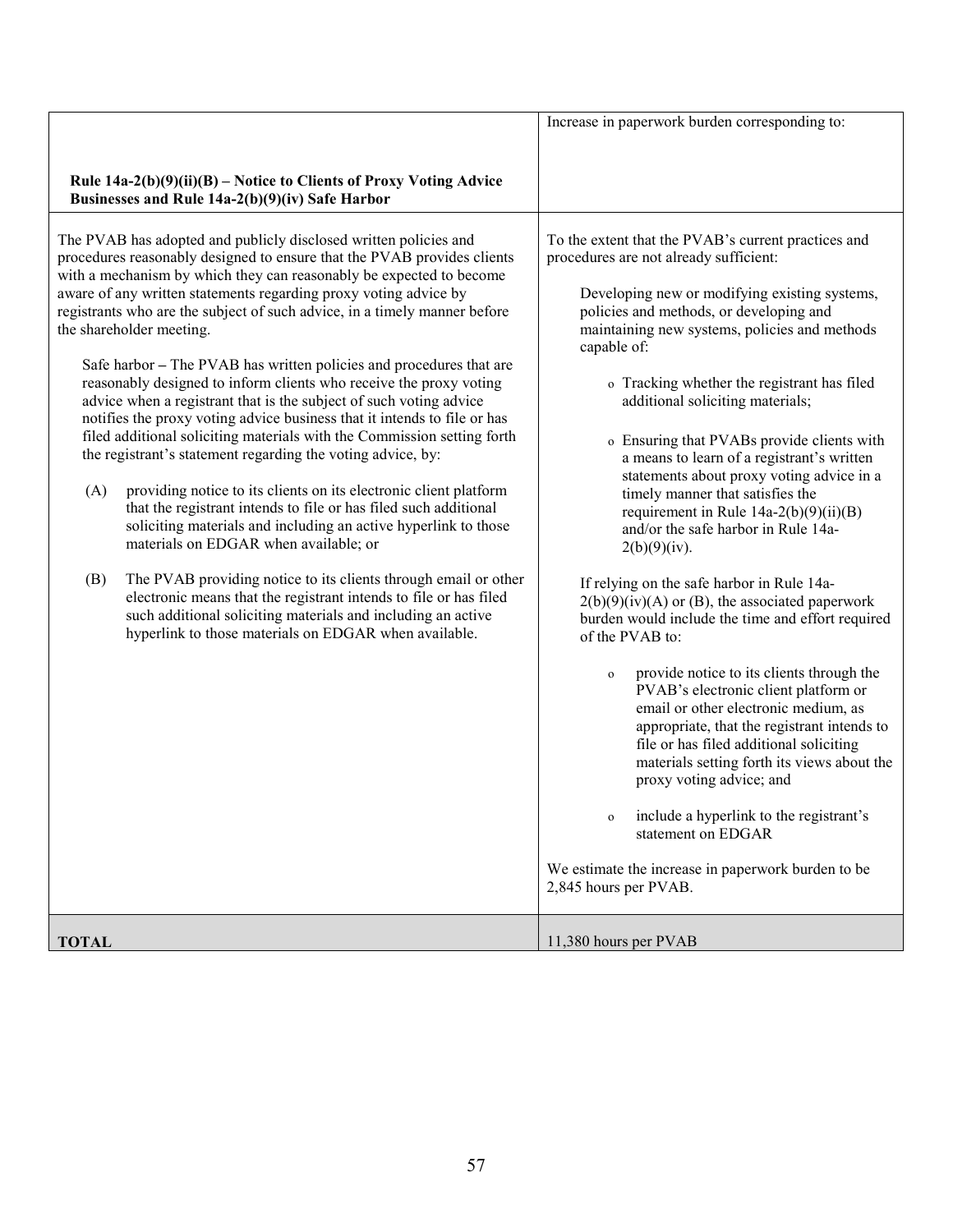Altogether, we estimated an annual total increase of  $34,140$  hours<sup>[141](#page-57-0)</sup> in compliance burden to be incurred by PVABs that would be subject to Rules 14a-2(b)(9)(ii), (iii) and (iv). Accordingly, we expect that our proposed amendments would allow PVABs to avoid these burdens that they would otherwise be subject to, absent the proposed amendments, once Rule 14a-2(b)(9) becomes effective.

### **b. Registrants**

In addition to PVABs, we anticipate that registrants would avoid increased paperwork burden as a result of our proposed amendment to Rule 14a-2(b)(9). In the adopting release for the 2020 Final Rules, we noted that registrants could, as a result of the adoption of Rule 14a-2(b)(9), experience increased burdens associated with coordinating with PVABs to receive the proxy voting advice, reviewing the proxy voting advice and preparing and filing supplementary proxy materials in response to the proxy voting advice, if they choose to do so. Because Rule 14a-2(b)(9) does not require registrants to engage with PVABs or take any action in response to proxy voting advice, we stated that we expected a registrant would bear additional paperwork burden only if it anticipated the benefits of engaging with the PVABs would exceed the costs of participation. We noted that these costs would vary depending upon the particular facts and

<span id="page-57-0"></span><sup>&</sup>lt;sup>141</sup> This represented the annual total burden increase expected to be incurred by PVABs (as an average of the yearly burden predicted over the three-year period following adoption of the 2020 Final Rules) and was intended to be inclusive of all burdens reasonably anticipated to be associated with compliance with the Rule 14a-2(b)(9)(ii) conditions. The Commission is aware of three PVABs in the U.S. (*i.e.*, Glass Lewis, ISS and Egan-Jones) whose activities fall within the scope of proxy voting advice constituting a solicitation under amended Rule 14a- $1(1)(1)(iii)(A)$ . We estimated that each of these would have a burden of 11,380 hours per year associated with Rules 14a-2(b)(9)(ii), (iii) and (iv). *See* 2020 Adopting Release at n.700. We recognized that there could be other PVABs, including both smaller firms and firms operating outside the U.S., which may also be subject to those rules. However, we expected such a number to be small. Accordingly, rather than increasing our estimate of the number of affected PVABs beyond the three discussed above, we increased our annual total burden estimate by 500 hours to account for those businesses. However, that 500 hour increase also accounted for the burden imposed by Rule 14a- $2(b)(9)(i)$ , which is not affected by the proposed amendments. Because we did not indicate, in the adopting release for the 2020 Final Rules, what portion of that 500 hour increase would be attributable to the various conditions in Rule 14a-2(b)(9), we do not include that 500 hour increase in this PRA analysis in order to avoid overestimating the amount of burden that PVABs would be relieved of as a result of the proposed amendments.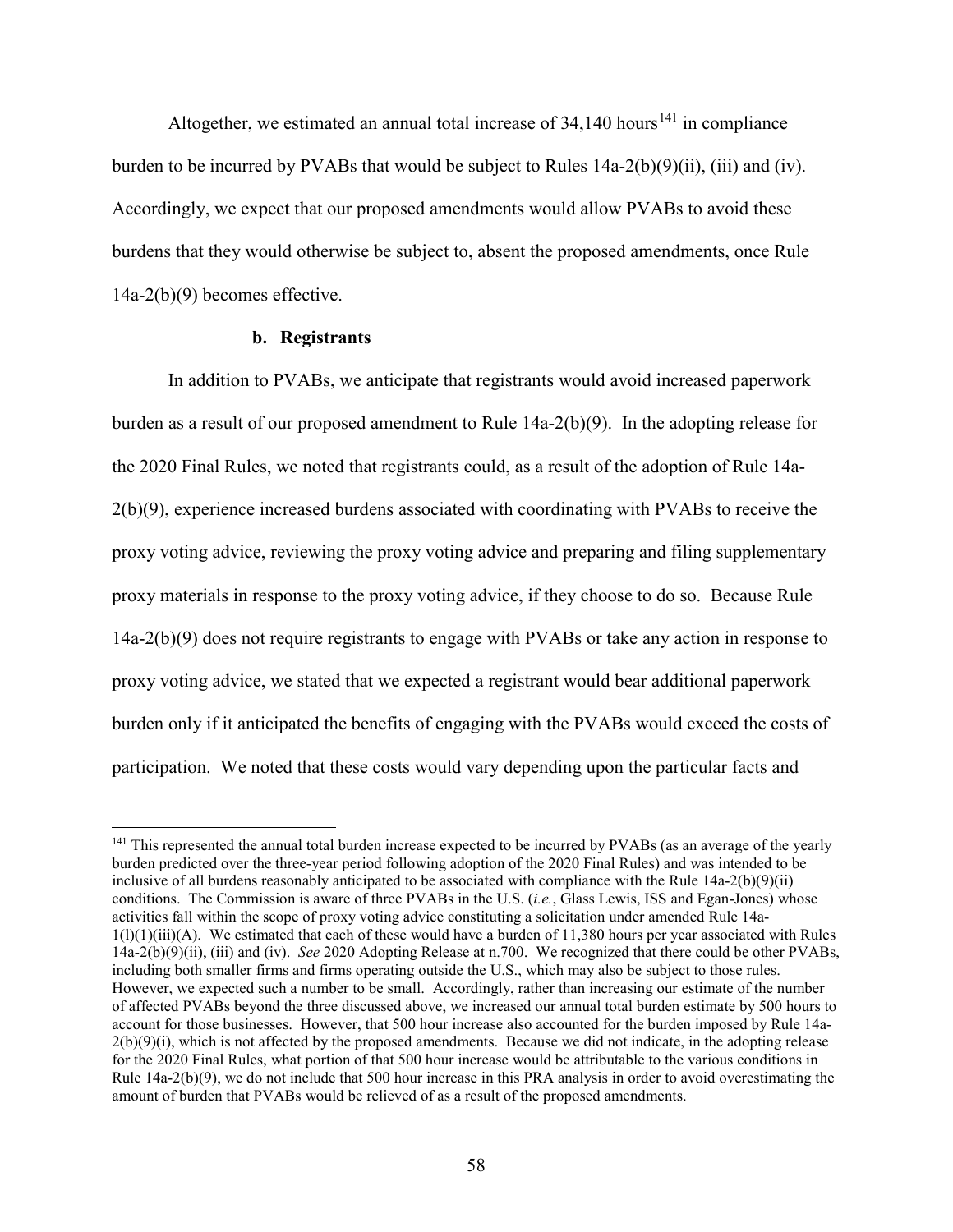circumstances of the proxy voting advice and any issues identified therein, as well as the resources of the registrant, which made it difficult to provide a reliable quantifiable estimate of these costs.

Notwithstanding those difficulties, we estimated an average increase of 50 hours per registrant in connection with the amendments for a total annual increase of 284,500 hours, assuming that a registrant's annual meeting of shareholders is covered by at least two of the three major PVABs in the United States, and the registrant has opted to review both sets of proxy voting advice and file additional soliciting materials in response.<sup>[142](#page-58-0)</sup> Accordingly, we expect that by eliminating the Rule 14a-2(b)(9)(ii) conditions, our proposed amendments would result in a corresponding reduction of potential paperwork burdens that those registrants would have otherwise been expected to incur once Rule 14a-2(b)(9) becomes effective.

## **2. Aggregate Burden Avoided as a Result of the Proposed Amendments**

Table 1 summarizes the calculations and assumptions used in the adopting release for the 2020 Final Rules to derive our estimates of the aggregate increase in burden for all affected parties corresponding to the Rule 14a-2(b)(9)(ii) conditions.

# **PRA Table 1. Calculation of Aggregate Increase in Burden Hours Resulting from the Rule 14a-2(b)(9)(ii) Conditions**

|                         | Affected Parties                      |                 |  |  |
|-------------------------|---------------------------------------|-----------------|--|--|
|                         | Proxy Voting Advice<br>Businesses (A) | Registrants (B) |  |  |
| Burden Hour<br>Increase | 34,140                                | 284,500         |  |  |

<span id="page-58-0"></span><sup>&</sup>lt;sup>142</sup> We also noted that such burden increase would be offset against any corresponding reduction in burden resulting from the registrant forgoing other methods of responding to the proxy voting advice (such as investor outreach) that the registrant determines are no longer necessary or are less preferable in light of Rule 14a-2(b)(9).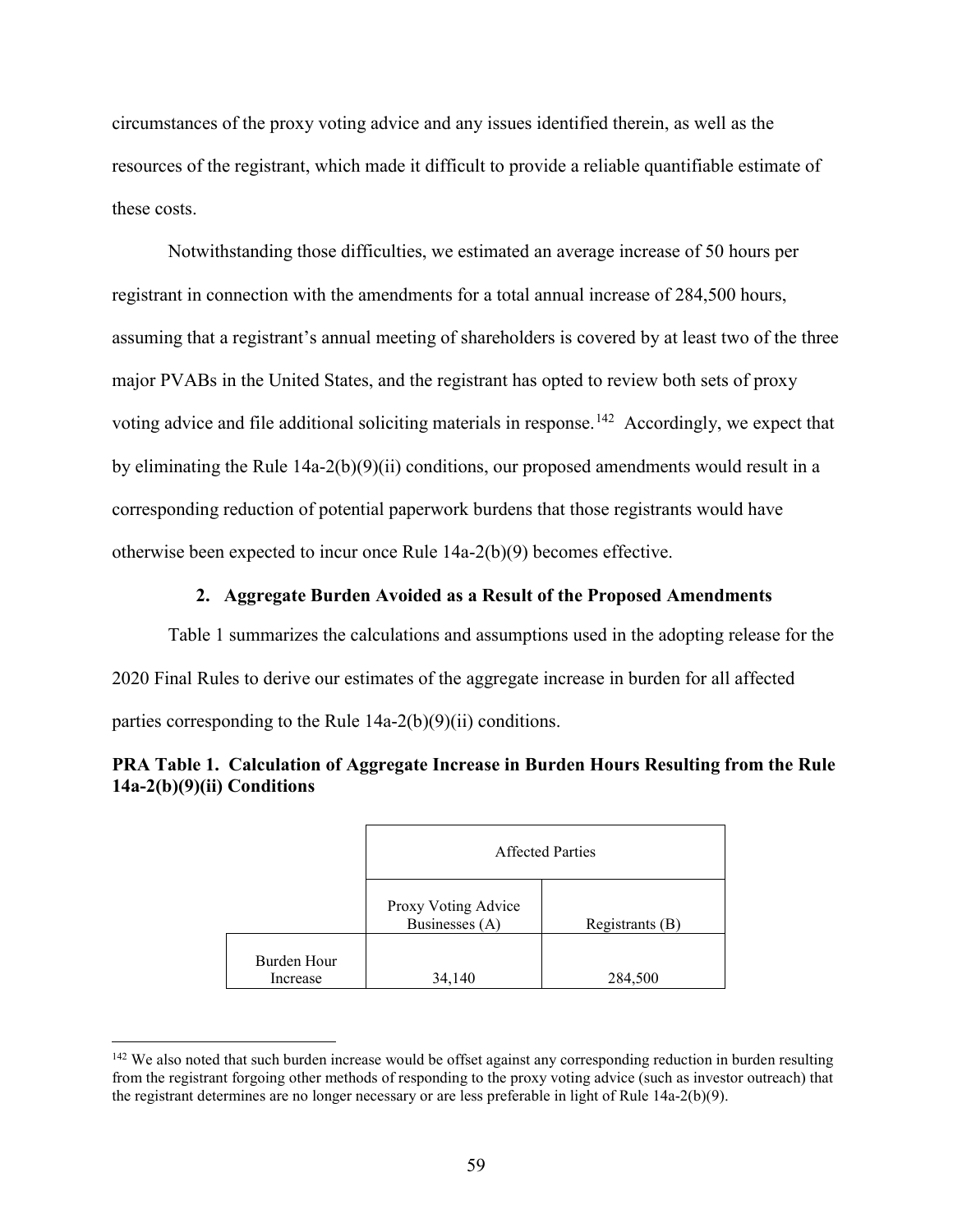| Aggregate       |                                                     |
|-----------------|-----------------------------------------------------|
| Increase        |                                                     |
| in Burden Hours | [Column Total (A)] + [Column Total (B)] = [318,640] |

Accordingly, we expect that our proposed amendments would allow the affected parties to avoid these estimated burden hours that they would otherwise be subject to, absent the proposed amendments, once Rule 14a-2(b)(9) becomes effective.

# **3. Increase in Annual Responses Avoided as a Result of the Proposed Amendments**

We believe that the proposed amendments would avoid an increase in the number of annual responses<sup>[143](#page-59-0)</sup> to the existing collection of information for Regulation 14A. In the adopting release for the 2020 Final Rules, we stated that we do not expect registrants to file any different number of proxy statements as a result of those rules. We did state, however, that we anticipated that the number of additional soliciting materials filed under 17 CFR 240.14a-6 may increase in proportion to the number of times that registrants choose to provide a statement in response to a PVAB's proxy voting advice as contemplated by Rule  $14a-2(b)(9)(ii)(B)$  or the safe harbor under Rule  $14a-2(b)(9)(iv)$ . For purposes of the PRA analysis in that release, we estimated that there would be an additional 783 annual responses to the collection of information as a result of the 2020 Final Rules.<sup>144</sup> Accordingly, we expect that our proposed amendments would result in an

<span id="page-59-0"></span><sup>&</sup>lt;sup>143</sup> For purposes of the Regulation 14A collection of information, the number of annual responses corresponds to the estimated number of new filings that will be made each year under Regulation 14A, which includes filings such as DEF 14A; DEFA14A; DEFM14A; and DEFC14A. When calculating PRA burden for any particular collection of information, the total number of annual burden hours estimated is divided by the total number of annual responses estimated, which provides the average estimated annual burden per response. The current inventory of approved collections of information is maintained by the Office of Information and Regulatory Affairs ("OIRA"), a division of OMB. The total annual burden hours and number of responses associated with Regulation 14A, as updated from time to time, can be found at https://www.reginfo.gov/public/do/PRAMain.

<span id="page-59-1"></span><sup>&</sup>lt;sup>144</sup> 2020 Adopting Release at n.707.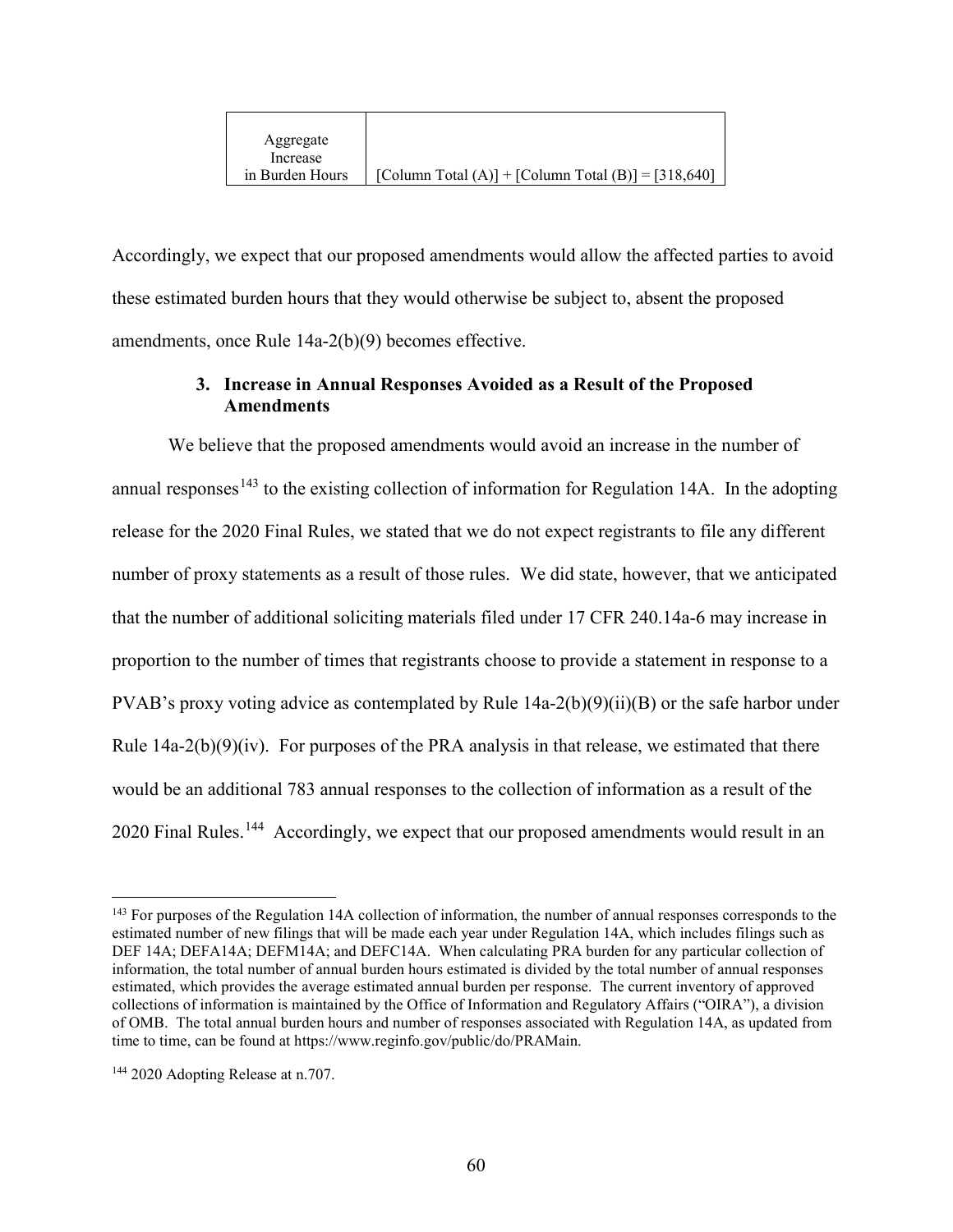avoidance of such an increase in the number of additional annual responses to the collection of information for Regulation 14A.

## **4. Incremental Change in Compliance Burden for Collection of Information**

PRA Table 2 below illustrates our estimated incremental change to the total annual compliance burden for the Regulation 14A collection of information in hours and in costs<sup>[145](#page-60-0)</sup> as a result of the Rule 14a-2(b)(9)(ii) conditions, as calculated in the PRA analysis for the 2020 Final Rules. The table sets forth the percentage estimates we typically use for the burden allocation for each response.

**PRA Table 2. Increase in Burden Hours Resulting from the Rule 14a-2(b)(9)(ii) Conditions as Reflected in the 2020 Final Rules**

| Number of | Total Increase | Increase in         | Increase in    | Increase in    | Increase in     |  |
|-----------|----------------|---------------------|----------------|----------------|-----------------|--|
| Estimated | in Burden      | <b>Burden Hours</b> | Internal Hours | Professional   | Professional    |  |
| Responses | Hours          |                     | (D)            | Hours          | Costs           |  |
| $(A)$ †   | $(B)$ ††       | Per Response<br>(C) |                | (E)            | (F)             |  |
|           |                |                     | $=$ (B) x 0.75 |                |                 |  |
|           |                | $= (B)/(A)$         |                | $=$ (B) x 0.25 | $=$ (E) x \$400 |  |
|           |                |                     |                |                |                 |  |
|           |                |                     |                |                |                 |  |
| 6,369     | 318,640        | 50†††               | 238,980        | 79,660         | \$31,864,000    |  |

† This number reflects an estimated increase of 783 annual responses to the existing Regulation 14A collection of information as a result of the Rule 14a-2(b)(9)(ii) conditions. *See supra* text accompanying note 144. The adopting release for the 2020 Final Rules indicated that 5,586 responses are filed annually. 2020 Adopting Release at 55151.

†† Calculated as the sum of annual burden increases estimated for PVABs (34,140 hours) and registrants (284,500 hours). *See supra* PRA Table 1*.*

††† The estimated increases in Columns (C), (D), and (E) are rounded to the nearest whole number.

Accordingly, we expect that our proposed amendments would allow the affected parties to avoid

<span id="page-60-0"></span><sup>&</sup>lt;sup>145</sup> Our estimates in the adopting release for the 2020 Final Rules assumed that 75% of the burden would be borne by the company and 25% would be borne by outside counsel at \$400 per hour. We recognized that the costs of retaining outside professionals may vary depending on the nature of the professional services, but for purposes of the PRA analysis, we estimated that such costs would be an average of \$400 per hour. This estimate was based on consultations with several registrants, law firms and other persons who regularly assist registrants in preparing and filing reports with the Commission. *See* 2020 Adopting Release at n.708.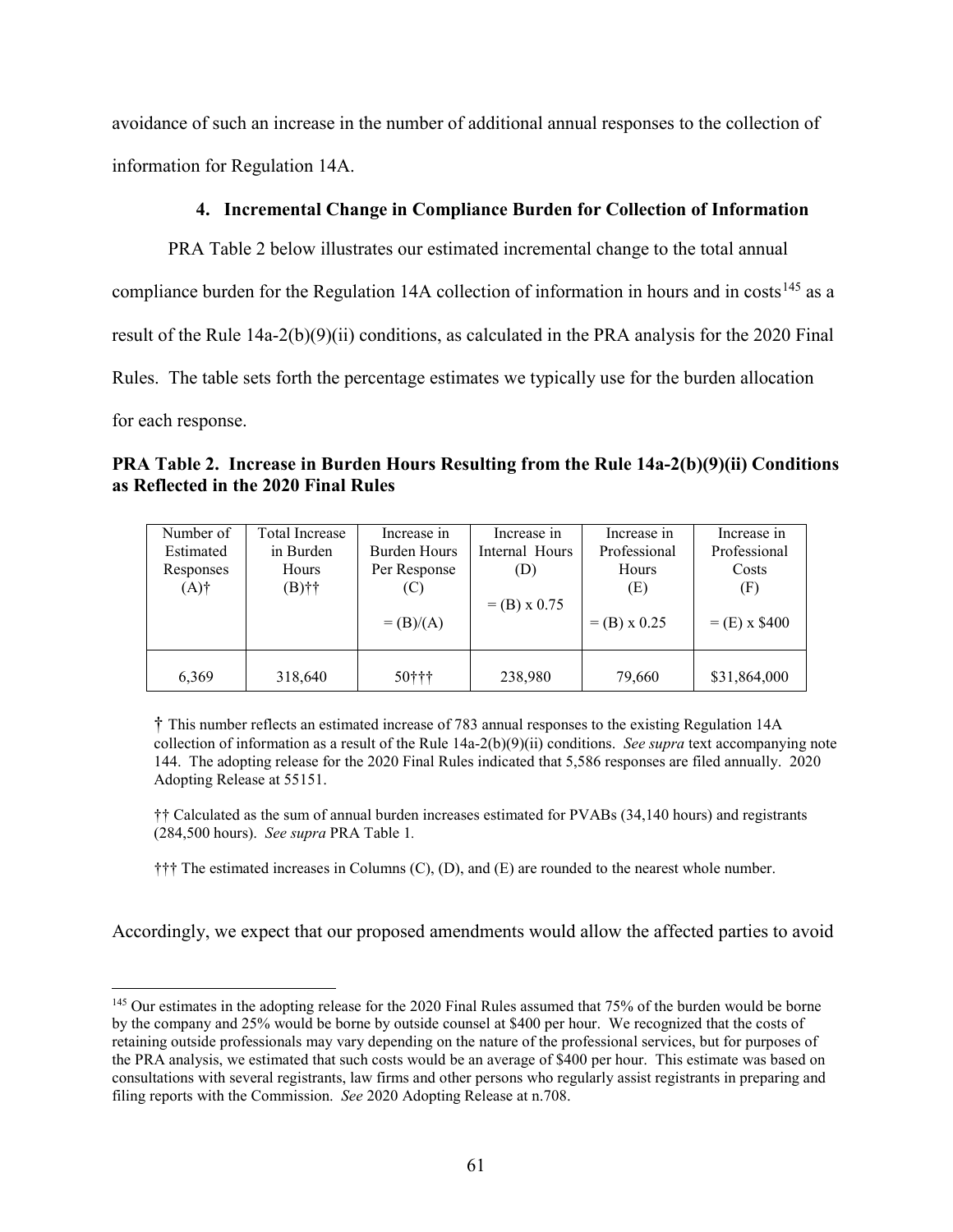these estimated burden hours and costs that they would otherwise be subject to, absent the

proposed amendments, once Rule 14a-2(b)(9) becomes effective.

## **5. Program Change and Revised Burden Estimates**

PRA Table 3 summarizes the estimated change to the total annual compliance burden of

the Regulation 14A collection of information, in hours and in costs, as a result of the Rule 14a-

2(b)(9)(ii) conditions, as calculated in the PRA analysis for the 2020 Final Rules.

# **PRA Table 3. Paperwork Burden under the Rule 14a-2(b)(9)(ii) Conditions as Reflected in the 2020 Final Rules**

|      | <b>Current Burden</b> |         |              | Program Change |                                   | Revised Burden                          |           |             |                   |
|------|-----------------------|---------|--------------|----------------|-----------------------------------|-----------------------------------------|-----------|-------------|-------------------|
|      | Current               | Current | Current Cost | Increase in    | Increase                          | Increase in                             | Annual    | Burden      | Cost Burden       |
|      | Annual                | Burden  | Burden       | Responses      | in                                | Professional                            | Responses | Hours       | $(I) = (C) + (F)$ |
| Reg. | Responses             | Hours   | $\left( $    | $(D)^{\pm}$    | Internal                          | Costs                                   |           | $(H) = (B)$ |                   |
| 14A  | (A)                   | (B)     |              |                | Hours                             | $(F)$ <sup><math>\pm\pm\pm</math></sup> |           | $+$ (E)     |                   |
|      |                       |         |              |                | $(E)$ <sup><math>\pm</math></sup> |                                         |           |             |                   |
|      |                       |         |              |                |                                   |                                         |           |             |                   |
|      | 5,586                 | 551,101 | \$73,480,012 | 783            | 238,980                           | \$31,864,000                            | 6,369     | 790,081     | \$105,344,012     |

<sup>±</sup> *See* Column (A) in PRA Table 2 noting an estimated increase of 783 annual responses to the Regulation 14A collection of information as a result of the Rule 14a-2(b)(9)(ii) conditions.

±±*See* Column (D) in PRA Table 2.

 $\pm\pm\text{From Column (F)}$  in PRA Table 2.

Accordingly, we expect that our proposed amendments would allow the affected parties to avoid

these estimated burden hours and costs that they would otherwise be subject to, absent the

proposed amendments, once Rule 14a-2(b)(9) becomes effective.

## **Request for Comment**

Pursuant to 44 U.S.C.  $3506(c)(2)(B)$ , we request comment in order to: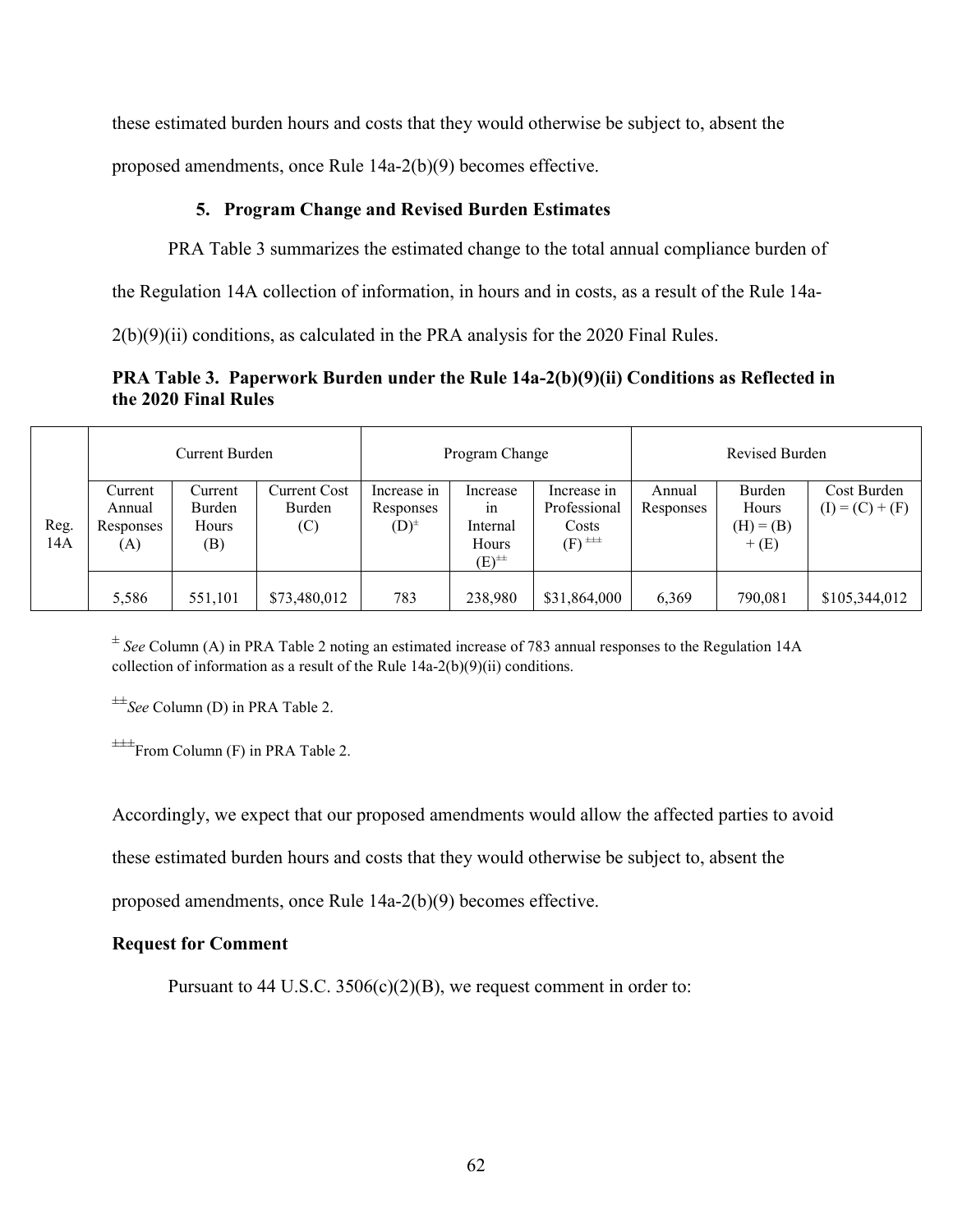- Evaluate whether the proposed collections of information are necessary for the proper performance of the functions of the Commission, including whether the information would have practical utility;
- Evaluate the accuracy and assumptions and estimates of the burden of the proposed collection of information;
- Determine whether there are ways to enhance the quality, utility and clarity of the information to be collected;
- Evaluate whether there are ways to minimize the burden of the collection of information on those who respond, including through the use of automated collection techniques or other forms of information technology; and
- Evaluate whether the proposed amendments would have any effects on any other collection of information not previously identified in this section.

Any member of the public may direct to us any comments concerning the accuracy of these burden estimates and any suggestions for reducing burdens. Persons submitting comments on the collection of information requirements should direct their comments to the Office of Management and Budget, Attention: Desk Officer for the U.S. Securities and Exchange Commission, Office of Information and Regulatory Affairs, Washington, DC 20503, and send a copy to Vanessa A. Countryman, Secretary, U.S. Securities and Exchange Commission, 100 F Street NE, Washington, DC 20549-1090, with reference to File No. S7-17-21. Requests for materials submitted to OMB by the Commission with regard to the collection of information should be in writing, refer to File No. S7-17-21 and be submitted to the U.S. Securities and Exchange Commission, Office of FOIA Services, 100 F Street NE, Washington DC 20549-2736. OMB is required to make a decision concerning the collection of information between 30 and 60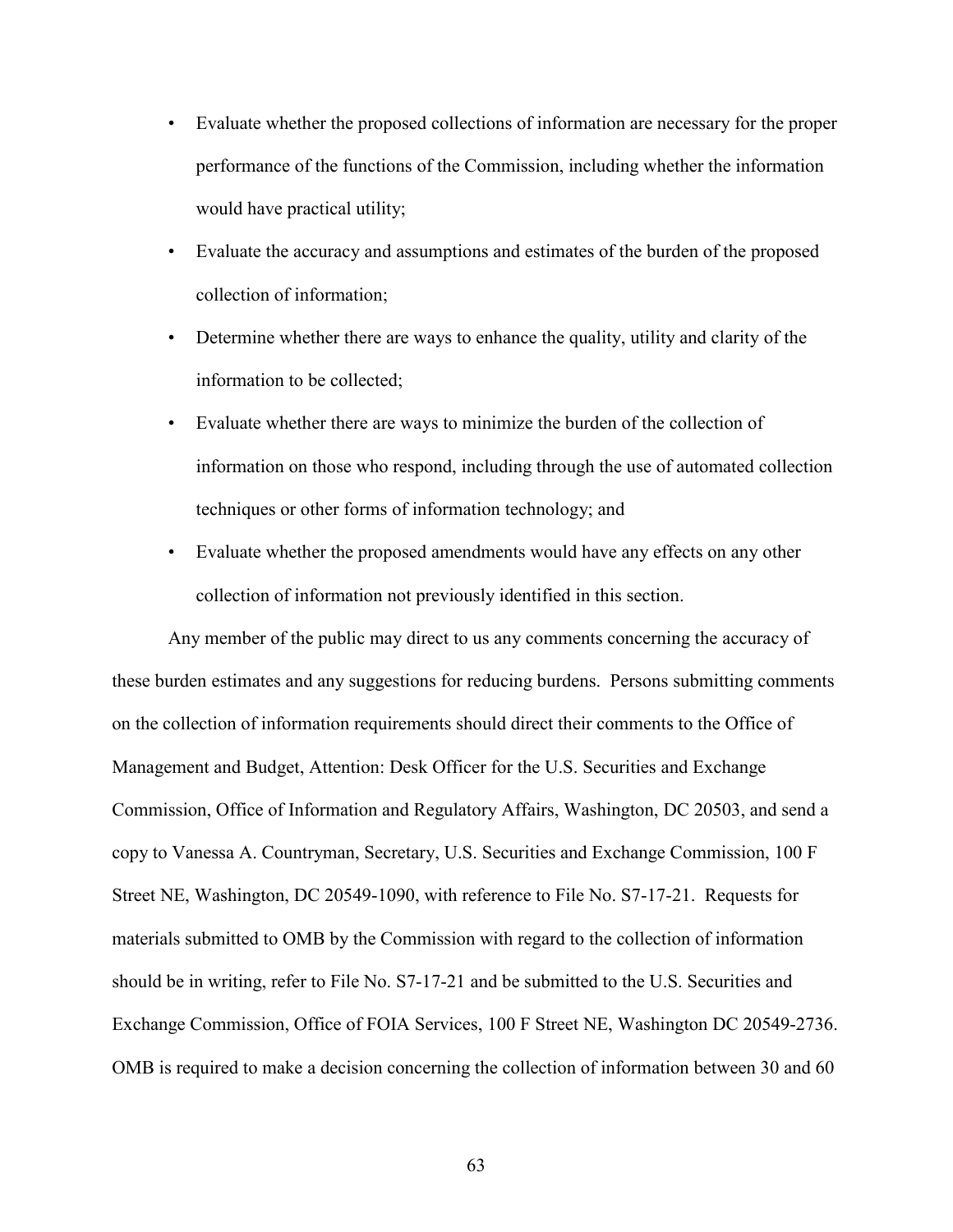days after publication of this proposed rule. Consequently, a comment to OMB is best assured of having its full effect if the OMB receives it within 30 days of publication.

## **V. SMALL BUSINESS REGULATORY ENFORCEMENT FAIRNESS ACT**

For purposes of the Small Business Regulatory Enforcement Fairness Act of 1996 ("SBREFA"),  $^{146}$  $^{146}$  $^{146}$  the Commission must advise OMB as to whether the proposed amendments constitute a "major" rule. Under SBREFA, a rule is considered "major" where, if adopted, it results or is likely to result in:

- An annual effect on the U.S. economy of \$100 million or more (either in the form of an increase or a decrease);
- A major increase in costs or prices for consumers or individual industries; or
- Significant adverse effects on competition, investment, or innovation.

We request comment on whether the proposed amendments would be a "major rule" for purposes of SBREFA. In particular, we request comment on the potential effect of the proposed amendments on the U.S. economy on an annual basis; any potential increase in costs or prices for consumers or individual industries; and any potential effect on competition, investment or innovation. Commenters are requested to provide empirical data and other factual support for their views to the extent possible.

## **VI.INITIAL REGULATORY FLEXIBILITY ANALYSIS**

The Regulatory Flexibility Act ("RFA")<sup>[147](#page-63-1)</sup> requires the Commission, in promulgating rules under Section 553 of the Administrative Procedure Act, to consider the impact of those

<span id="page-63-0"></span> <sup>146</sup> 5 U.S.C. 801 *et seq.*

<span id="page-63-1"></span><sup>147 5</sup> U.S.C. 601 *et seq*.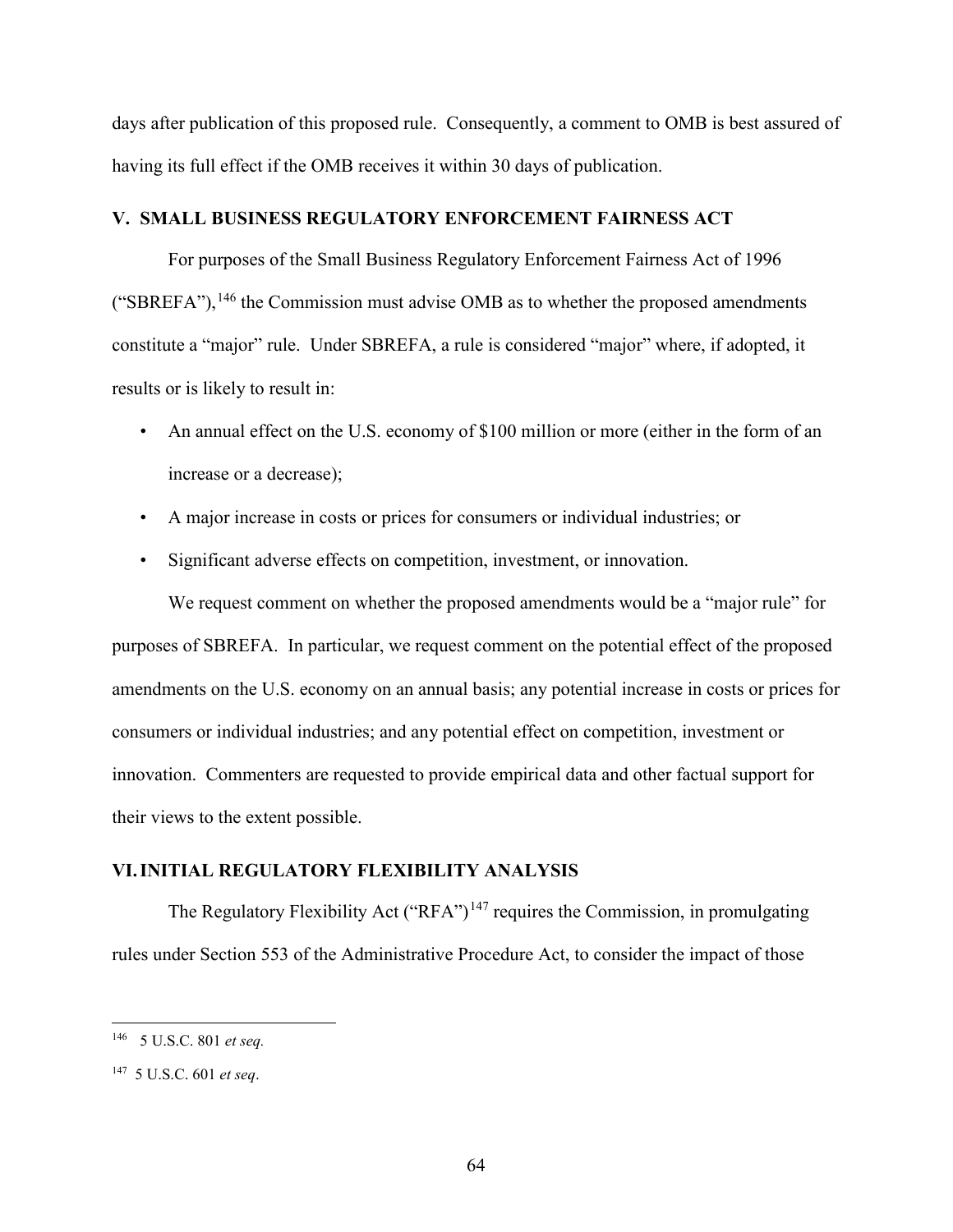rules on small entities. The Commission has prepared this Initial Regulatory Flexibility Analysis ("IRFA") in accordance with Section 603 of the RFA.<sup>[148](#page-64-0)</sup> It relates to the proposed amendments to the proxy solicitation exemptions in Rule 14a-2(b) and the prohibition on false or misleading statements in solicitations in Rule 14a-9 of Regulation 14A under the Exchange Act.

#### **A. Reasons for, and Objectives of, the Proposed Action**

The purpose of the proposed amendments to Rule  $14a-2(b)(9)$  is to address concerns about the potential adverse effects of the 2020 Final Rules on the independence, cost and timeliness of proxy voting advice, while still achieving many of the intended benefits of the 2020 Final Rules with respect to the quality of the advice provided to clients. In addition, the purpose of the proposed amendment to Rule 14a-9 is to avoid any misperception that the addition of Note (e) to Rule 14a-9 purported to determine or alter the law governing Rule 14a-9's application and scope, including its application to statements of opinion. The reasons for, and objectives of, these proposed amendments are discussed in more detail in Sections I and II above.

#### **B. Legal Basis**

We are proposing the rule and form amendments contained in this document under the authority set forth in Sections 3(b), 14, 23(a) and 36 of the Securities Exchange Act of 1934, as amended.

#### **C. Small Entities Subject to the Proposed Amendments**

The proposed amendments are likely to affect some small entities; specifically, those small entities that are either: (i) PVABs; or (ii) registrants conducting solicitations covered by proxy voting advice.

<span id="page-64-0"></span> <sup>148 5</sup> U.S.C. 603.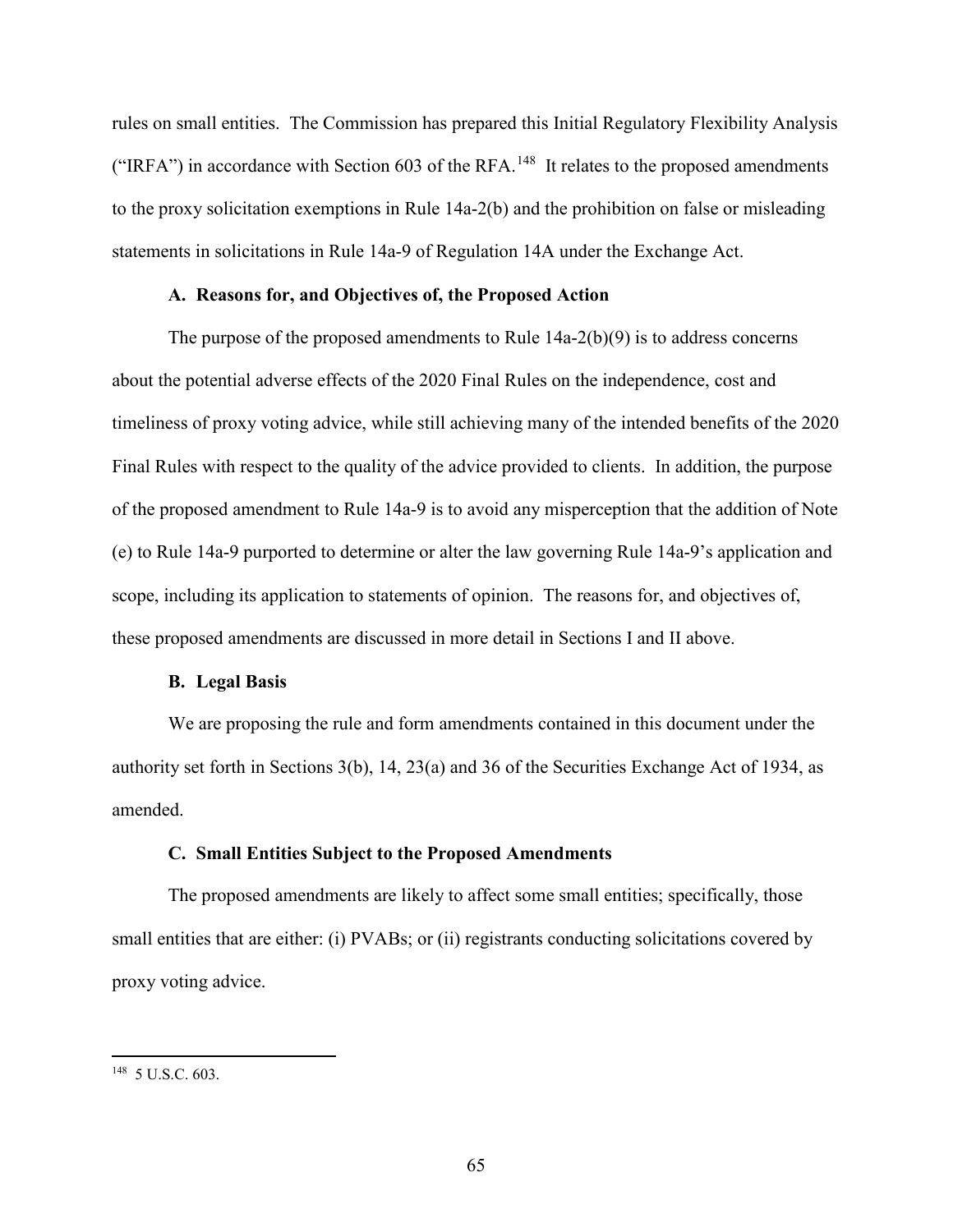The RFA defines "small entity" to mean "small business," "small organization," or "small governmental jurisdiction."[149](#page-65-0) For purposes of the RFA, under our rules, an issuer of securities or a person, other than an investment company or an investment adviser, is a "small business" or "small organization" if it had total assets of \$5 million or less on the last day of its most recent fiscal year.<sup>[150](#page-65-1)</sup> An investment company, including a business development company,[151](#page-65-2) is considered to be a "small business" if it, together with other investment companies in the same group of related investment companies, has net assets of \$50 million or less as of the end of its most recent fiscal year.<sup>[152](#page-65-3)</sup> An investment adviser generally is a small entity if it: (1) has assets under management having a total value of less than \$25 million; (2) did not have total assets of \$5 million or more on the last day of the most recent fiscal year; and (3) does not control, is not controlled by, and is not under common control with another investment adviser that has assets under management of \$25 million or more, or any person (other than a natural person) that had total assets of \$5 million or more on the last day of its most recent fiscal year.<sup>[153](#page-65-4)</sup> We estimate that there are 660 issuers that file with the Commission, other than investment companies and investment advisers, that may be considered small entities.<sup>154</sup> In

<span id="page-65-0"></span> $149$  5 U.S.C. 601(6).

<span id="page-65-1"></span><sup>150</sup> *See* Exchange Act Rule 0-10(a) [17 CFR 240.0-10(a)].

<span id="page-65-2"></span><sup>&</sup>lt;sup>151</sup> Business development companies are a category of closed-end investment company that are not registered under the Investment Company Act  $[15 \text{ U.S.C. } 80a-2(a)(48)$  and  $80a-53-64]$ .

<span id="page-65-3"></span><sup>152</sup> *See* Investment Company Act Rule 0-10(a) [17 CFR 270.0-10(a)].

<span id="page-65-4"></span><sup>153</sup> *See* Advisers Act Rule 0-7(a) [17 CFR 275.0-7(a)].

<span id="page-65-5"></span><sup>&</sup>lt;sup>154</sup> This estimate is based on staff analysis of issuers potentially subject to the final amendments, excluding coregistrants, with EDGAR filings on Form 10-K, or amendments thereto, filed during the calendar year of January 1, 2020 to December 31, 2020, or filed by September 1, 2021, that, if timely filed by the applicable deadline, would have been filed between January 1 and December 31, 2020. This analysis is based on data from XBRL filings, Compustat, Ives Group Audit Analytics, and manual review of filings submitted to the Commission.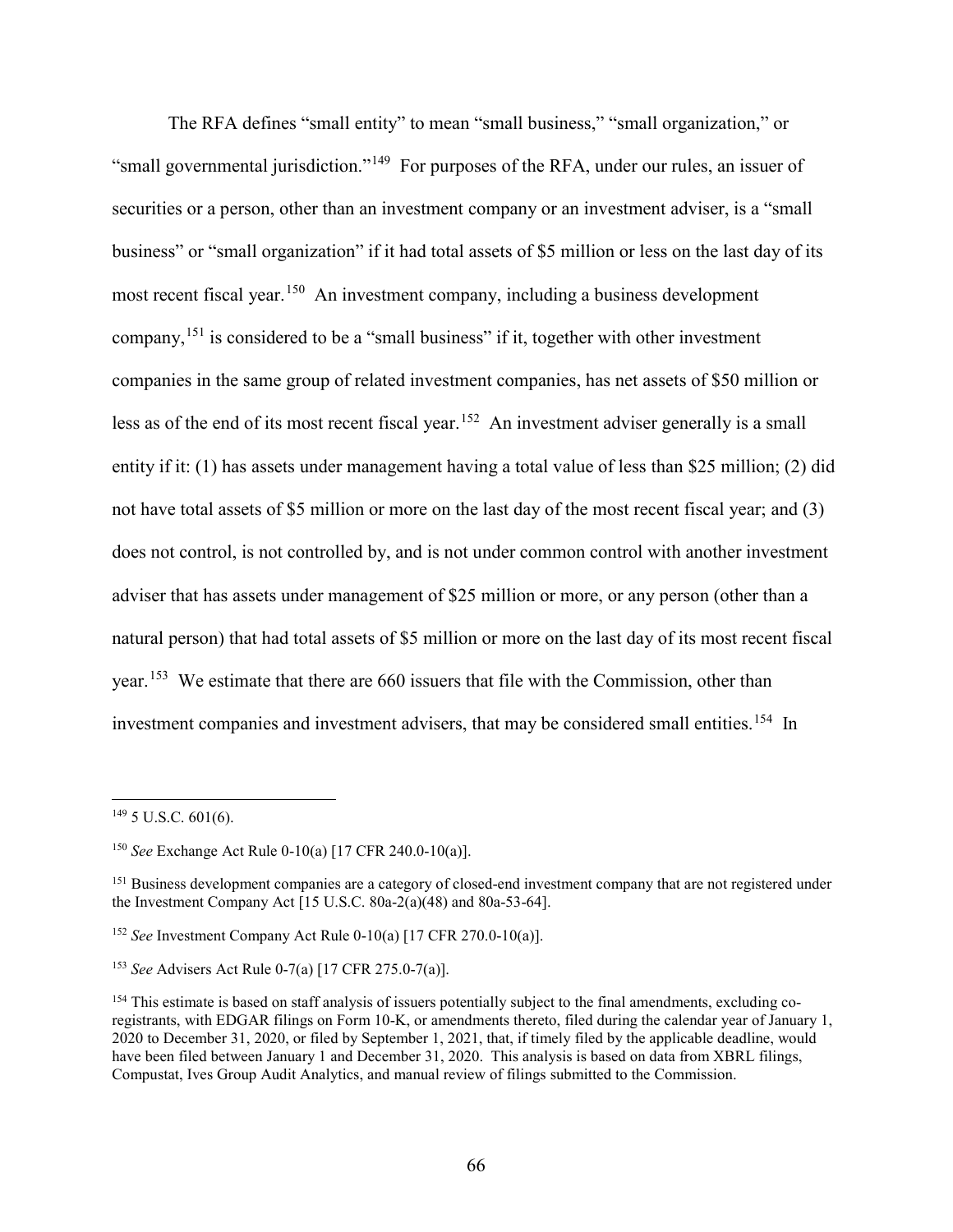addition, we estimate that, as of June 2021, there were 70 registered investment companies that would be subject to the proposed amendments that may be considered small entities.<sup>[155](#page-66-0)</sup> Finally, we estimate that, as of June 2021, there were 548 investment advisers that may be considered small entities.<sup>[156](#page-66-1)</sup> As discussed above, one of the three major PVABs in the United States— ISS—is a registered investment advisor.<sup>157</sup>

# **D. Projected Reporting, Recordkeeping, and Other Compliance Requirements**

If adopted, the proposed amendments would apply to small entities to the same extent as other entities, irrespective of size. Therefore, we expect that the nature of any benefits and costs associated with the proposed amendments would be similar for large and small entities. Accordingly, we refer to the discussion of the proposed amendments' economic effects on all affected parties, including small entities, in Section III above.[158](#page-66-3)Consistent with that discussion, we anticipate that the economic benefits and costs likely would vary widely among small entities based on a number of factors, including the nature and conduct of their businesses, which makes it difficult to project the economic impact on small entities with precision.<sup>159</sup> Compliance with the proposed amendments may require the use of professional skills, including legal skills.

As a general matter, however, we recognize that any costs of the proposed amendments borne by the affected entities could have a proportionally greater effect on small entities, as they

<span id="page-66-0"></span><sup>&</sup>lt;sup>155</sup> This estimate is derived from an analysis of data obtained from Morningstar Direct as well as data filed with the Commission (Forms N-Q and N-CSR) for the second quarter of 2021.

<span id="page-66-1"></span><sup>156</sup> Based on SEC-registered investment adviser responses to Items 5.F. and 12 of Form ADV.

<span id="page-66-2"></span><sup>157</sup> *See supra* Section III.B.1.

<span id="page-66-3"></span><sup>&</sup>lt;sup>158</sup> In particular, we discuss the estimated benefits and costs of the proposed amendments on affected parties in Section III.B. *supra.* We also discuss the estimated compliance burden associated with the proposed amendments for purposes of the PRA in Section IV *supra*.

<span id="page-66-4"></span><sup>159</sup> *See supra* Section III.C.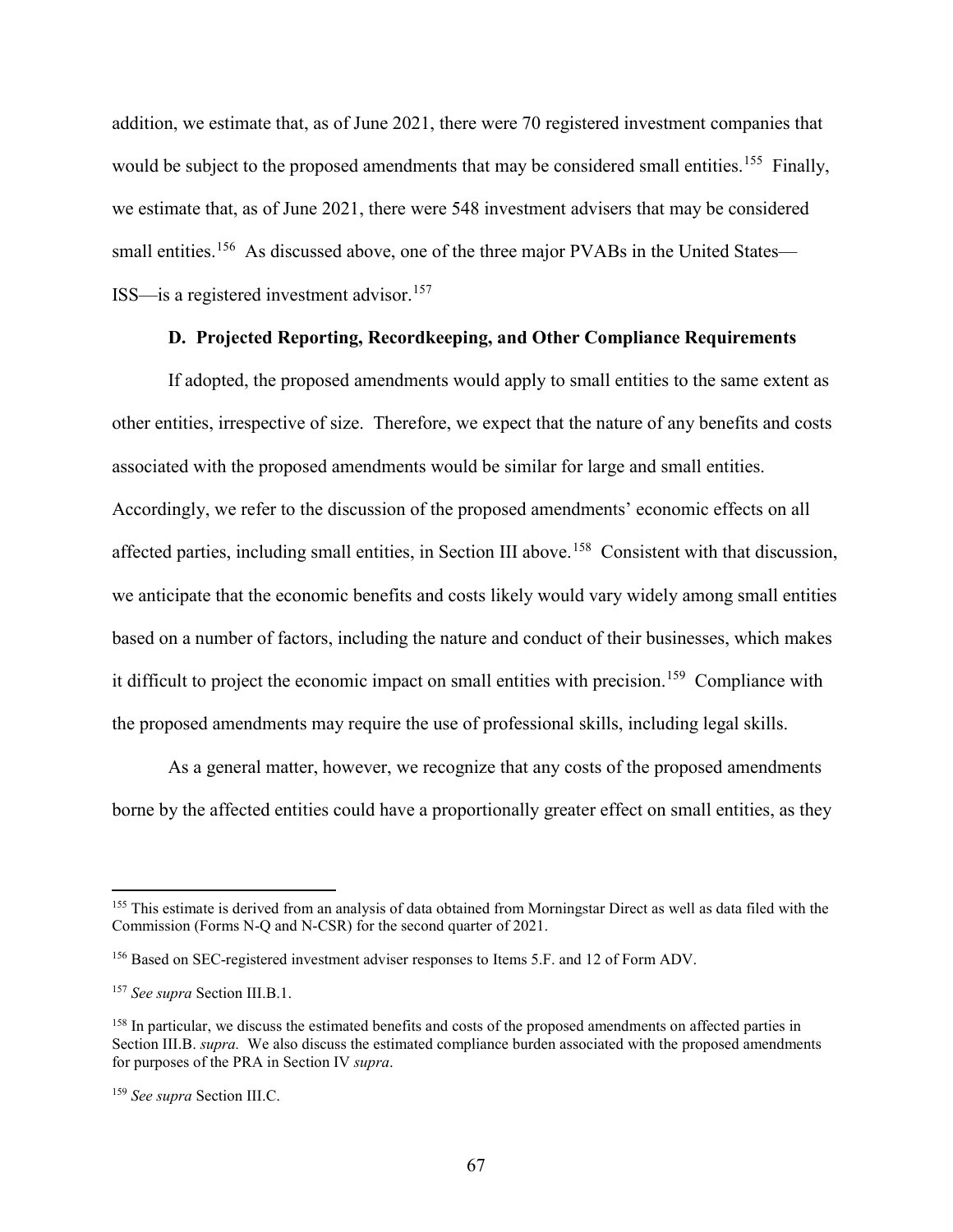may be less able to bear such costs relative to larger entities. For example, as discussed in Section III.B.2, the proposed amendments to Rule 14a-2(b)(9) could potentially reduce the overall mix of information available to PVABs' clients as they assess proxy voting advice and make determinations about how to cast votes. Further, as noted in Section III.C, small institutions tend to rely more heavily on PVABs' proxy voting advice than larger institutions because those smaller institutions have more limited resources to conduct their own research. As such, to the extent the proposed amendments to Rule 14a-2(b)(9) reduce the overall mix of information available to PVABs' clients in connection with PVABs' proxy voting advice, the costs associated by such reduction would be borne disproportionately by smaller institutions. That said, as discussed in Section III.B.2, we expect that any such costs imposed on PVABs' clients would be mitigated to the extent that PVABs currently have internal policies and procedures aimed at enabling feedback from certain registrants before they issue proxy voting advice. However, we request comment on the extent to which PVABs' current internal policies and procedures would mitigate any costs imposed on PVABs' clients as a result of the proposed amendments to Rule 14a-2(b)(9).

We do not expect that PVABs or registrants would incur significant costs as a result of the proposed amendments to Rule  $14a-2(b)(9)$ . However, we request comment on how PVABs and registrants may be affected by the proposed amendments.

Finally, as discussed in Section III.B.2. above, we do not expect the proposed amendment to Rule 14a-9 would create any significant costs. However, we request comment on how the proposed amendment may affect PVABs, their clients and registrants.

#### **E. Duplicative, Overlapping, or Conflicting Federal Rules**

We believe that the proposed amendments would not duplicate, overlap or conflict with

68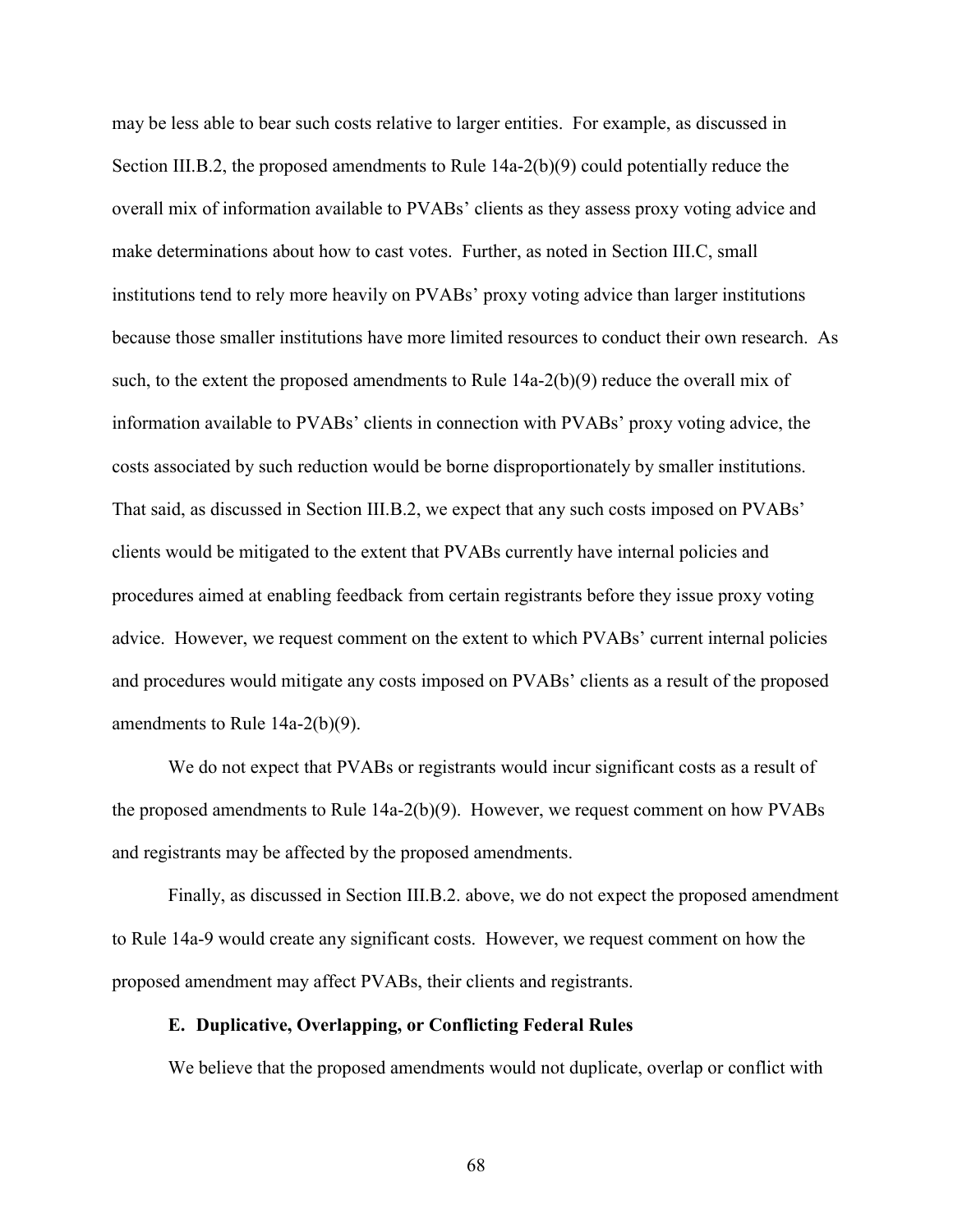other Federal rules.

#### **F. Significant Alternatives**

The RFA directs us to consider alternatives that would accomplish our stated objectives, while minimizing any significant adverse impact on small entities. In connection with the proposed amendments, we considered the following alternatives:

- Establishing different compliance or reporting requirements that take into account the resources available to small entities;
- Exempting small entities from all or part of the requirements;
- Using performance rather than design standards; and
- Clarifying, consolidating, or simplifying compliance and reporting requirements under the rules for small entities.

The purpose of these proposed amendments is to address concerns about the potential adverse effects of the 2020 Final Rules on the independence, cost and timeliness of proxy voting advice, while still achieving many of the intended benefits of the 2020 Final Rules with respect to the quality of the advice provided to PVABs' clients. The proposed amendments do not impose any compliance or reporting requirements; rather, they would remove certain conditions for PVABs of all sizes, including small entities. Our objectives would not be served by establishing different compliance or reporting requirements for small entities, exempting small entities from all or part of the requirements, or clarifying, consolidating or simplifying compliance and reporting requirements for small entities. Similarly, because the proposed amendments do not set forth any standards, our objectives would not be served by establishing performance rather than design standards.

## **VII. STATUTORY AUTHORITY**

We are proposing the rule amendments contained in this release under the authority set

69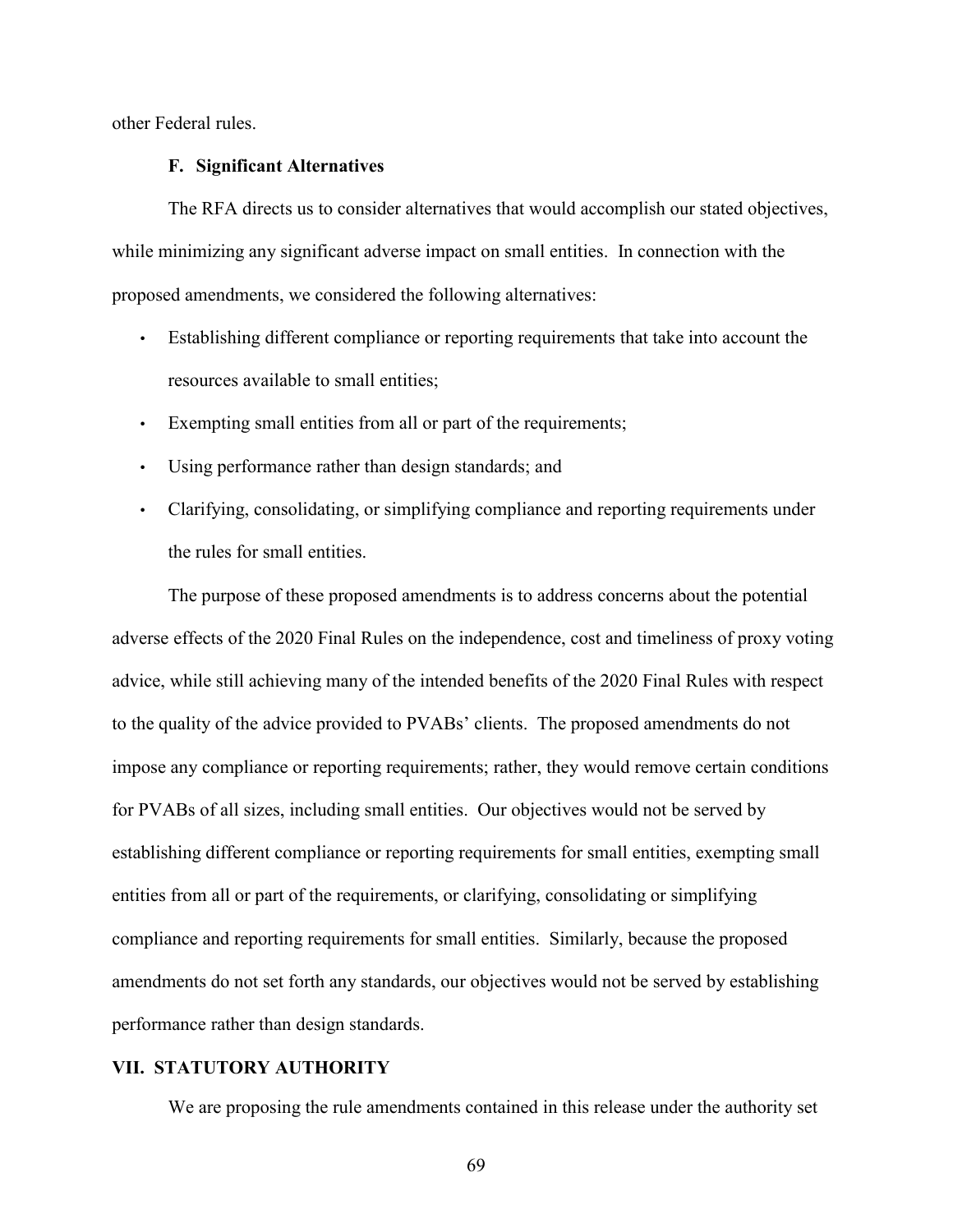forth in Sections 3(b), 14, 23(a) and 36 of the Securities Exchange Act of 1934, as amended.

#### **List of Subjects in 17 CFR Part 240**

Brokers, Confidential business information, Fraud, Reporting and recordkeeping requirements, Securities.

# **TEXT OF PROPOSED RULE AMENDMENTS**

In accordance with the foregoing, the Securities and Exchange Commission proposes to amend title 17, chapter II of the Code of Federal Regulations as follows:

# **PART 240—GENERAL RULES AND REGULATIONS UNDER THE SECURITIES**

## **EXCHANGE ACT OF 1934**

1. The general authority citation for part 240 continues to read as follows:

**Authority:** 15 U.S.C. 77c, 77d, 77g, 77j, 77s, 77z-2, 77z-3, 77eee, 77ggg, 77nnn, 77sss, 77ttt, 78c, 78c-3, 78c-5, 78d, 78e, 78f, 78g, 78i, 78j, 78j-1, 78k, 78k-1, 78l, 78m, 78n, 78n-1, 78o, 78o-4, 78o-10, 78p, 78q, 78q-1, 78s, 78u-5, 78w, 78x, 78ll, 78mm, 80a-20, 80a-23, 80a-29, 80a-37, 80b-3, 80b-4, 80b-11, 7201 et seq., and 8302; 7 U.S.C. 2(c)(2)(E); 12 U.S.C. 5221(e)(3); 18 U.S.C. 1350; Pub. L. 111-203, 939A, 124 Stat. 1376 (2010); and Pub. L. 112-106, sec. 503 and 602, 126 Stat. 326 (2012), unless otherwise noted. \* \* \* \* \*

2. Amend  $\S$  240.14a-2 by revising paragraph (b)(9) to read as follows:

## **§240.14a-2 Solicitations to which §240.14a-3 to §240.14a-15 apply.**

#### \* \* \* \* \*

(b) \* \* \*

(9) Paragraphs  $(b)(1)$  and  $(b)(3)$  of this section shall not be available to a person furnishing proxy voting advice covered by  $\S 240.14a-1(1)(1)(iii)(A)$  ("proxy voting advice business") unless